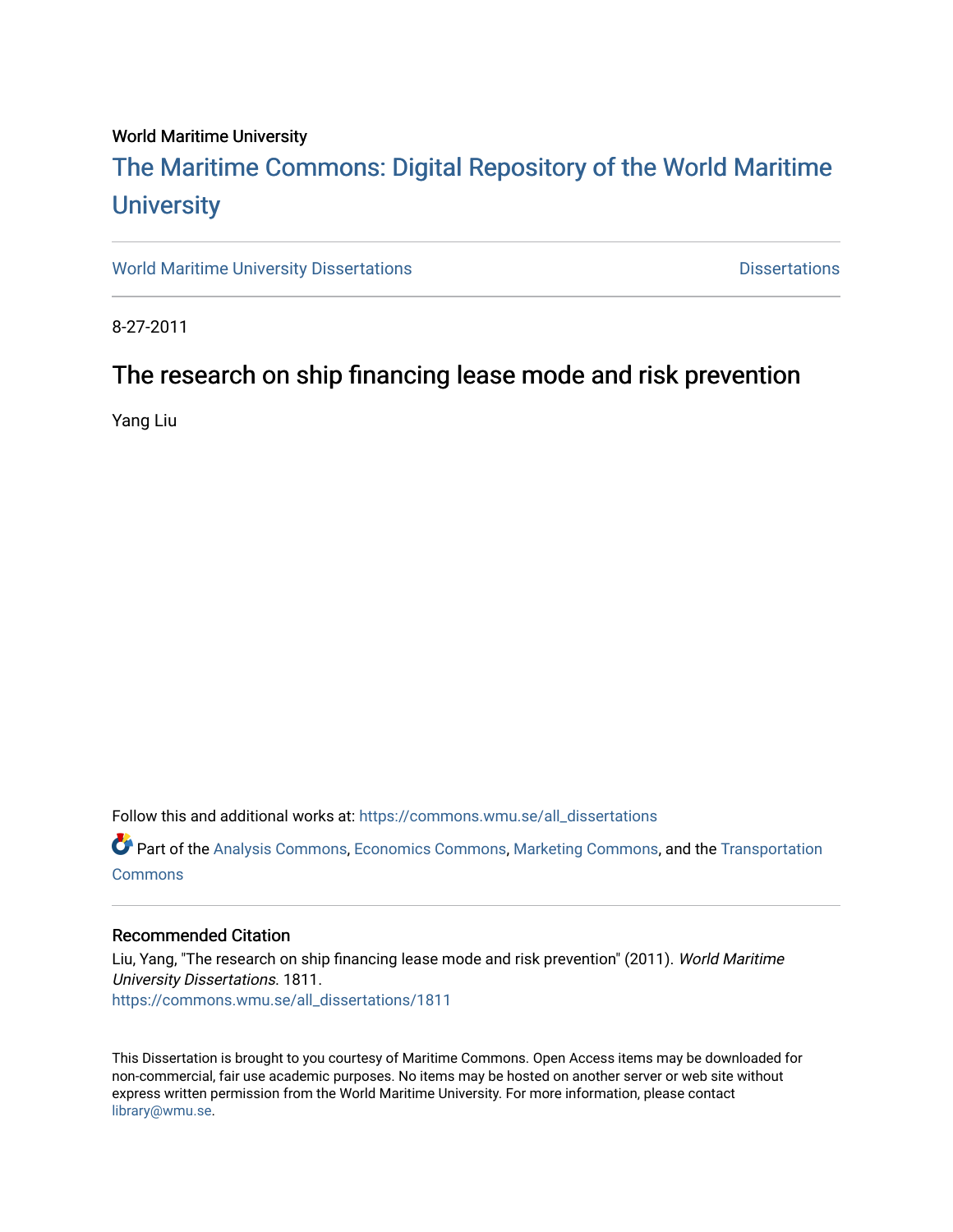

Shanghai, China

# **The Research on Ship Financing lease mode and Risk prevention**

By

**Liu Yang**

**China**

A research paper submitted to the World Maritime University in partial fulfillment of the requirements for the award of the degree of

# **MASTER OF SCIENCE**

In

# **INTERNATIONAL TRANSPORT AND LOGISTICS**

**2011**

©Copyright Yang Liu, 2011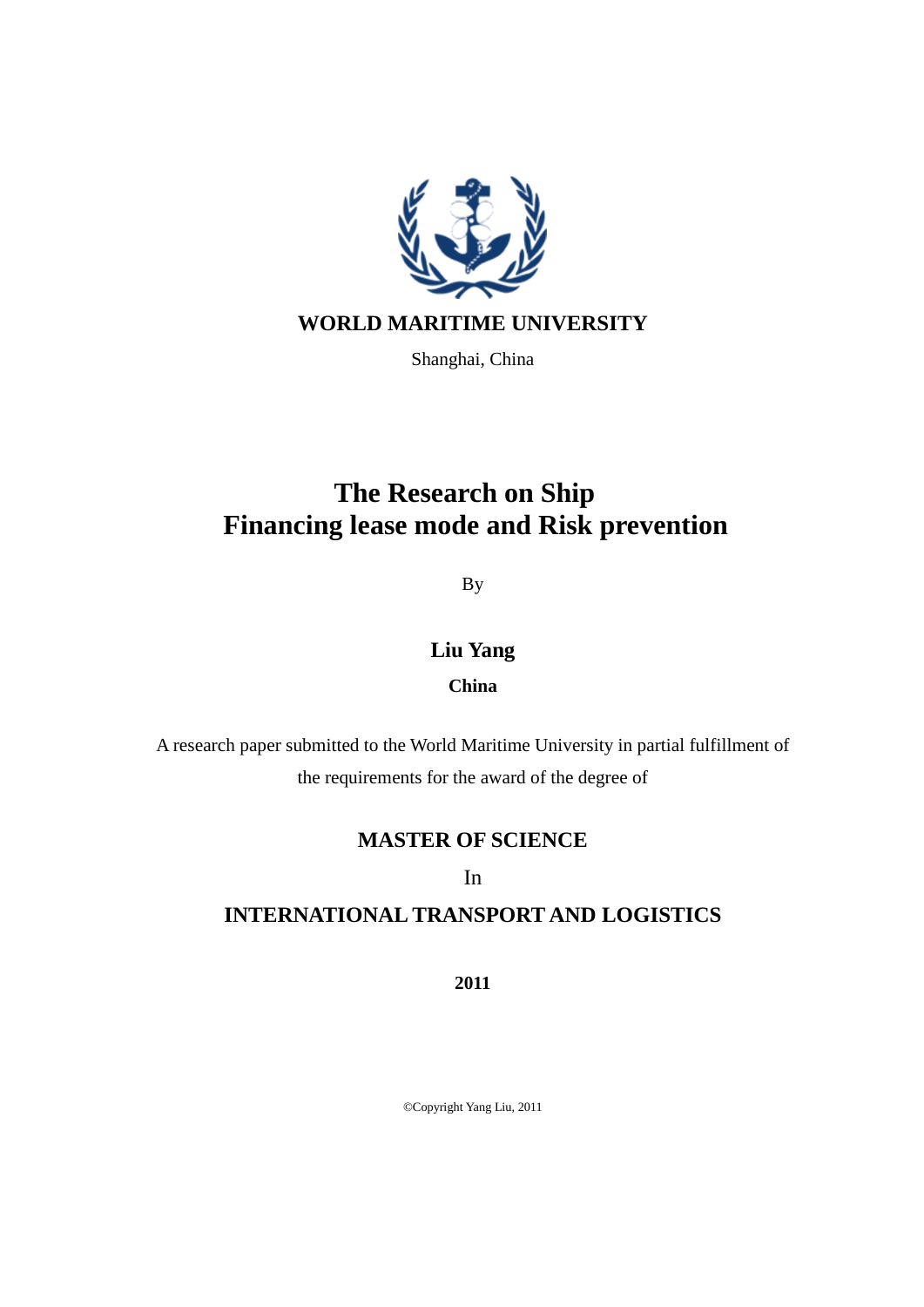# <span id="page-2-0"></span>**DECLARATION**

I certify that all the material in this dissertation that is not my own work has been identified, and that no material is included for which a degree has previously been conferred on me.

The contents of this dissertation reflect my own personal views, and are not necessarily endorsed by the University.

……………………………

(Liu Yang)

…………………….

## **Supervised by**

Professor Liu, Wei Shanghai Maritime University

## **Assessor**

World Maritime University

## **Co-Assessor**

Associate Professor Shanghai Maritime University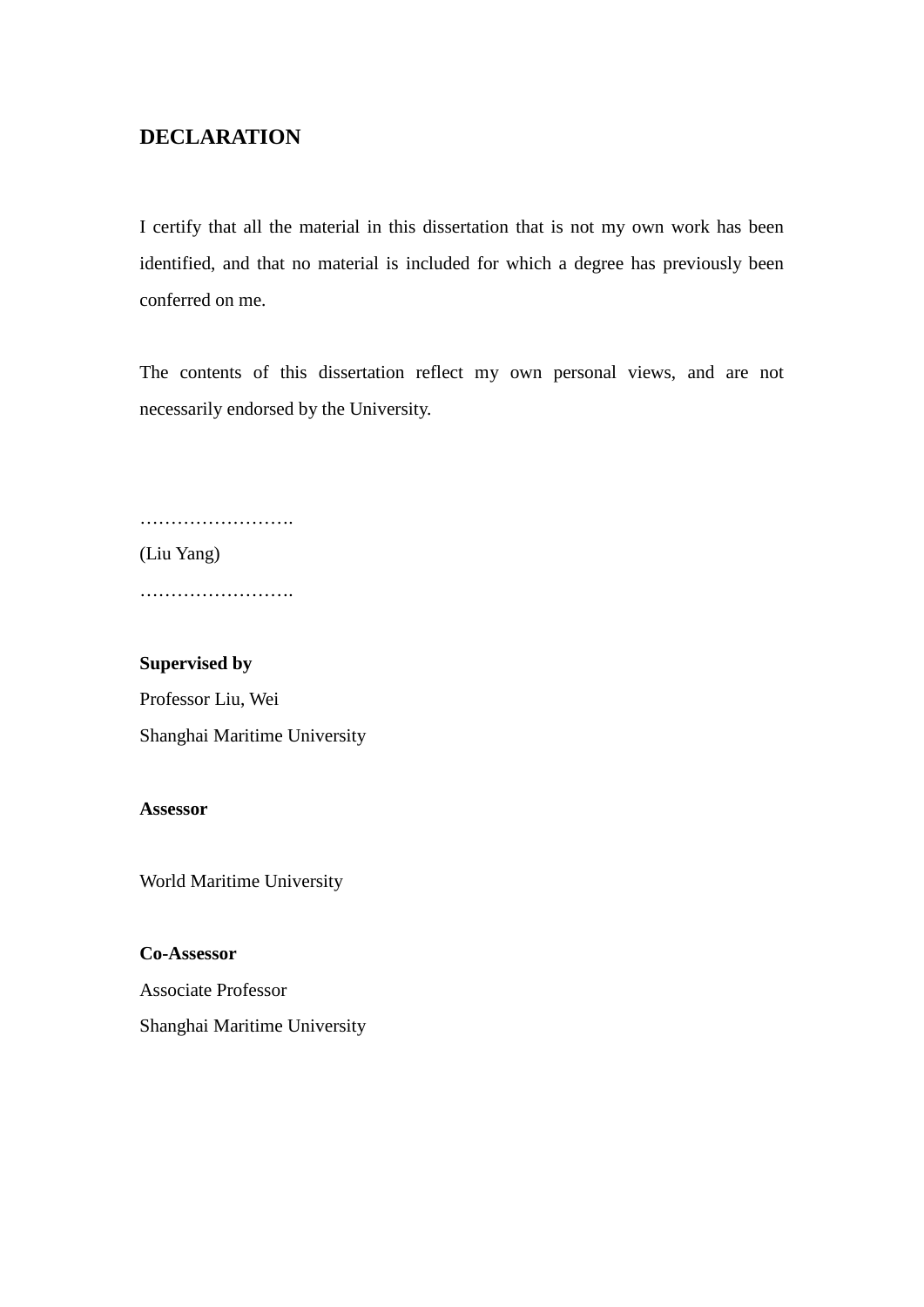# <span id="page-3-0"></span>**ACKNOWLEDGEMENT**

I am thankful to the World Maritime University and Shanghai Maritime University for this opportunity to study. I am profoundly grateful to my supervisor Professor Liu Wei for guiding me through this undertaking and providing me with invaluable advice and insight into the subject matter. His uncompromising attitude towards principles as well as details with regard to academic study will benefit me for the rest of my life.

I would like to acknowledge my friend Jessica Cui helps me a lot about my paper.

Last but not least, I wish to extend my indebtedness to my beloved parents, who offered me full support and encouragement during the studies in ITL2011 project.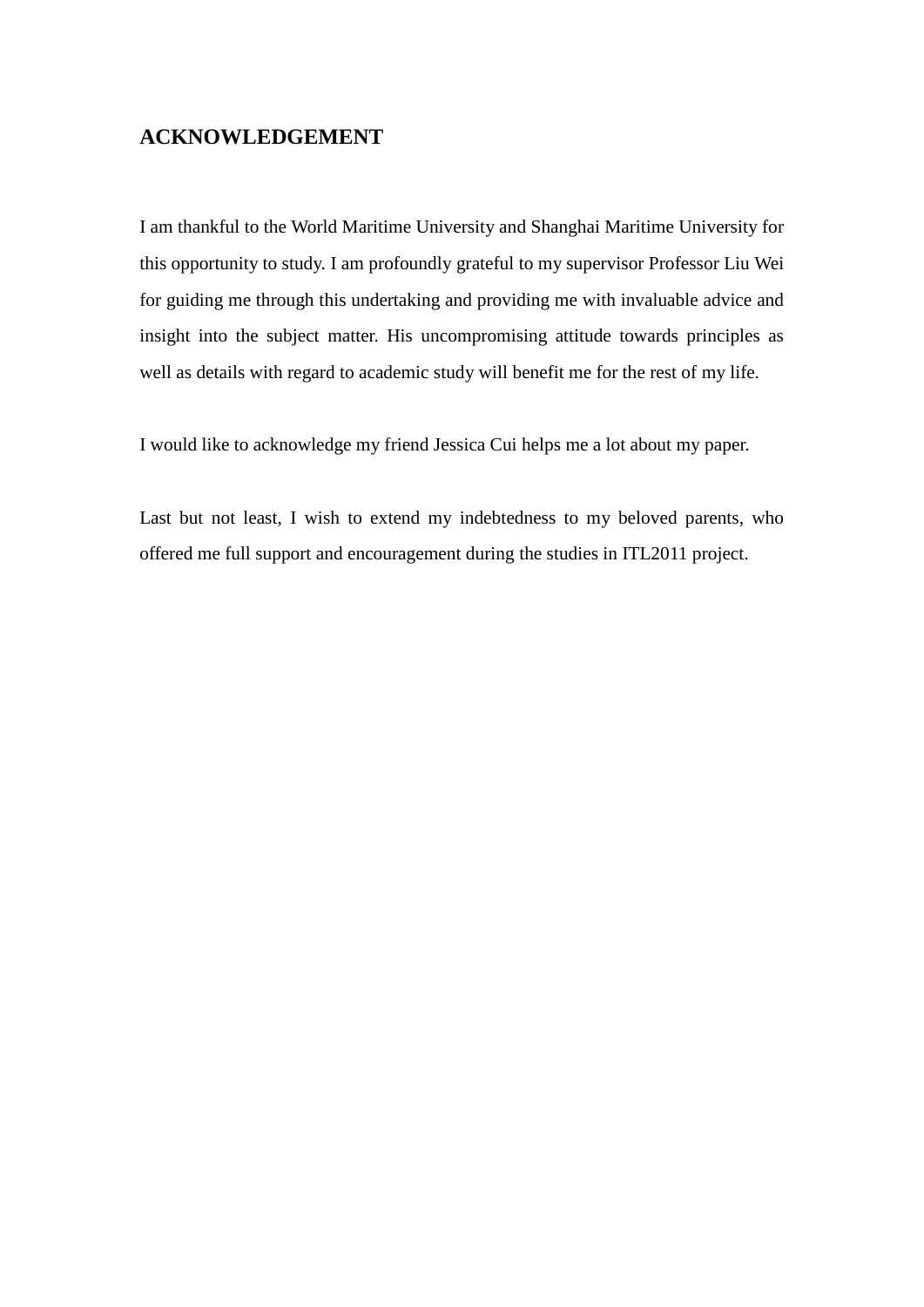# **ABSTRACT**

# <span id="page-4-0"></span>Title of Dissertation: **The Research on Ship financing lease mode and Risk prevention**

#### Degree: **Master of Science in International Transport and Logistics**

From the global point of view, as a capital centralized and technology centralized industry, the development of shipping business is closely related to the capital support of the finance. As we all know, the shipping market is highly risky with big profits, at the meantime; it is closely related to the fluctuation of the market, which is so changeable. Entering into financing market is like going into the stock market, everyone wishes to go in low and get out high, however, no financial institution can be sure which the bottom of the finance market is, and when is the best time to enter the finance market. Whether they can find suitable finance channels or methods for companies' future development is the most remarkable problem for expansion of fleet and strengthening of competition. As one of the most important ways to perform ship financing, this essay would focus on ship financing lease. The dissertation is finally completed based on deeply investigations on many shipping enterprises and finance institutes home and abroad, combination with the shipping market status quo, ship leasing in environment, structure, laws and policy aspects of the comparative study between China and foreign countries, existed problems and risks of shipping finance leasing in our country, Use the multi-object investment decision-making model, and NPV model aiming at vessel purchase with loan and finance leasing is set up to analyze the superiority of finance leasing compared with vessel purchasing with examples.

**KEY WORDS:** Ship financing lease, risks of ship financing lease, multi-object investment decision-making model, NPV model.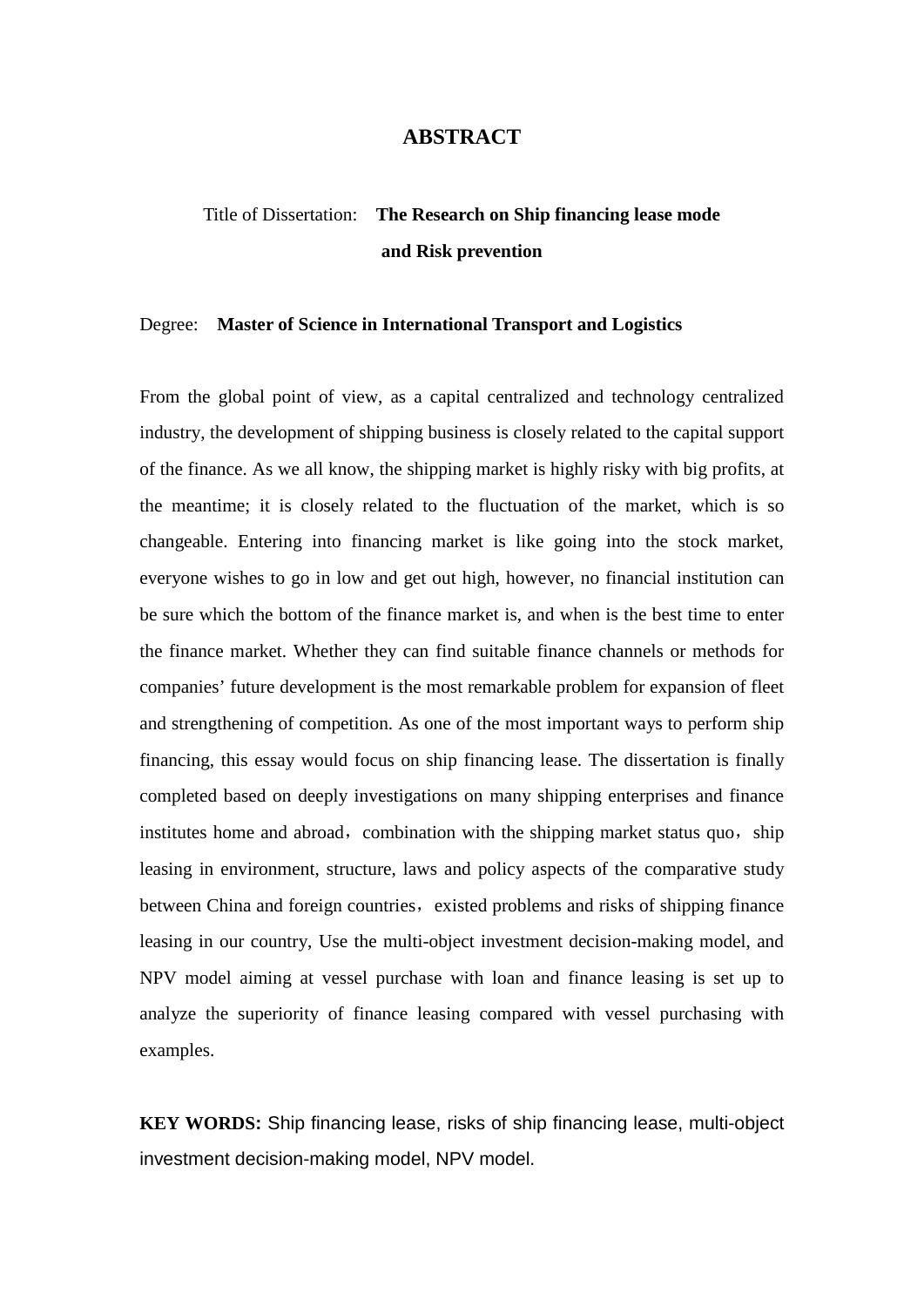# **TABLE OF CONTENTS**

| 2.5 Comparative analysis on cost of ship finance lease and purchase ship with loans 20 |
|----------------------------------------------------------------------------------------|
|                                                                                        |
|                                                                                        |
| Chapter3. Analysis and suggestions on China's ship finance lease mode 30               |
|                                                                                        |
|                                                                                        |
|                                                                                        |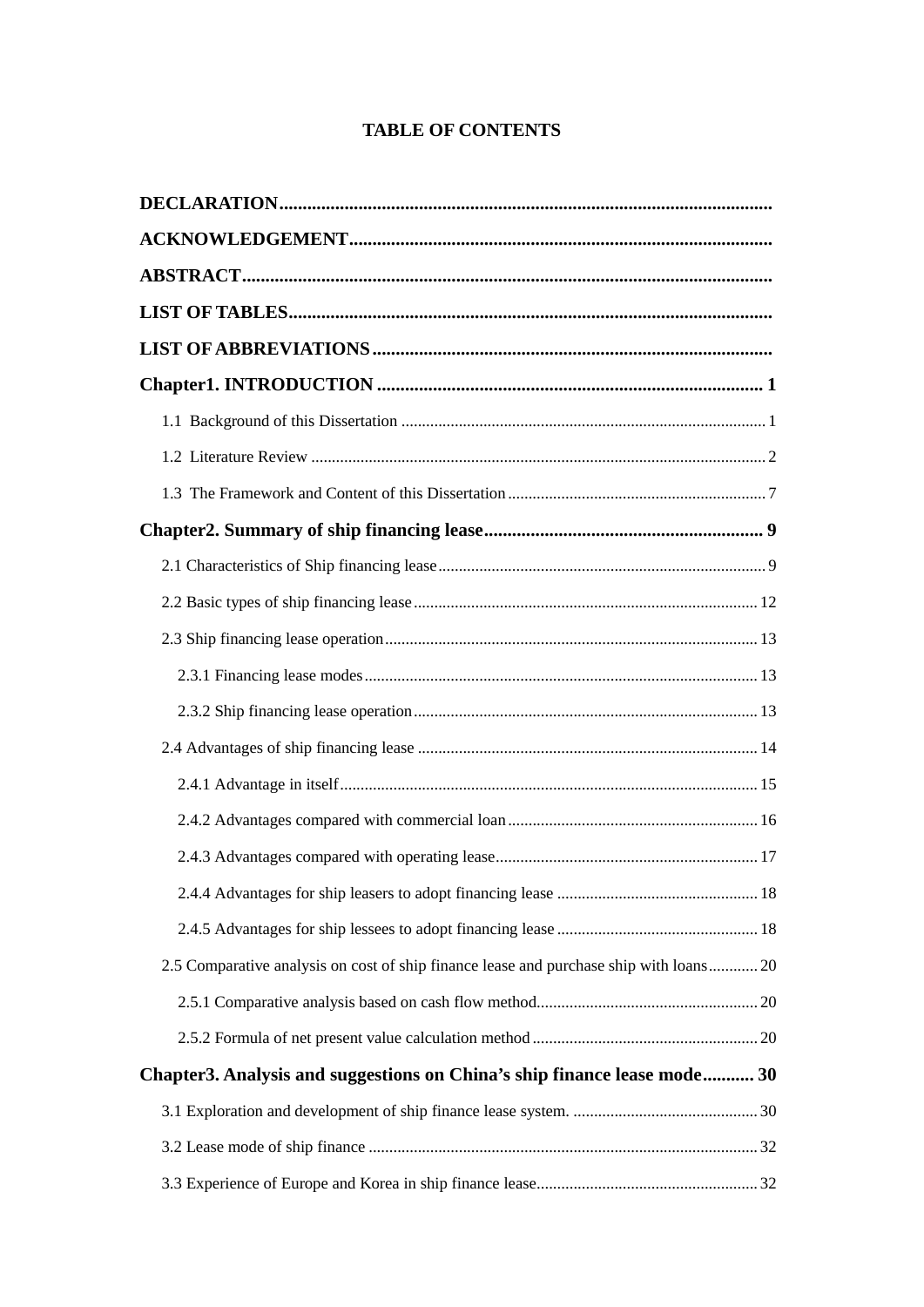<span id="page-6-0"></span>

| Chapter4. Analysis on ship financing multi-objective investment decision-making             |
|---------------------------------------------------------------------------------------------|
|                                                                                             |
|                                                                                             |
| 4.2 Establishment of multi-objective financing decision-making indexes  46                  |
|                                                                                             |
|                                                                                             |
|                                                                                             |
| Chapter5. Analysis on risk of ship finance lease and countermeasures 55                     |
|                                                                                             |
|                                                                                             |
|                                                                                             |
| 5.4 Current ship finance situation facing China's shipbuilding industry and risk prevention |
|                                                                                             |
|                                                                                             |
|                                                                                             |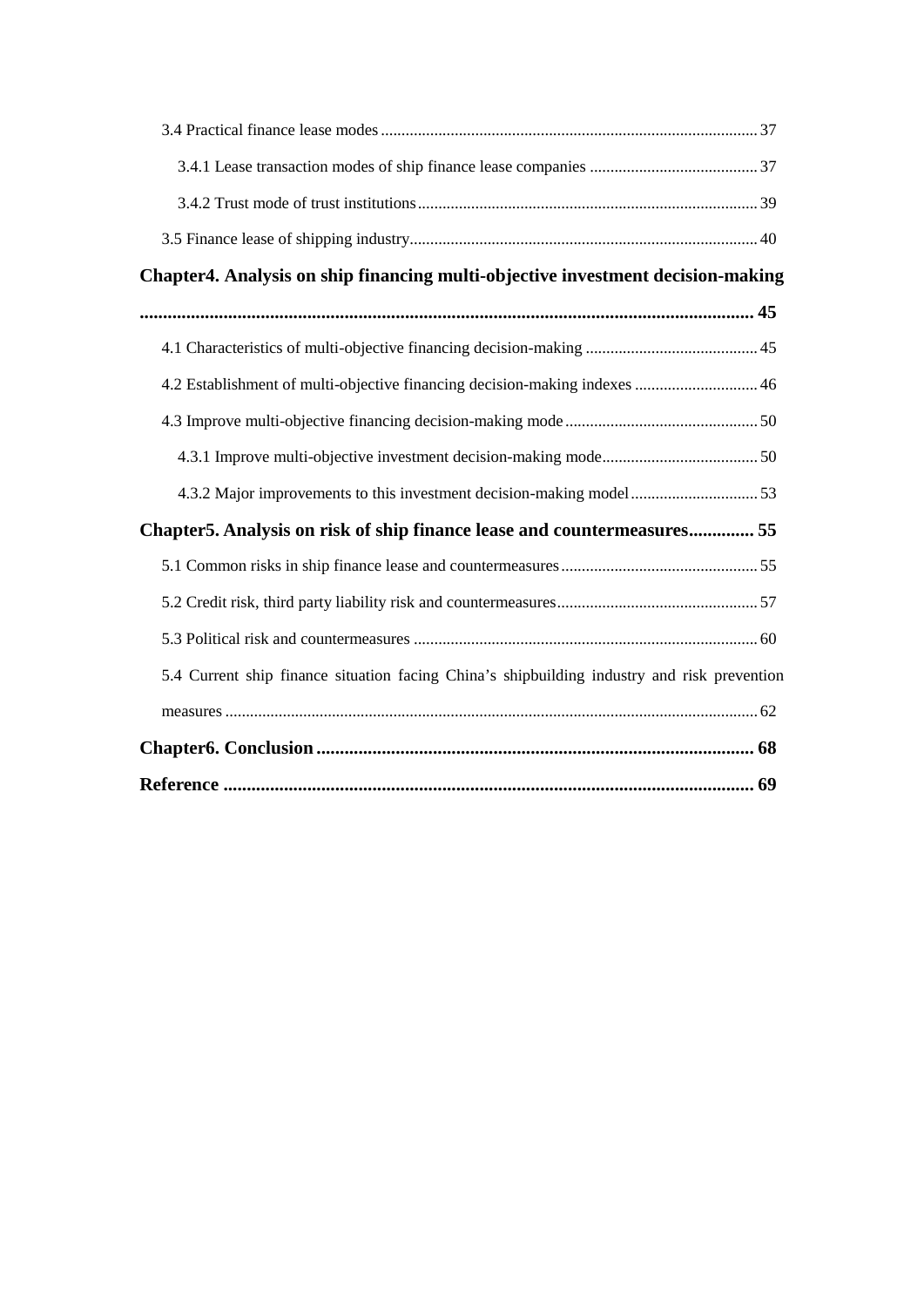# **LIST OF TABLES**

- Table 2.1 The ship's NPV with loan after Tax
- Table 2.2 The ship's Finance Leasing NPV after Tax
- Table 3.1 Typical structure of a KG Deal
- Table 3.2 Total KG Capital Raised, 1989-2004
- Table 3.3 Top 10 initiators of KG Shipping Investments
- Table 3.4 Typical Structure of a Korean Shipping Fund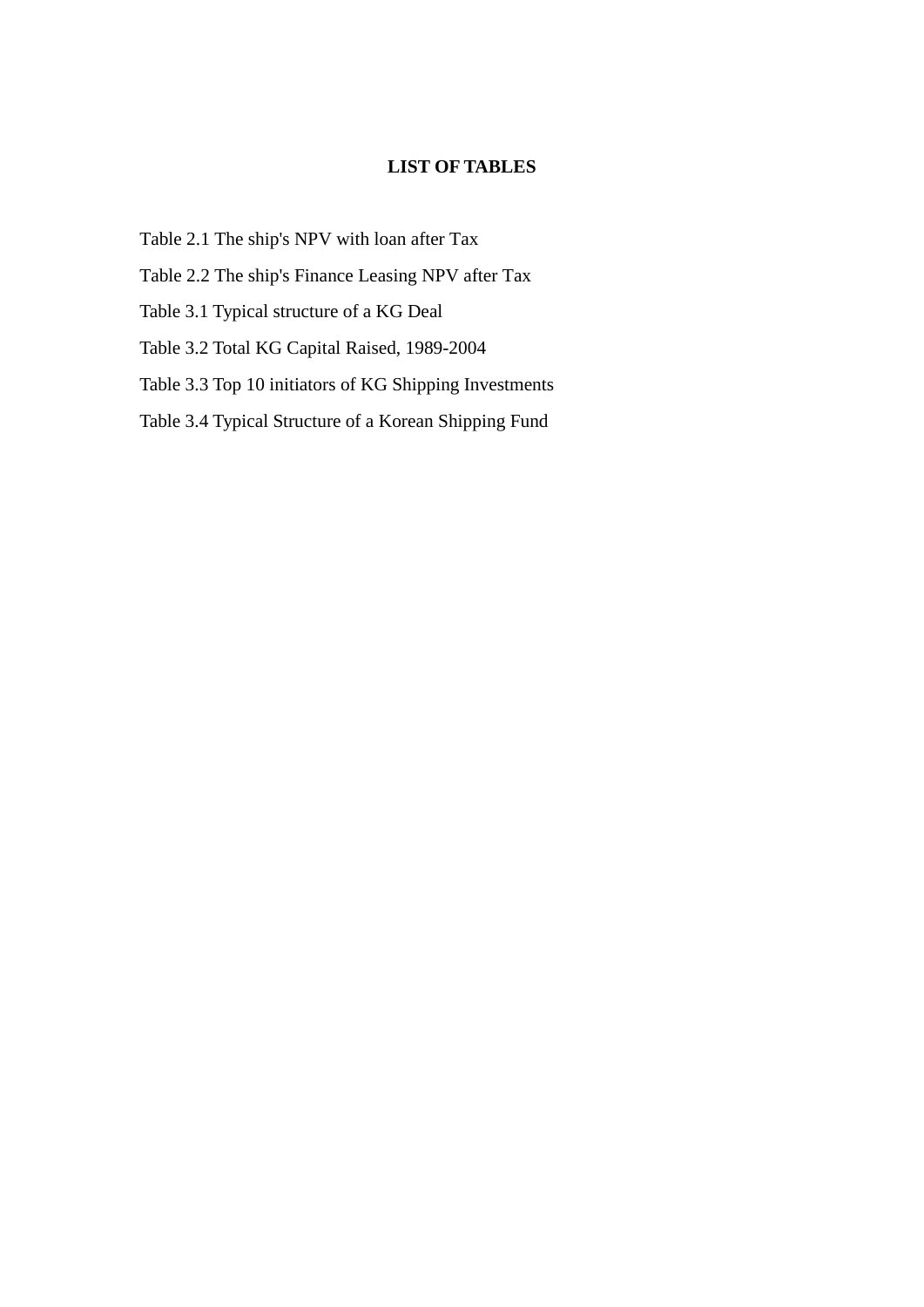# **LIST OF ABBREVIATIONS**

<span id="page-8-1"></span><span id="page-8-0"></span>

| <b>NPV</b>    | Net Present Value             |
|---------------|-------------------------------|
| <b>IPO</b>    | Intial Public Offering        |
| KG            | Kommanditgesellschaft         |
| <b>KOMARF</b> | Korea Marine Fund Corporation |
| <b>KS</b>     | Kommandittsel Skap            |
| KSF           | Korea Ship Finance            |
| <b>LIBOR</b>  | London Interbank Offered Rate |
| <b>MFI</b>    | Maritime Finance Incentive    |
| LG            | Letter of Guarantee           |
| <b>TEU</b>    | Twenty-foot equivalent unit   |
| <b>DWT</b>    | Deadweight ton                |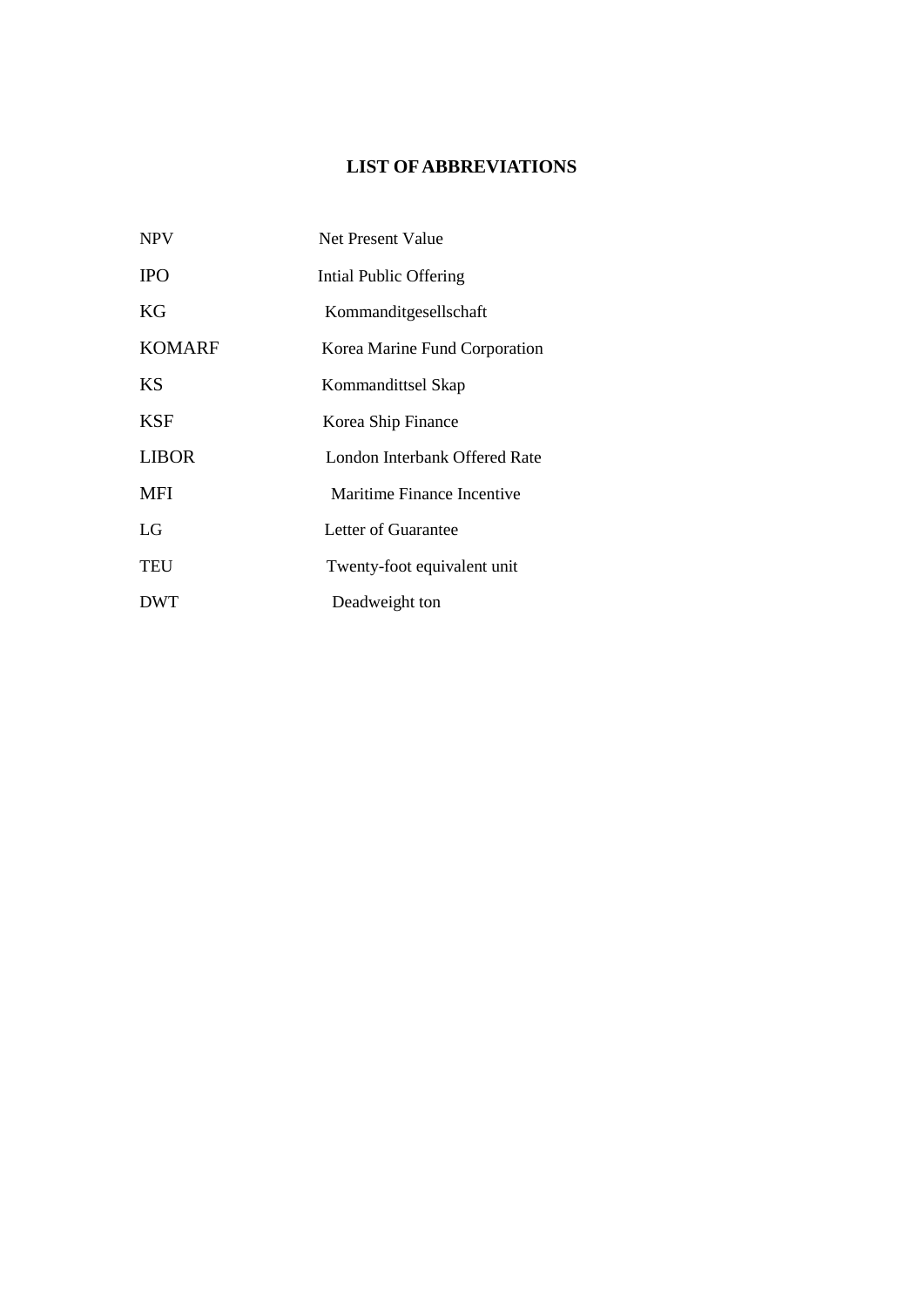### **INTRODUCTION**

#### <span id="page-9-0"></span>**1.1 Background of this Dissertation**

Shipping is not only a capital-intensive, but also a technology-intensive industry. Shipping market is a large-scale, competitive market full of risks. The ship investment is large-scale in the shipping industry, and it is closely related to shipping development. The ship investment is not just in domestic investment ship areas, but also an important area for international investment, which predicts the complexity and risk of ship investing. Ship finance plays an important supporting role to the ship investment decision, which will cast direct influence not only on the whole process of management from purchasing ships to operating them, but also on the future business profit of shipping enterprises.

In the international community investment, it is very common for the developed countries to implement ship financing by financing lease, which also brought a lot of the profits. In China, some of the enterprises began to start the business of ship financing lease, but the number is limited. This essay probes into the necessity and feasibility of China's implementation of ship financial lease through research and analysis; which also analyzed the advantages as well as the risks of ship financial lease. This paper gives the suggestions on solving the practical problems in the process of China's shipping financial lease. The essay firstly made the As well as shipping center and financial center going forwards, ship financing lease business in China will catch more and more attention. However, the current capacity of the enterprises' risk management is weak, and lack modern risk management system. Therefore, it is helpful to draw on the risk management methods from other academic field for further development of ship financing lease business, which will significantly promote the overall development of the industry.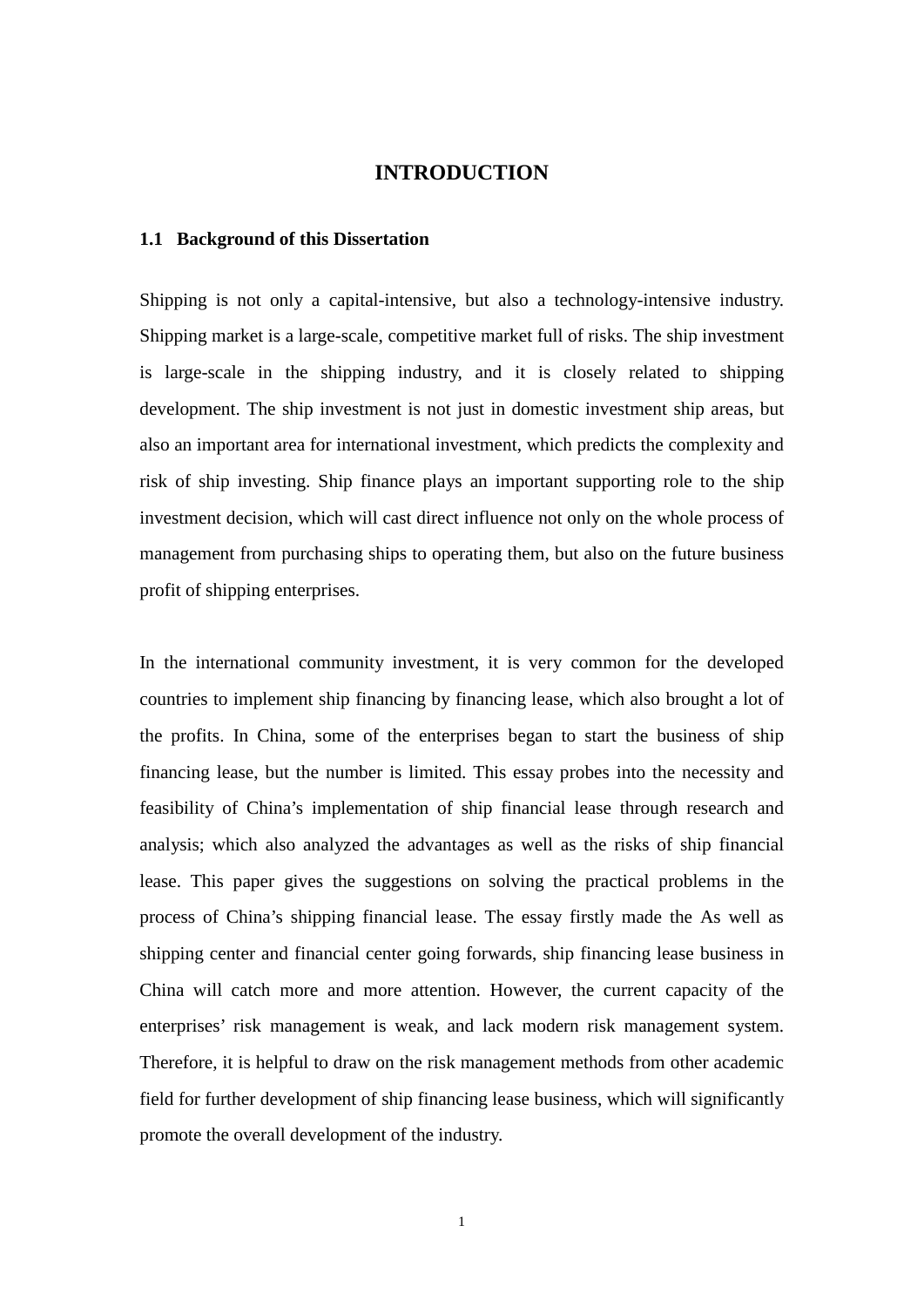Due to the fact that ship investment and finance markets are enormously affected by world economy and international trade, and that ship investment project has such characteristics as big capital occupation, long profit-gaining period and many indefinite elements, there exists a great risk in the project of ship investment, which is, in many cases unpredictable. Therefore it is very necessary to make risk analysis on the projects of ship investment and finance by using scientific and appropriate means of decision-making. In the modern management shipping enterprise, various influencing factors of vessel investment and finance projects should be recognized, approximated and assessed before final decision is made.

# <span id="page-10-0"></span>**1.2 Literature Review**

**.** 

#### First, Overview of the ship finance

The United Nations Conference on Trade and Development (UNCTAD) estimates that the operation of merchant ships contributes about US \$ 380 billion in freight rates within the global economy, equivalent to about 5 % of total world trade.

"In addition, the shipping industry, with its 30.000 world-wide companies is one of the three most finance-intensive industries in the world, needing, by rough estimation, about 80 billion dollars per year for financing new buildings alone (Goulielmos et al.,  $2006$ <sup>3</sup>

"Capital payments dominate shipping companies cash flow and decisions about financial strategy are among the most important that their executives have to make. For this reason alone ship finance deserves a special place in the study of shipping economics (Stop ford, 1997)."  $2$ 

<span id="page-10-1"></span><sup>1</sup> **Goulielmos, A.M., Psifia, M. (2006). Shipping Finance: Time to Follow a New Track, Maritime Policy and Management. 33: 301-320.**

<span id="page-10-2"></span><sup>2</sup> **Stopford, M. (1997). Maritime Economics, 2nd Edition, Routledge Taylor&Francis Group, London and Ne**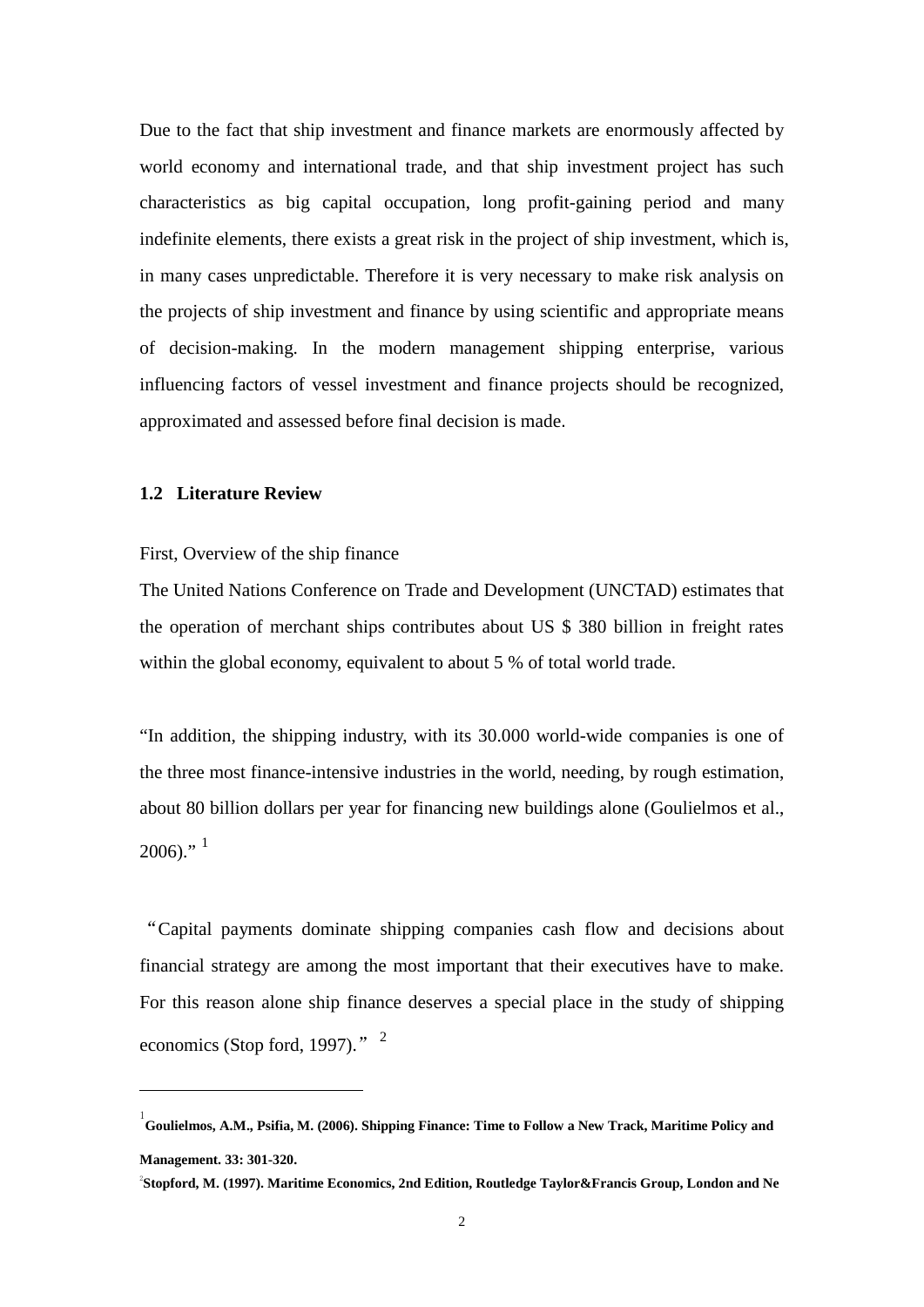"More than most other forms of finance, ship finance is international. The financing of large ocean-going ships are undertaken by banks all over the world, by no means just owners in their own country. On the contrary, and certainly for larger ships and larger owners, one is more likely to find, for example, an American bank, acting through its London office, lending to a Greek-controlled owning company and securing itself on a Liberian registered ship. There may be a degree of patriotism but if a foreign bank can offer better terms, then owners, accustomed to international dealings in the everyday operation of their ships, will not be troubled about dealing with foreign lenders (French, 2006).<sup>"[3](#page-11-0)</sup>

"The shipping finance has mainly two advantages. These are the universal currency of the US dollar and the importance of English Law. Furthermore," London has a reputation as a centre for innovative ship finance structures and other options such as leasing. In ship finance, foreign commercial banks in London accounts for 17% of the global market (International Financial Services, 2005). "[4](#page-11-0)

Second, the Developments of Ship Finance Methods:

**.** 

The mainly world bank's range of products and services for shipping companies operating on an international scale includes long-term ship mortgage loans, finance during construction and structured ship finance. The commercial banks or financial institutions assist its customers both in carrying out projects to build new vessels and in purchasing ships from other sources.

"Originally, it is only in the last 20 years that there has been any significant

<span id="page-11-0"></span><sup>3</sup> **French, L. (2006). The international Element, In Shipping Finance, ( S.Harwood, ed.), Euromoney Institutional Investor Plc., London, pp. 1-2.**

<sup>4</sup> **International financial Services, (2005). Maritime Services City Business Series, International Financial Services, London.**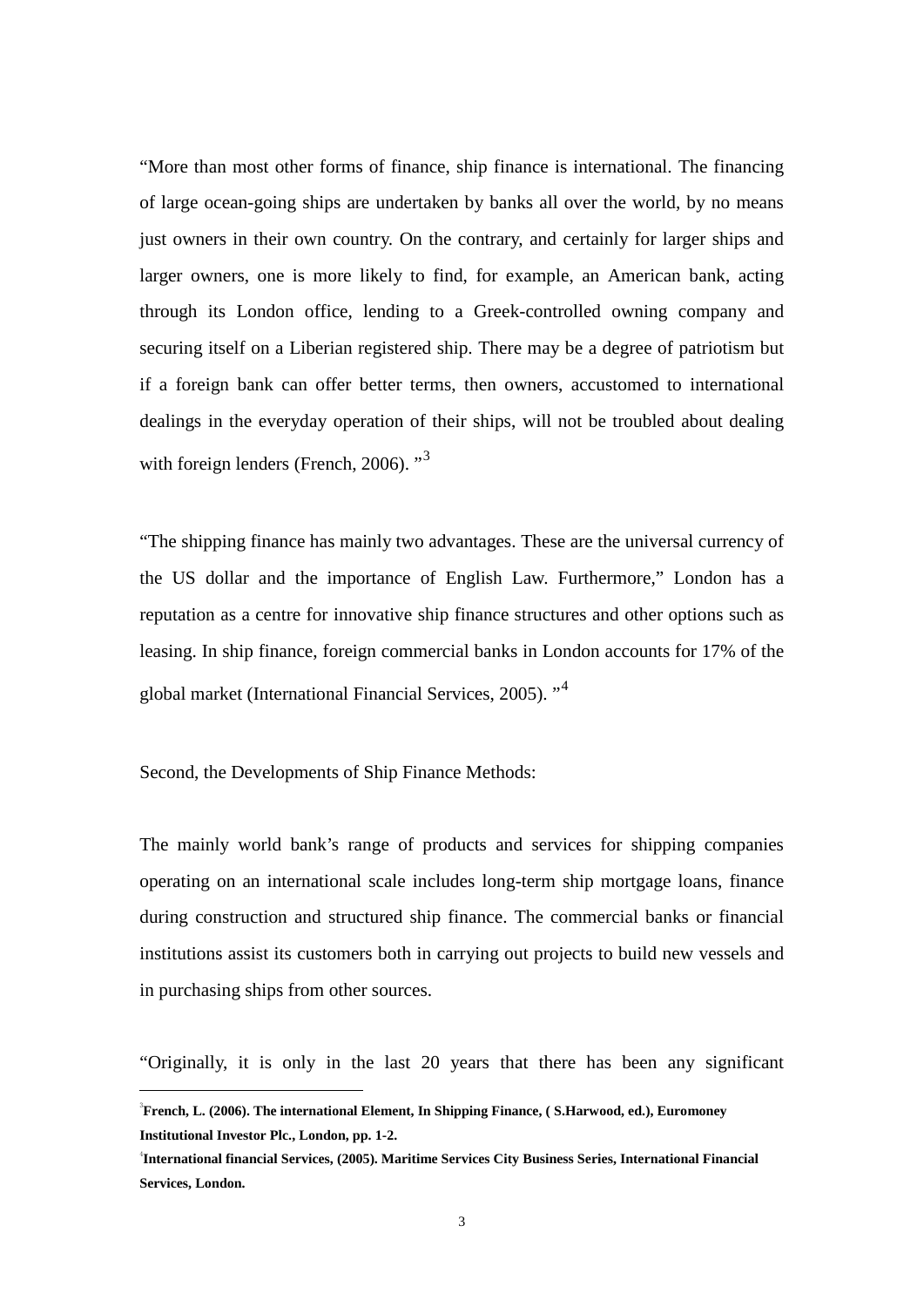development in alternative sources of capital available to shipping. These sources include both of debt and equity from the public markets, tax-based partnership such as the KS in Norway and KG in Germany, tax lease finance, equity funds and so on. Some of these financial products only become available periodically depending upon conditions in both the shipping and financial markets. At the time of writing, bank debt finance remains the dominant source of capital, providing over 70 percent of the industry's external finance needs. This is unlikely to change much in the foreseeable future, especially for bulk shipping, although much will depend upon how the shipping markets perform in the future (Brauner et al., 2006)." [5](#page-12-0)

The number of banks interested in financing ships and the appetite for greater risk and underwriting capacity for such assets has grown substantially. Shipping finance now attracts a diverse group of financial institutions that range from shipping banks and project finance houses to export credit agencies and newer sources of finance such as Kommenditgesellschaft ('KG') funds, Initial Public Offering ('IPO'). Banks are willing to stretch loan maturities, reduce pricing, relax loan covenants and take higher project and country risks.

"Bank loans may be the main source of ship finance, however, as capital requirements in the industry increase and shipping companies become more sophisticated, the demand for alternative ways of raising capital, long available and regularly employed by corporations in other industries, increases. Some Shipping fund like German KG, Norwegian KS and Singapore MFI Scheme was introduced in recent years where one of the intentions is to create more alternative financing methods for ship-owners and operators. One of the markets that look set to develop is that of the equity finance market in Shanghai, China. This has made it relevant to study the development of equity finance of shipping and also to access the

-

<span id="page-12-0"></span><sup>5</sup> **Brauner, A., Illingworth, P. (2006). The banker's perspective, In Shipping Finance, (S. Harwood, ed.), Euromoney Institutional Investor Plc., London, pp. 67-92.**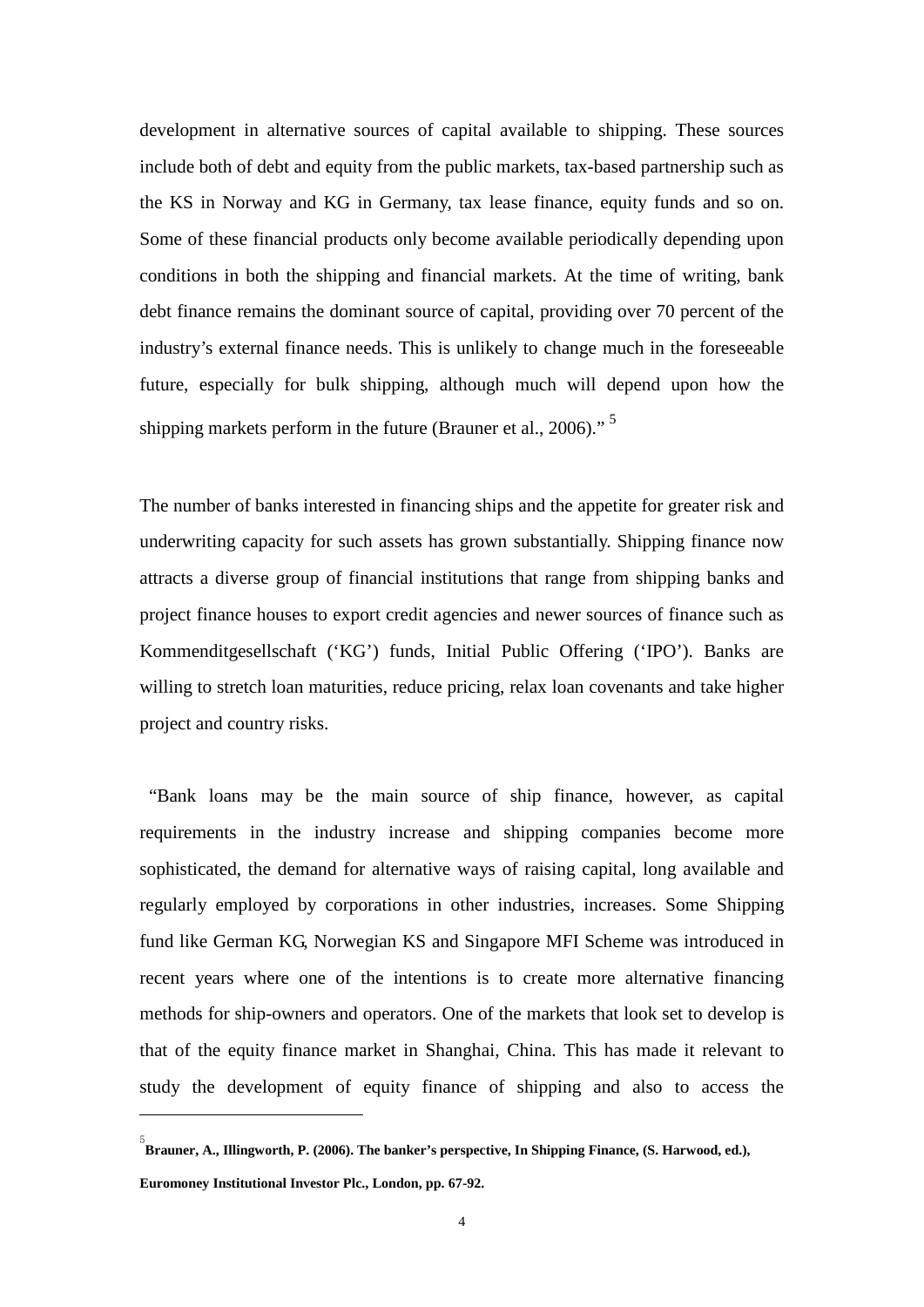international competition from other similar finance structures." [6](#page-13-0)

#### Third, Basic characters and concept of ship financing lease

The so-called "financing" that is monetary circulation from the Macroscopic Angle, financing in bridge has been set up between capital supply and demand, promote the saving to investment, idle funds to construction capital, currency to capital transformation, not only can help various social economic elements effectively solve the contradiction of payment imbalance, maintaining social production and people's life of normal continuation, but also be able to grow a society's wealth creation ability, accelerate the commodity expanded reproduction process. From the Micro perspective, capital to become the enterprise's blood, and is the primary and continuous impetus in the enterprise economic activities. The ship financing means that the economic entity financing and raise the ship investment capital behavior and activity in shipping industry.

A recent research of shipping finance (2007) in the paper says "The merchant shipping finance is one of the products of the industrial revolution(James, 1929). The ship finance has been facing dramatic changes since Cyril James wrote these words in 1929. While global demand for banking services remains strong, the deregulated market place is forcing individual shipping companies for new and existing customers. As cost pressures and service demands escalate, ship owners and bankers or financiers are collaborating strategically to share resources and information while also realizing economies of scale. There are many models suited to the financing of ships, and numerous different ways of structuring these models by means of commercial banks, ship mortgage banks, investment and merchant banks, finance houses, brokers,

-

<span id="page-13-0"></span><sup>6</sup> **Pan Ju Gek**,**Erasmus University Rotterdam, MSc in Maritime Economics and Logistics**, **ship finance in Singapore, page1 2.**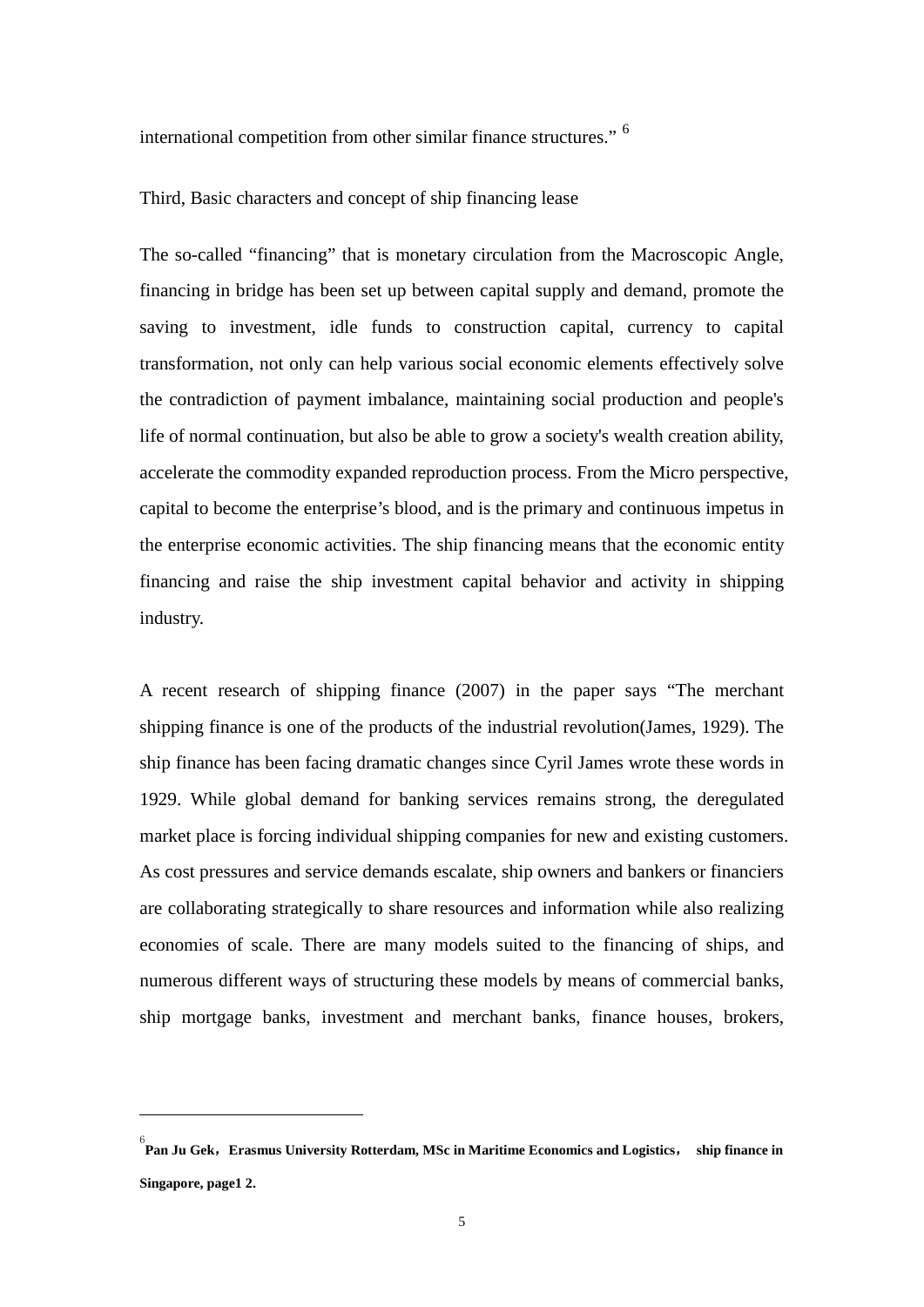leasing companies and shipbuilding credit schemes."  $\frac{7}{1}$  $\frac{7}{1}$  $\frac{7}{1}$  Along with the development of marine technology and regulation, the ship's newbuilding price and standard is increasing day by day, and shipping industry belongs to a substantial investment, long recovery cycles business, which makes the shipping enterprise on the basis of high efficiency using self-owned capital and also need to raise fund through multiple channels.

The dissertation is finally completed based on deeply investigations on many shipping enterprises and finance institutes home and abroad, combination with the status quo, existed problems and risks of shipping finance leasing in our country, and consultation in many famous experts' research fruits. It first makes a brief introduction about several shipping finance modes that are prevalently applied in practice and makes a profound analysis of the huge disparity between current domestic finance and international advanced finance. Subsequently, imports multi-object investment decision-making model, and meantime, the dissertation makes some advisable improvements on the model for consultation in many relevant experts' research fruits and combination with individual views and researches to reflect the actual situations more faithfully.

This paper analyzes various risks that may be encountered in practice and takes several effective methods to elude the finance risks. Finally it puts forward an optima scheme to set up specific ship finance fund to adjust the severe problems faced by the mini-scale shipowner and investors. It is not only beneficial for the banks to reduce risks effectively but also can help the mini-scale shipowner and investors raise sufficient funds to enlarge the scale of the companies. Subsequently, finance leasing which enjoys great popularity in the shipping world is expatiated in details and NPV model aiming at vessel purchase with loan and finance leasing is set up to analyze the

-

<span id="page-14-0"></span><sup>&</sup>lt;sup>7</sup> E. Cihan Akca,Istanbul University, Institute of Marine Science and Management, Department of **Maritime Management**,**Latest major developments in shipping finance, Property insurance, page1 2.**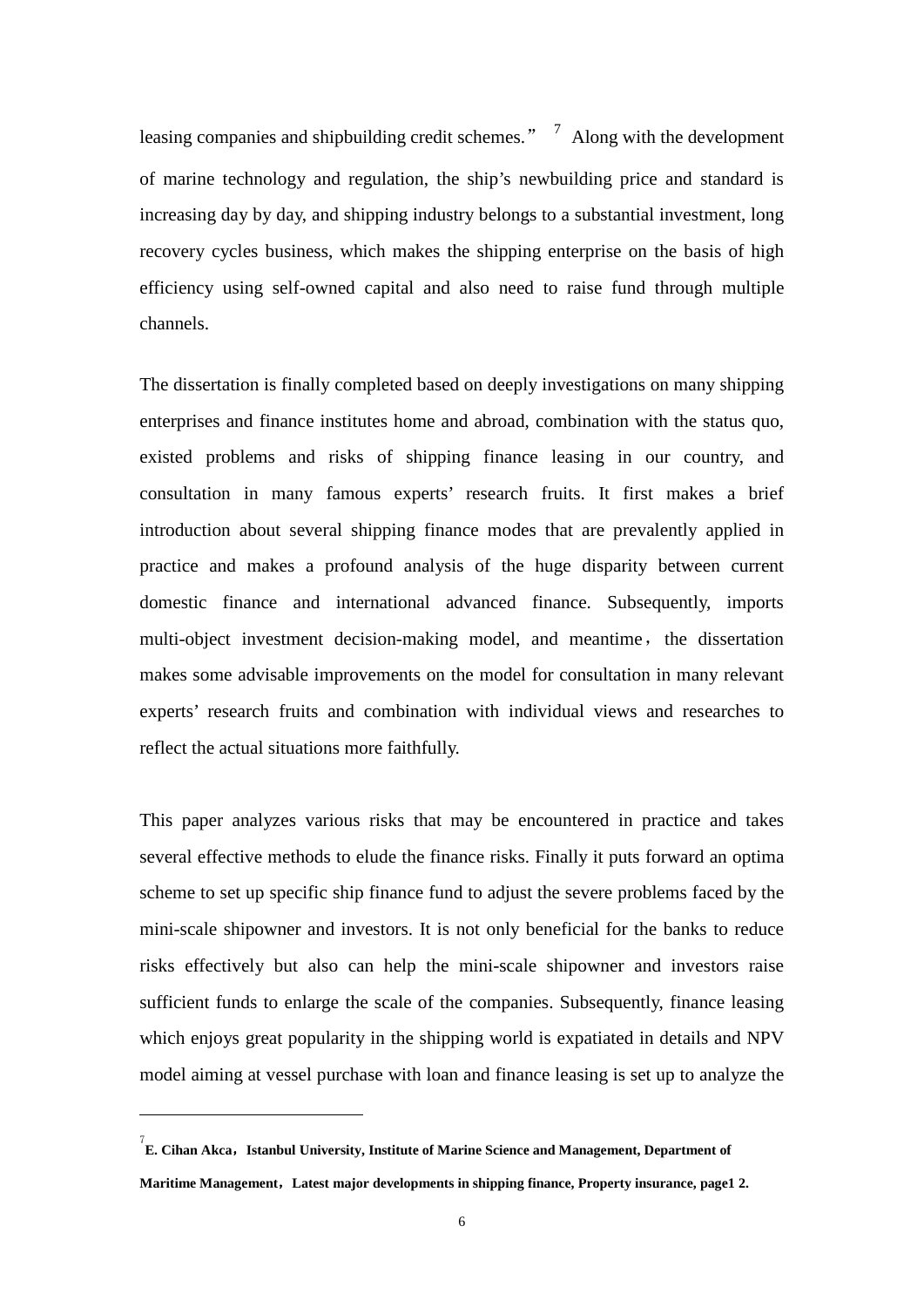superiority of finance leasing compared with vessel purchasing with examples. To sum up, it puts forward some constructive and useful suggestions for the internationalization of domestic shipping finance leasing.

#### <span id="page-15-0"></span>**1.3 The Framework and Content of this Dissertation**

This paper firstly makes a brief introduction about several ship financing modes that are prevalently applied in practice and makes a profound analysis of the huge disparity between current domestic finance and international advanced finance. Through analyzing and modeling Europe and Asia finance lease pattern, obtains finance lease pattern which may be used in practice of our country, the paper introduces the situation of China ship financing lease market. As following, the paper makes a comparison research on operation of automotive sea transportation. In this part, it introduces multi-object investment decision-making model. Meantime, the dissertation makes some advisable improvements on the model for consultation in many relevant experts' research fruits and combination with individual views and researches to reflect the actual situations more faithfully. Subsequently, finance leasing which enjoys great popularity in the shipping world is expatiated in details and NPV model aiming at vessel purchase with loan and finance leasing is set up to analyze the superiority of finance leasing compared with vessel purchasing with examples. In the last, analyzes various risks that may be encountered in practice and takes several effective methods to elude the finance risks. It puts forward an optima scheme to set up specific ship finance fund to adjust the severe problems faced by the mini-scale shipowner and investors.

The purpose of this paper is to discuss the necessity of developing domestic ship financing lease. This author will give answers to following questions:

- How is the future of China ship financing lease market
- Whether financing lease model is the best way to shipping enterprises comparing to other alternatives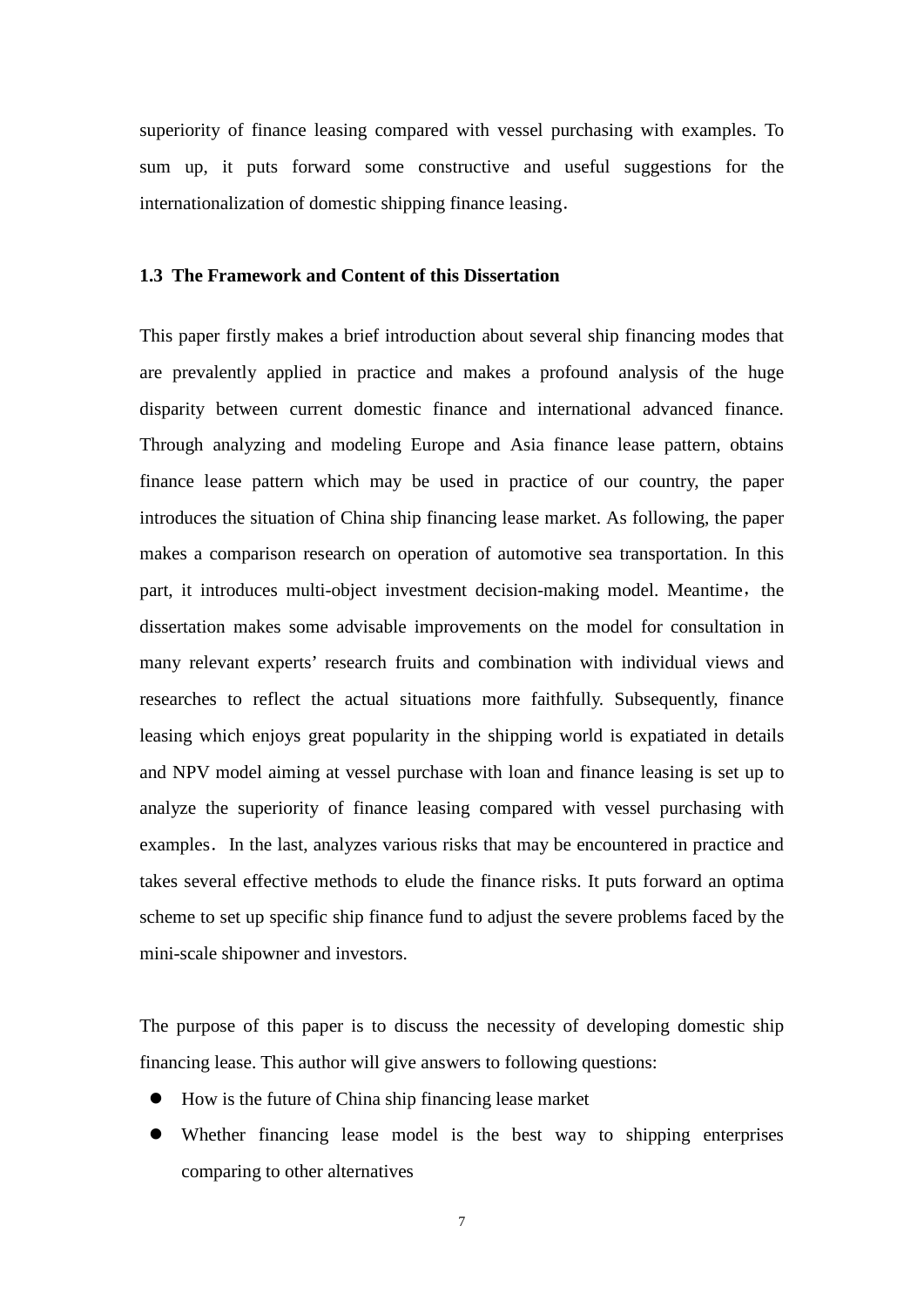- Whether it's necessary to develop the Ship financing lease for Chinese shipping financial market
- <span id="page-16-0"></span>How to prevent the risk of Ship financing lease for Chinese shipping companies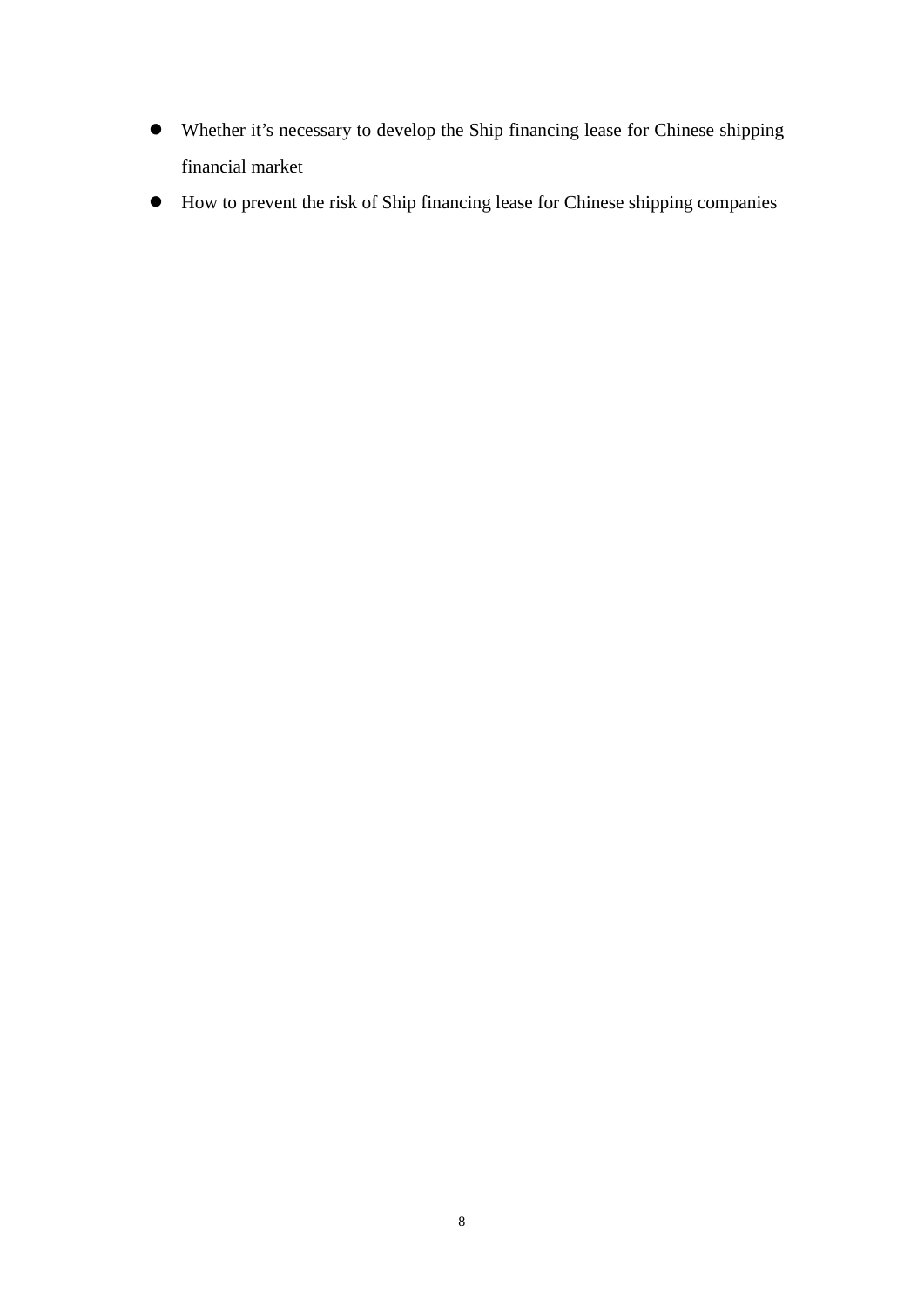# **Chapter2. Summary of ship financing lease**

#### <span id="page-17-0"></span>**2.1 Characteristics of Ship financing lease**

#### Financing lease overview

Lease can generally be divided into operating lease and financing lease. Operating lease means that the lessee selects the rental items offered by the lesser, and the lessee is committed to paying lease payments to the lesser to acquire the right of use, and the lesser provides the relevant maintenance, repairing, and insurance services. Financing lease, also known as financial lease, the lessee chooses the lease item, and the lesser purchase the specified item requested by the lessee, and the lessee bears relevant maintenance, repairing and insurance fees.

Financing lease is a credit form combined by the capital form and commodity form, and is a new type of financial tool which has both the function of leasing money and object, lease equipment to the enterprises and meanwhile to solve the enterprises' capital problem, so it has the dualism of financing and trade. Specifically, financing lease has the following basic characteristics:

(1) Separation between ownership and use of right. In a financing lease transaction, although the equipment is appointed by the lessee and purchased by the lessor, within the agreed lease term, ownership of the equipment remains with the lessor, and the lessee is given right of use of the equipment, and the lessee is responsible for service and maintenance of the equipment and ensure it's in good condition. When the lease is terminated, the leased equipment reverts back to the lessor but the lease contract may provide the lessee the option to purchase the equipment or to start a new lease term.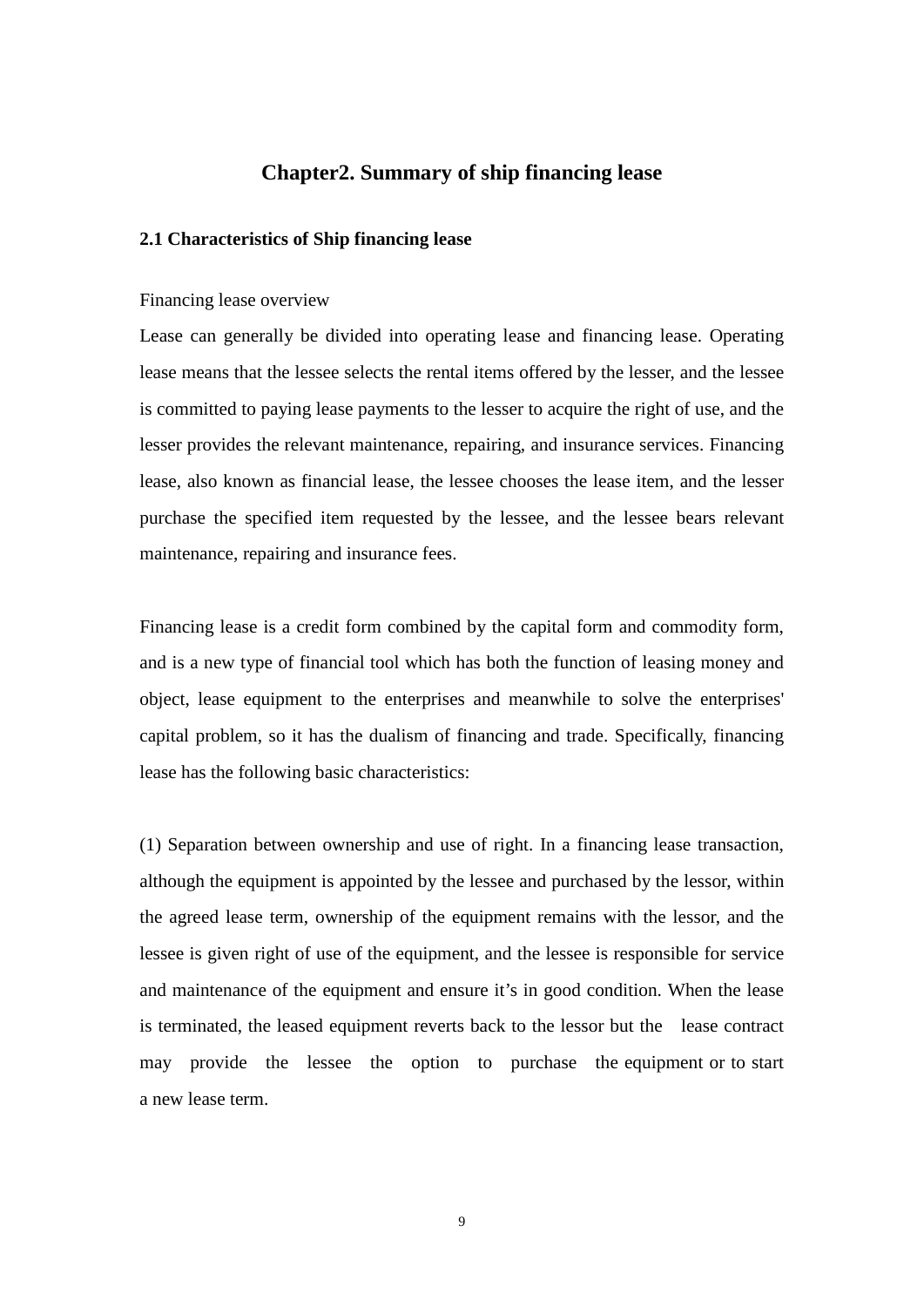(2) Hire is repaid by stages. The repayment mode for hire of financing lease is the same as that of bank credit and consumption credit. This, on the one hand, the lessee, can obtain better economic benefit with less investment; on the other hand, the lessee can get full right of use of equipment in advance only by paying a certain amount of hire, thus improves benefits of the enterprise.

(3) Financing lease involves at least three aspects relationship, including two or more contracts. Lessor buys equipment from the supplier and then leases it to the lessee. Thus, the purchase contract between lessor and supplier and lease contract between lessor and lessee are signed. In addition to these two contracts, when it comes to leverage lease, there will also be a financing contract signed between financial market and lessor, generally it is a loan contract.

(4) Once the lease contract is signed, the lessee shall not drawback or throws a lease, and the lessor shall not cancel the contract unilaterally, this is determined by the specificity and long-term nature of leased object.

(5) The above basic situation determines the financing lease is different from other lease modes, it is not for short-term use, but to add equipment for long-term use, therefore, the lease objects are mostly large special equipment with long service life.

As modern lease can control ownership of lease object, thus it has better risk resistance capacity than banks. Despite of higher interest level of financing than banks, it still develops very fast in many countries. The main reasons are: the government provides preferential policy, so fix assets obtained through modern lease has better benefits than those obtained through other means, and is enough to offset the disadvantage of high interest. Specifically speaking, one major advantage of financing lease lies in its flexibility. Compared with medium and long-term bank loans, financing lease seldom leads to confinement by lessor to lessee's operation capital level, capital structure, continuously debt-financed, dividend and other investment and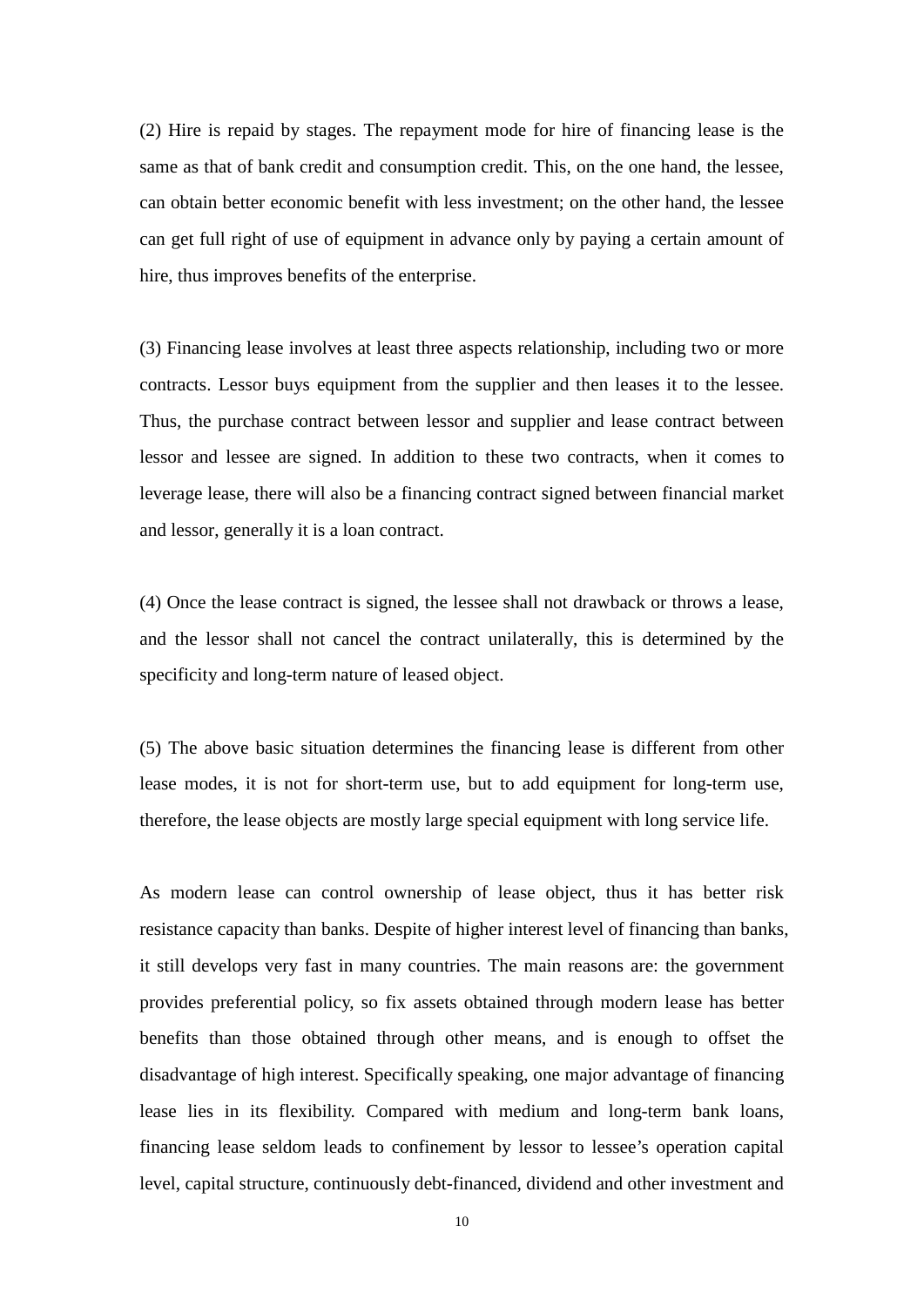operation decisions. In this way, enterprises are free to make independent adjustment on their decisions based on the ever-changing external environment. Another main advantage is less tax expenses. Despite of the provision in tax law that depreciation and hire of fixed assets can deduct taxable income, hire paid by lessee for fixed assets is frequently higher than depreciation obtained when directly owning the assets. Therefore, obtaining fixed assets through leasing usually generates less tax expenses for lessee than purchasing. Moreover, the lessee can enjoy tax benefits through hire when continue to leaseback the fixed assets that have already been drawn of depreciation.

Still another advantage is avoiding the risk of outdated technology. Obtaining fixed assets through lease can avoid technology to be out-of-date, because the ownership of the fixed assets obtained through lease does not belong to the lessee, but to the lessor. If the fixed assets appear out-of-date due to development of technology, the lessor, not the lessee, shall undertake the loss.

Of course, financing lease also has disadvantages, like the lease liabilities can not be withdrawn, the lease cost is relatively higher, the chance to enjoy value increase in asset will be deprived, and it is not conducive to technical reconstruction of assets.

As an entirely new financing mode, financing lease, since appeared in America in 1950s, has witnessed remarkable development throughout the world in recent decades. In particular, it plays an important role in large fixed equipment and high-tech products. For a capital-intensive industry like shipping industry, ship financing lease has draw wide attention of shipping companies, especially some small and medium sized shipping enterprises which are limited in scale and capital, mostly adopt financing lease (bareboat lease) or operating lease (time lease, voyage lease) in ship financing or operating. The function of financing lease in ship industry will be illustrated in the following part to analyze advantages of this mode in ship financing.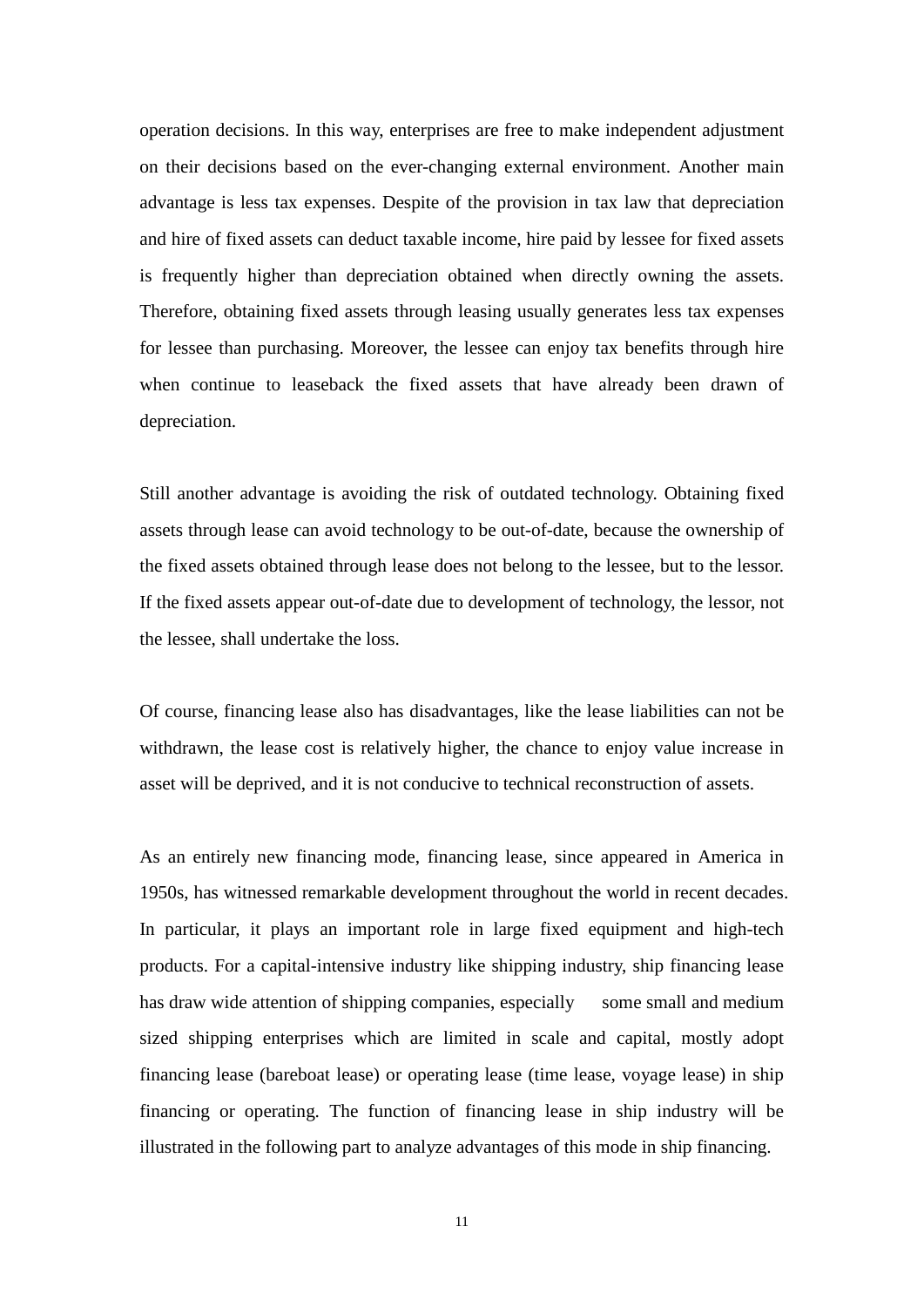#### <span id="page-20-0"></span>**2.2 Basic types of ship financing lease**

(1) Direct financial lease. In direct financial lease, the leasing company purchases ship designated by ship-owner and charters it to the ship-owner as bare boat. The ship-owner shall pay hire in due time during the lease term. Upon expiry of the contract, both parties shall specify in the financing lease contract to transfer the ownership of the ship to the ship-owner or a third party at a nominal price.

(2) Sale-leaseback. In sale-leaseback, the leasing company buys the ship-owner's ship and leases it to the ship-owner. The ship-owner shall pay hire in due time during the lease term. Upon expiry of the contract, both parties shall specify in the financing lease contract to transfer the ownership of the ship to the ship-owner at a nominal price. This mode makes it possible to transfer fixed assets into currency capital when the ship-owner can still use the ship.

(3) Sublease. The leasing company buys the ship from other leasers as lessee, then leases the ship to lessees as leaser. As this must go through more than to leasing procedures, each of which requires hire, so the last lessee usually pays higher hire than direct buying. Therefore, subleasing is not common in ship financing lease. Lessees usually don't choose this mode unless some advanced equipment of a foreign country is urgently needed.

(4) Leverage leasing. The financing lease company act as leaser pays 20  $% \sim 40 \%$  of the total ship value with its own capital. Then with the ship as mortgage, transfer of the right to collect hire as additional guarantee, the financing lease company shall then get loans 80 % $\sim$  60 % of the money used to buy new ship from banks, insurance companies, trusts and other financial institutions.

(5) Structured participation lease. The structure of structured participation lease and financing lease is basically the same, except being more flexible in paying hire.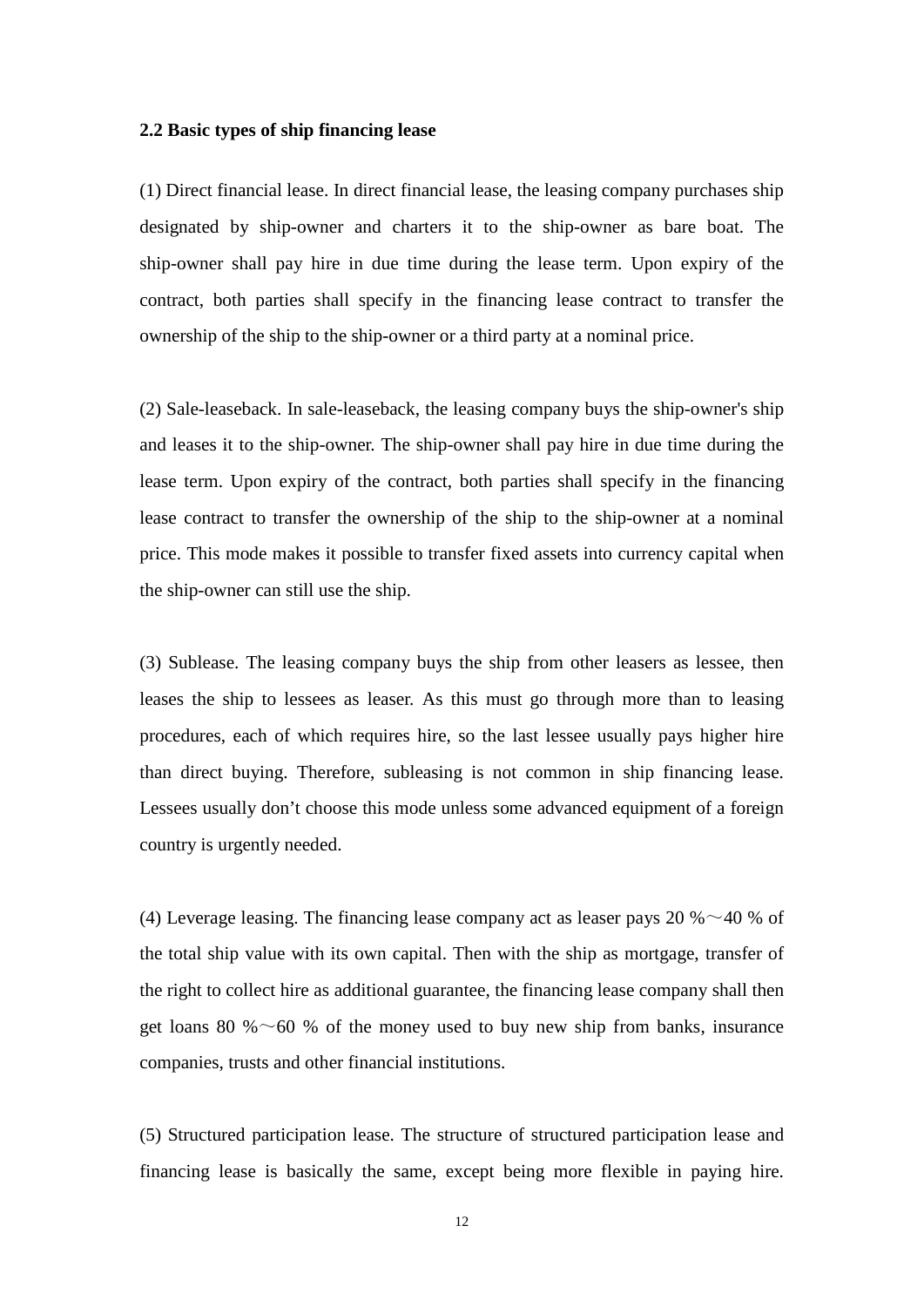During the lease term, cash flow is distributed between leasing company and lessee in certain proportion. After all leasing cost is written-down, the leasing company shall draw capital return in accordance with the component proportion ratio of ship price on hire. The ownership of the leasing object shall be transferred to the lessee by the leasing company at the end. Upon expiry of the contract, the two parties shall share the rest value of the ship in agreed proportion. Under this mode, the ship-owner is able to enjoy a favorable capital cost during the lease term and share risk with the leasing company upon expiry of contract.

#### <span id="page-21-0"></span>**2.3 Ship financing lease operation**

#### <span id="page-21-1"></span>**2.3.1 Financing lease modes**

Financing lease has a variety of modes, such as simple financial lease, sale-leaseback, financial sublease, leverage lease, proportion lease, risk lease, structured participation lease, synthetic lease, joint lease, etc. In leverage lease, a leasing company (leaser) firstly pays a small amount of capital, usually  $20\% \sim 40\%$  of the total price of the leased equipment, then mortgages the lease object and transfer the right to collect hire as additional guarantee, unite several financial institutions to jointly provide financing lease, so as to gather more capital to buy capital-intensive equipment which will be leased to lessees. The lessee shall pay hire to the lender, so as to repay debts for the leaser's. Leverage lease belongs to leases that rely on policy (system lease). It is a kind of financing lease used specially for large-scale leasing projects and enjoys tax preference. As this mode features tax preference, standard operation, sound overall benefit, safe capital return and low cost, it is usually used in financing lease of planes, steamboats, telecommunication facilities and large unitized equipment.

#### <span id="page-21-2"></span>**2.3.2 Ship financing lease operation**

Ships, large unitized equipment and oil rig and other sea engineering equipment are capital-intensive products, thus leverage lease is a good choice. When leasing ships to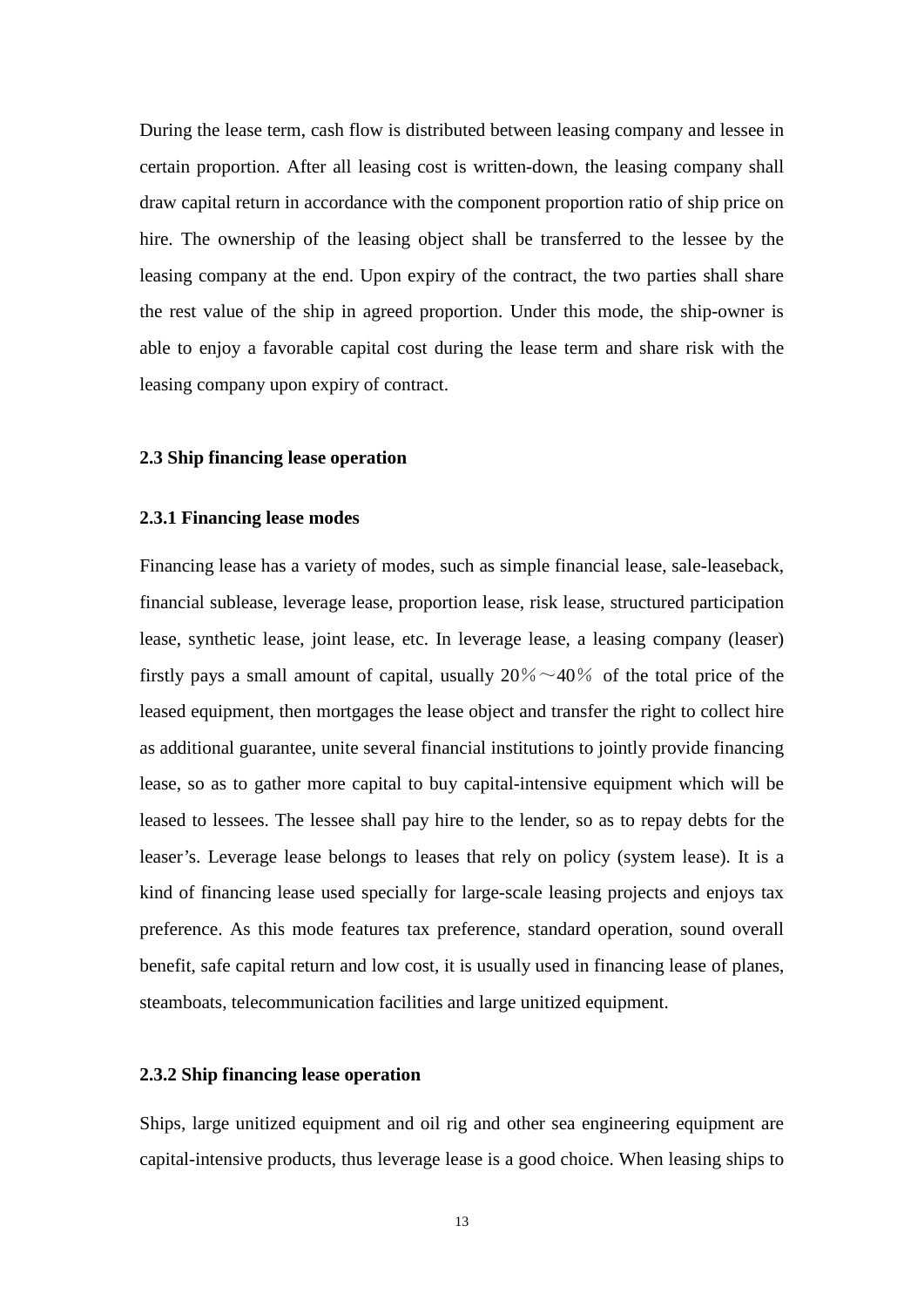shipping companies by adopting ship financing lease, the leaser usually needs to pay only 20%-40% of the total amount of equipment (ship), while the rest money will find solutions from loans from financial institutions with the leased ship as mortgage. The leaser can be the shipyard, investment organization or a temporary financial institution. For instance, most capital used for building ships can be obtained from investment of shipyard, security investment company, asset management company or ordinary investors, so as to build more channels for capital needed by ship financing lease. At the end of basic lease term, the shipping company can buy, continue to lease or return the ship. Usually, the shipping company only needs to pay a small amount of fees at the end of the lease term to acquire the ship's ownership. Under the circumstance that financial institution supplies loans, the institution shall have no recourse, what guarantees repayment is the equipment it self and gains from ship leasing. Financial (leverage) leasing makes full use of tax preference of the government in ship building and leasing, so as to bring better economic benefits to all parties in the transaction, especially shipyard, shipping company and investors.

By adopting leverage lease, generally speaking, ordinary investors are required to pay less or no income tax for their benefits. For shipping companies, they not only have the right of use, but also pay much less hire. For shipyards, they can get more orders for new ships, solving the problem of lack of orders. For financial investment institutions, risk is reduced to some extent as first lien which has higher value than total lending is obtained and loan recovery is more guaranteed. For leasers, only by investing in cash lower than ship price, they can obtain all ownership benefits and tax preference enjoyed when paying  $100\%$  of the price of the equipment- investment tax reduction and accelerated depreciation reduces the actual tax rate, significantly speeding up return of cash capital.  $60\% \sim 80\%$  of the capital used to buy the equipment is loaned, large amount of interest can be used to pay fees while no tax is required to be paid, thus increases return on investment.

#### <span id="page-22-0"></span>**2.4 Advantages of ship financing lease**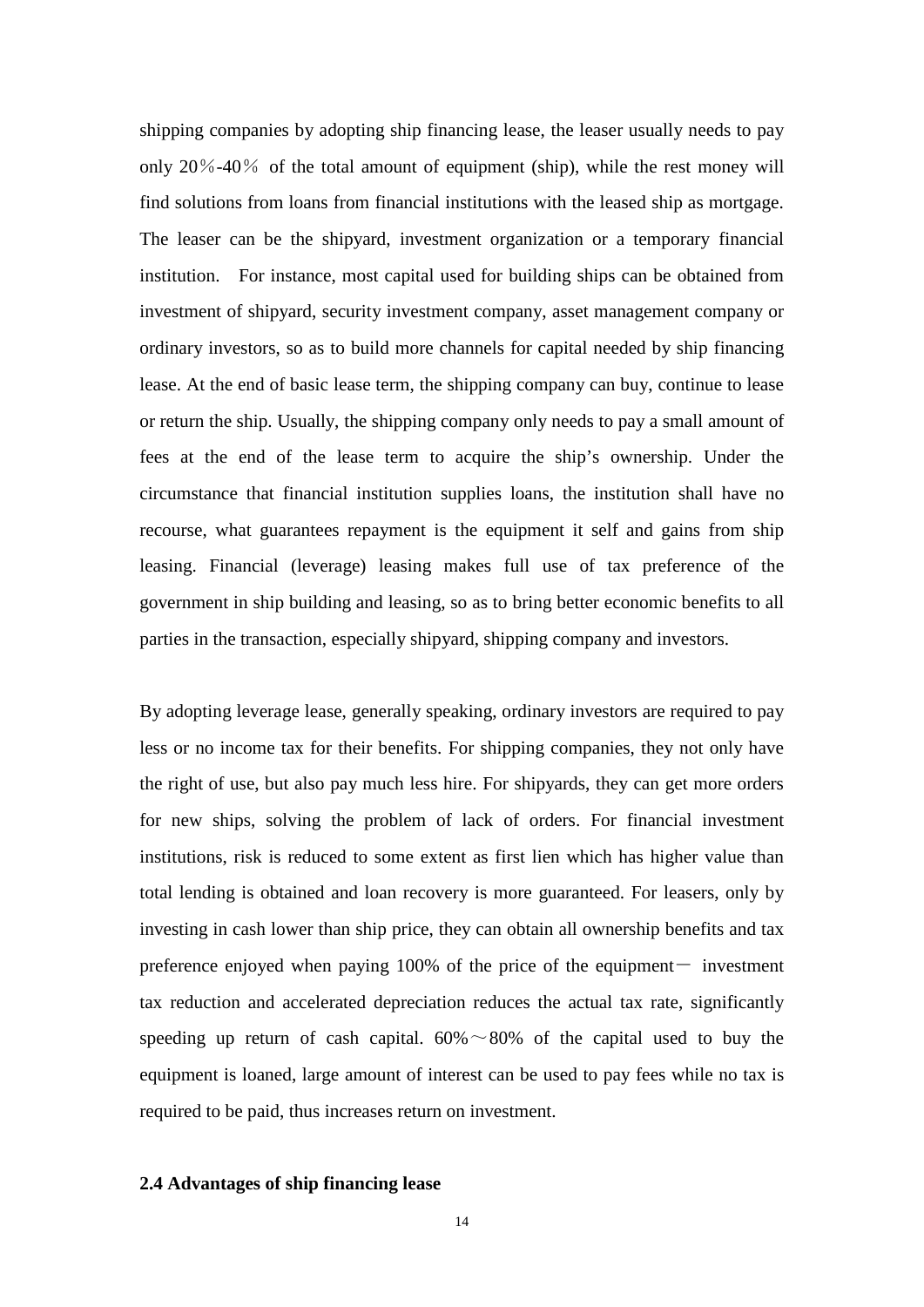#### <span id="page-23-0"></span>**2.4.1 Advantage in itself**

(1) Expanding financing channels. Traditional financing channels can hardly meet the needs of shipping enterprises' development, especially for some small and medium sized shipping enterprises. With small operation scale and relatively lower credit level, it is difficult for them to get loans from the government or banks, or finance by issuing stocks or creditor's rights, therefore, financing lease plays a key role in their survival and development.

(2) The pressure of repayment is relieved. Performance of shipping enterprises differs in low and high seasons. The hire payment of financing lease is more flexible compared to loan repayment of banks, so shipping enterprises are not required to repay certain amount and interest regularly, and is able to make adjustment according to the performance. This ensues sufficient and rational distribution of shipping enterprises' cash flow, thus relieving and decentralizes capital pressure of lessee enterprises to some extent.

(3) Able to enjoy preferential policy. To encourage investment in shipping industry, the state provides preferential policies such as accelerated depreciation, while the leaser in ship financing lease contract usually transfer the obtained preferential tax payment to lessee in the way of reducing hire.

(4) Helpful to tap idle assets for large enterprises. Some large shipping companies have ship types that have been phased out, high residue value of which can cause huge capital pressure for enterprise. Such enterprises have the ability to lease these ships to some small and medium shipping enterprises through financing lease. In this way, a win-win situation can be achieved by tapping idle assets of large enterprises and solving financing problems of SMEs.

(5) Helpful to improve core competitiveness of shipping enterprises. Shipping

15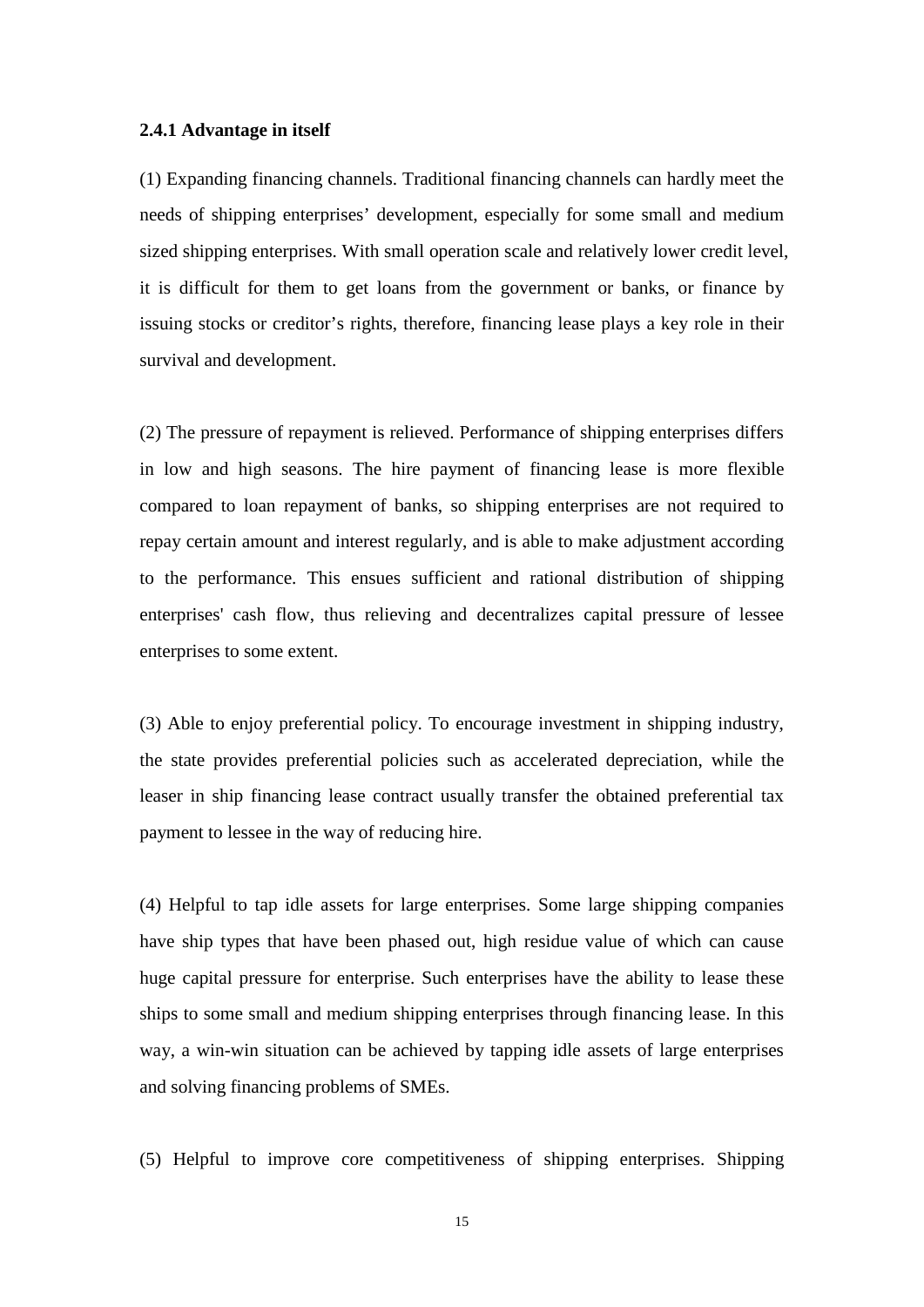enterprises, through financing lease companies, give their ships to specialized companies for management in the way of sale-leaseback and other means, so as to disperse risk, finance capital and improve the overall efficiency and profit of the enterprise without loosing the right to use the ship.

(6) Financing lease embodies modern logistics idea. The essential idea of modern logistics is "integration". Large shipping enterprises are fully capable of adjusting their asset structure through financing lease, leasing non-core assets to finance capital and renting needed assets for operation, thus effectively supporting comprehensive logistics service.

#### <span id="page-24-0"></span>**2.4.2 Advantages compared with commercial loan**

Bank loans are hard to get and can increase assets liabilities ratio and financial risk of enterprises. Besides, ship-owners usually have no right to dispose ships before debt is cleared, thus operation of ship is much limited.

Through ship financing lease, capital can be financed through "financing object". Shipping enterprises can obtain the right of use of the ship at a time, and pay hire on installment, equivalent to getting a low-interest long-term credit. By doing this, shipping enterprises can control financial risk at a lower level. Compared with buying ship with loans, although ship financing lease has a longer financing time (lessee can pay hire for as long as 15 years), this brings considerable cash flow at the early stage of ship using, and relieves pressure from repaying huge capital and interest in the early years after ship is purchased through loans. What's more, as hire paid by lessees is usually calculated based on annuity, same annual expenditure generated in the entire lease term does not change along with interest rate, so lessee's cost and profit can be estimated and assessed more accurately, thus reducing financing risk. In addition, ship financing lease can form better match cash flow and maintain a good balance between assets and debts.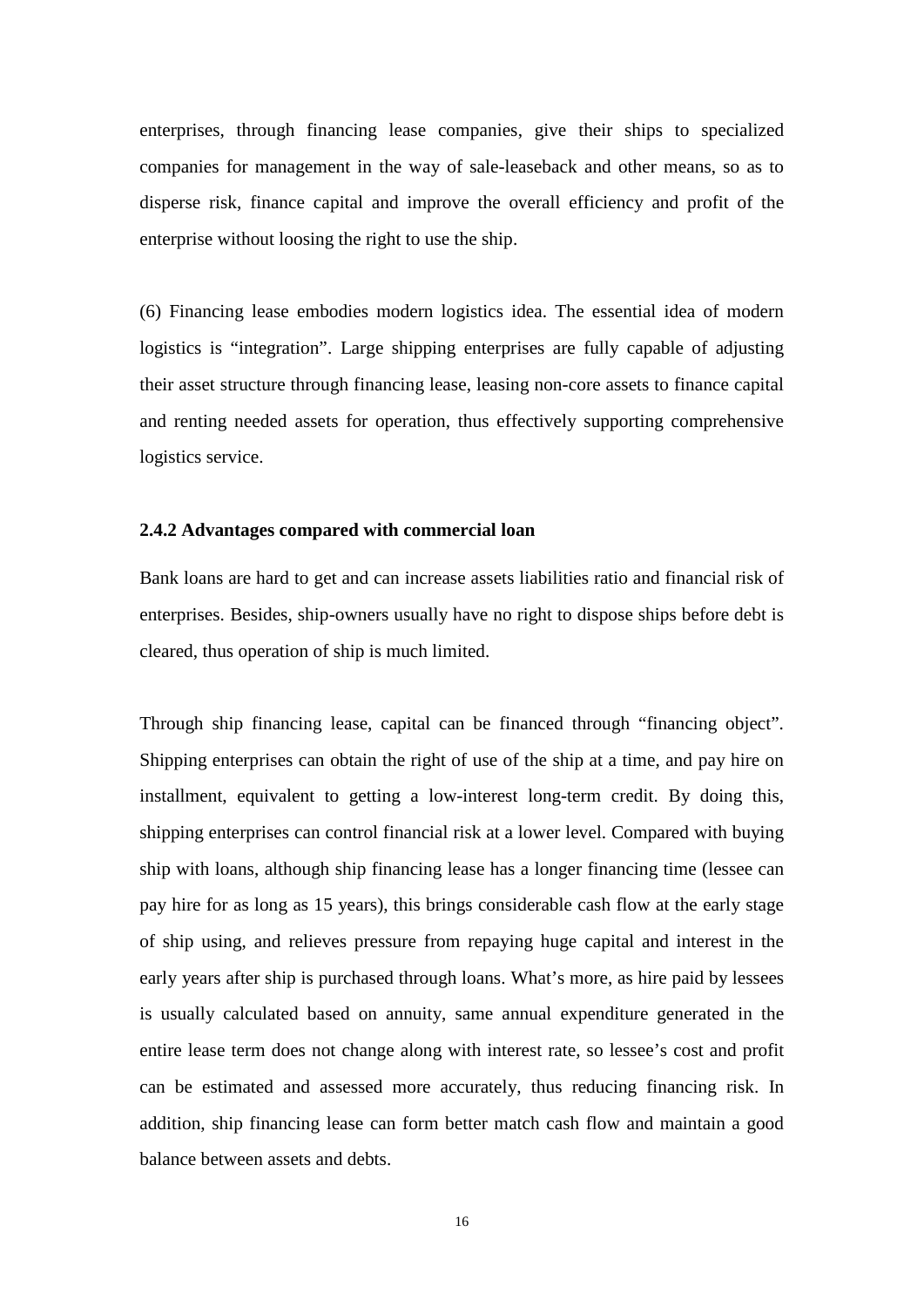Financing lease also have the following advantages compared with commercial loan: solve the problem of limited financing channels while shipping enterprises expect to enhance their shipping ability; usually requires no payment in advance; helpful to upgrade of equipment; according to provisions of the Ministry of Finance and State Taxation Administration, accelerated depreciation is allowed for assets added in the way of financing lease; it is more flexible and convenient compared with bank loans, for the right of use is in the hands of the leaser, and no complicated procedures for mortgage holding under loan procedures are needed, such as arrest of ship, compulsory sale, etc.

#### <span id="page-25-0"></span>**2.4.3 Advantages compared with operating lease**

(1) The hire of financing lease is lower than operating lease. For example, the sales tax of operating lease is 5% based on hire income, while that of financing lease is collected based on hire income minus actual cost of the lease object; stamp tax of financing lease is 0.05%, compared with 0.1% of operating lease.

(2) Having more stable status. Financing lease contract is signed under the preposition of full investigation toward lessee and full verification toward investment project. It emphasizes common interest with lessee, thus there will be no calling back of ship by the ship owner under the pretense of delayed or insufficient hire, especially when ship shire is on a rise.

(3) Own the ship finally through leasing. Operating lease is faced with variable leasing market and the cost is hard to control, even worse, the scale of fleet can not be expanded; while in financing lease, the ownership can be obtained upon expiry of lease term. For example, China Ocean Shipping(Group) Company has hire purchased 5 six-generation container ships at least from Germany company Nordcapital through financing lease with 10 year contract and get the ownership.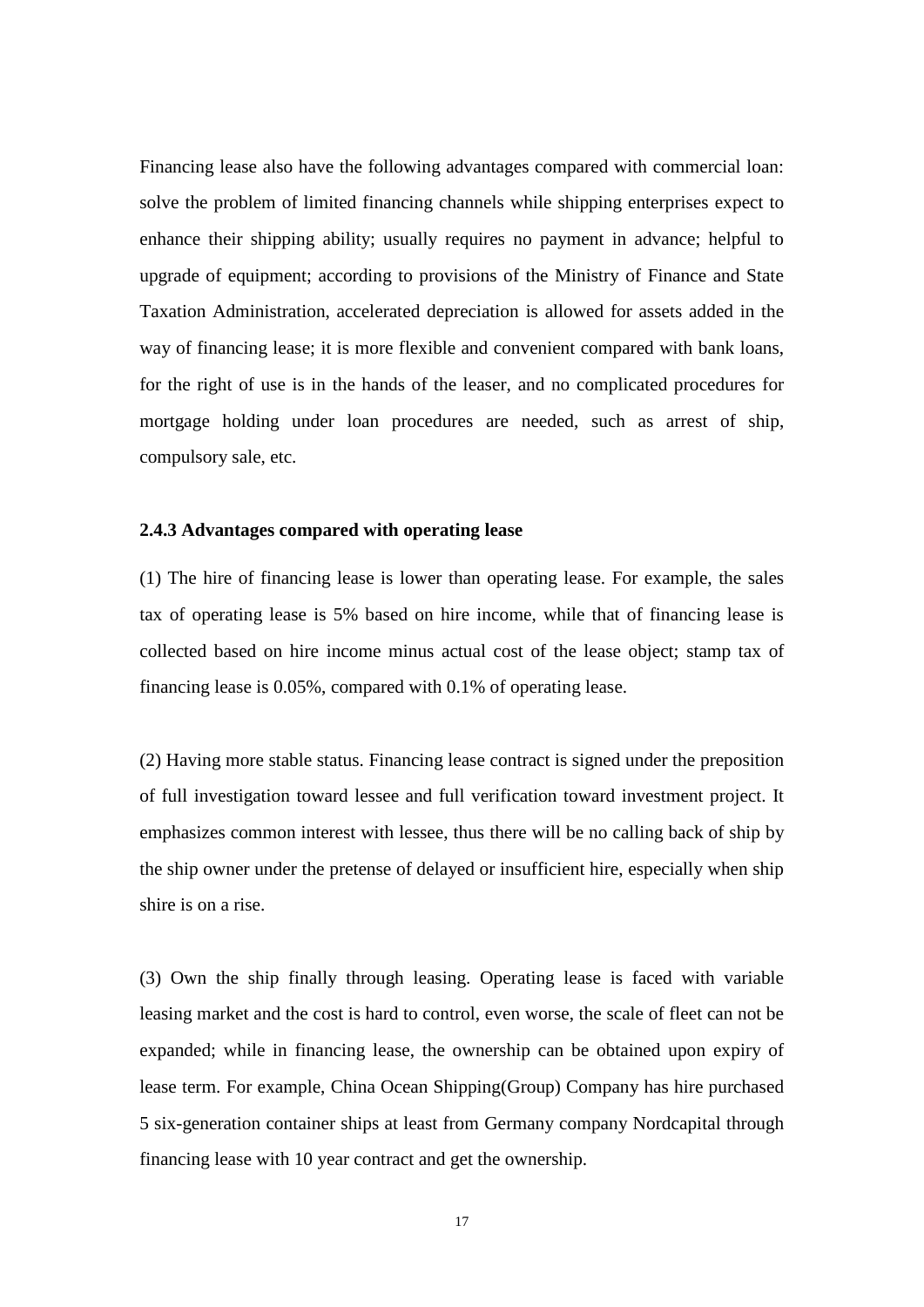<span id="page-26-0"></span>2.4.4 Advantages for ship leasers to adopt financing lease

(1) The lessee does not enjoy off-hire excuses available in operating release, for the essence of financing lease is financing, not leasing.

(2) No guarantee liability on defects of leased object. In ship financing lease, the lessee bears the risk of inconformity of ship quality and the contract, even if the ship has serious defects. This is different from BARECON contract, in which the leaser has to bear liability on defects for 18 months after the ship is delivered.

(3) Able to enjoy tax and policy preference. Many countries establish preferential tax and policy measures as a way to support financing lease industry, such as America's tax relief on investment, accelerated depreciation of leased objects. These measures, on one hand, attract enterprises with high tax paying ability to invest, purchase and then lease equipment, obtaining many advantages of tax credit and deferred tax, avoiding tax and reducing hire; on the other, they attract enterprises with large investment but low tax paying ability and are disqualified to enjoy these two tax preferences to share a part of tax subsidy from leasers by using leasing to collect equipment. In leverage lease, the leaser needs to pay 20%-40% of the total price of the equipment only to enjoy full investment preference and deferral tax, laying a foundation for leaser to cut down hire and enhance competitiveness. For leaser, they also enjoy tax and policy preferences.

### <span id="page-26-1"></span>**2.4.5 Advantages for ship lessees to adopt financing lease**

(1) Ship lessees usually refer to ship company or ship owner. By adopting financing lease mode, a major problem for ship companies, financing, is solved, and repayment pressure is relived. This is important for small and medium size ship companies in particular, as it is difficult for them to get loans from banks due to credit reason. Meanwhile, shipyard has the right to make choices, and bear maintenance, service and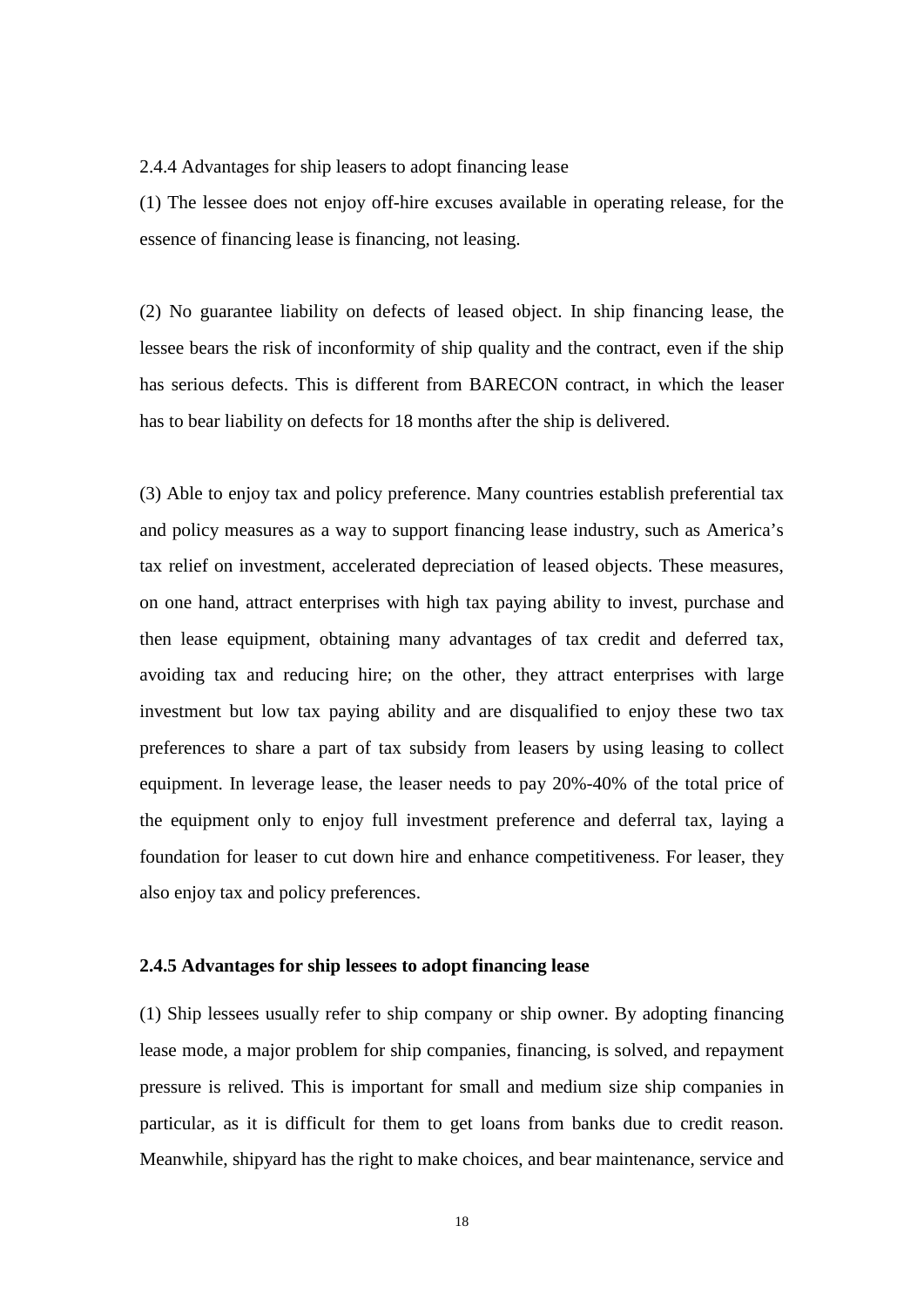insurance of ships.

(2) Able to avoid impact of inflation. It would take a ship company a long time to accumulate capital and buy ships on its own. In times of inflation, getting ships as early as possible through financing lease and then repay with money earned during operation is like "borrow a chicken to lay eggs and sell the eggs to buy chickens".

(3) Avoid risk from exchange rate and interest. Foreign currency is needed to lease ships from foreign countries. Financing lease is able to convert foreign currency to domestic currency, and calculate the hire based on the latter. This can protect ship companies against foreign exchange risk caused by degradation of domestic currency. As financing lease adopts fixed interest at the very beginning, ship companies can also avoid interest risk caused by interest fluctuation.

<span id="page-27-0"></span>The above chapter analyzed advantages of financing lease for leaser and lessee. Despite of disadvantages in financing lease it self, like the leasing liabilities can not be withdrawn, high leasing cost, loosing the chance enjoy value increase in ships and not conducive to technical reconstruction of ships, financing lease can still compete with other financing means relying on its advantages. In the past 20 years, many types of ships are leased, from sailboat to large steamboats for ocean shipping. In times of inflation, although some special provisions allow ship companies to delay subsidy to selling expenses of new ships optionally, still many ship companies found it hard to obtain maximum tax subsidy. Through cooperation with leasing companies, ship companies can perfectly enjoy these benefits. Under the circumstance that assets value can fluctuate considerably in unstable economic and political environment, for leasers, owning ships is a tangible, long-term and realizable means to maintain value of assets. Ship manufactures can also share advantages of leasing, as they can obtain more orders through financing of financing lease companies. To sum up, financing lease mode is a favorable financing mode for shipping enterprises and is being extensively used in international ship financing lease.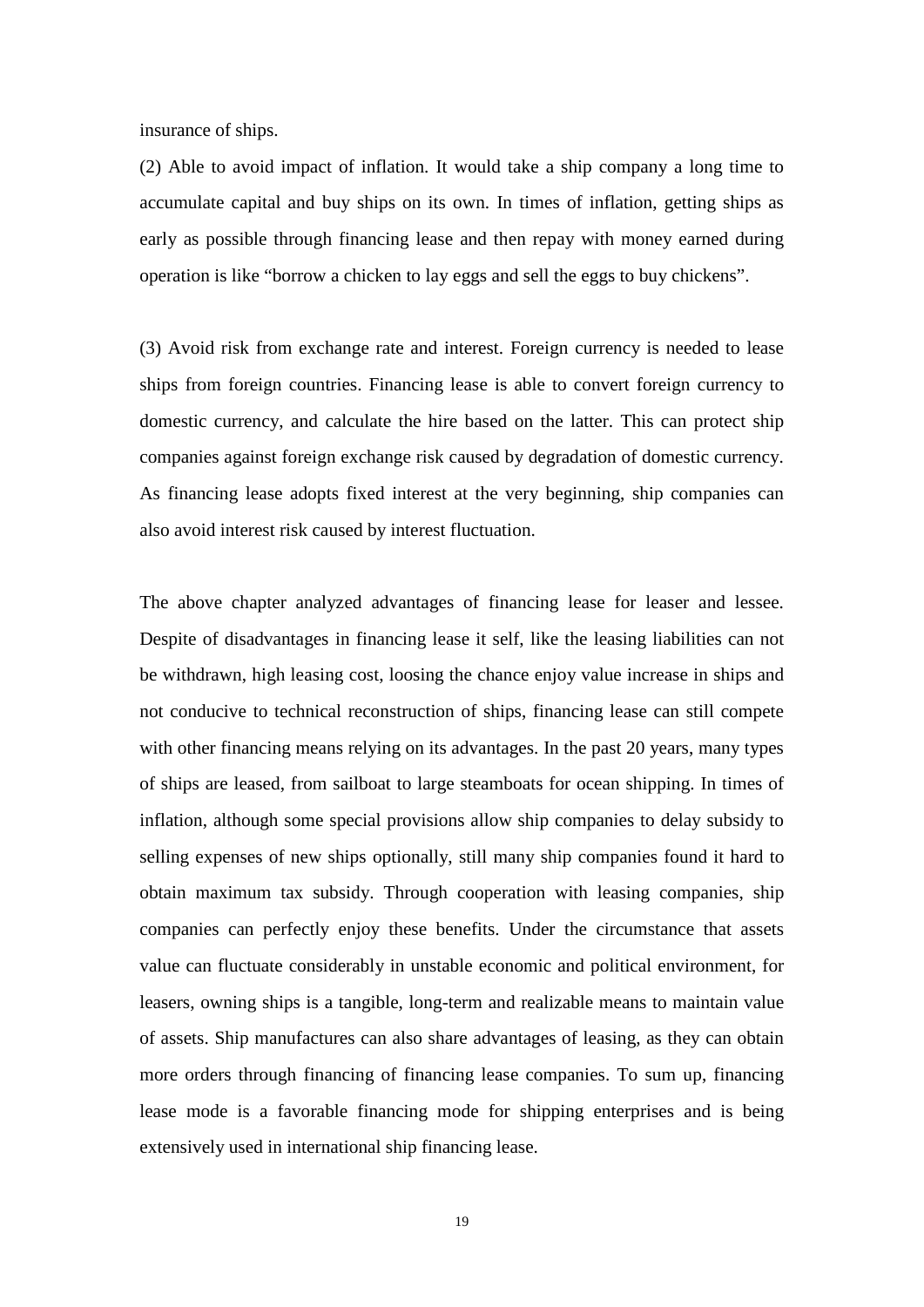**2.5 Comparative analysis on cost of ship finance lease and purchase ship with loans** 

#### <span id="page-28-0"></span>**2.5.1 Comparative analysis based on cash flow method**

A ship, whether built and purchase with loans or obtained through finance lease mode, it has the same efficiency in the use, and produces same income for shipping company. Therefore, there are two plans for option, one is to purchase a ship with loans from banks, the other is to have the ship through finance lease. Here is a comparative analysis on these two finance plans and their costs.

To ensure effectiveness of the analysis, time value of cash flow needs to be considered. Net present value is often chosen to evaluate cost of a plan. The cost present value of any kind of plan is based on cost of investment, cash flow in the future is transferred to a same value at present, and the influence of tax also needs to be considered. One reason why an enterprise chooses finance lease is to acquire tax benefits, as an investor will always consider economic benefit of an investment from the perspective of after tax profit. Under the circumstance of finance lease, the enterprise acquires tax benefit by deducting depreciation fee and finance charge to cut down taxable income. In this way, by comparing the cost present value of ship finance lease and purchase ship with loans, the best plan would be the one with least after tax finance cost present value.

#### <span id="page-28-1"></span>**2.5.2 Formula of net present value calculation method**

1. Calculation method of purchasing a ship with loans

Repayment to the bank

To facilitate calculation, suppose that money is repaid to the bank in equal installments. When the ship is built and delivered, the calculation formula is as follows:

(1). Amortization of lease capital

20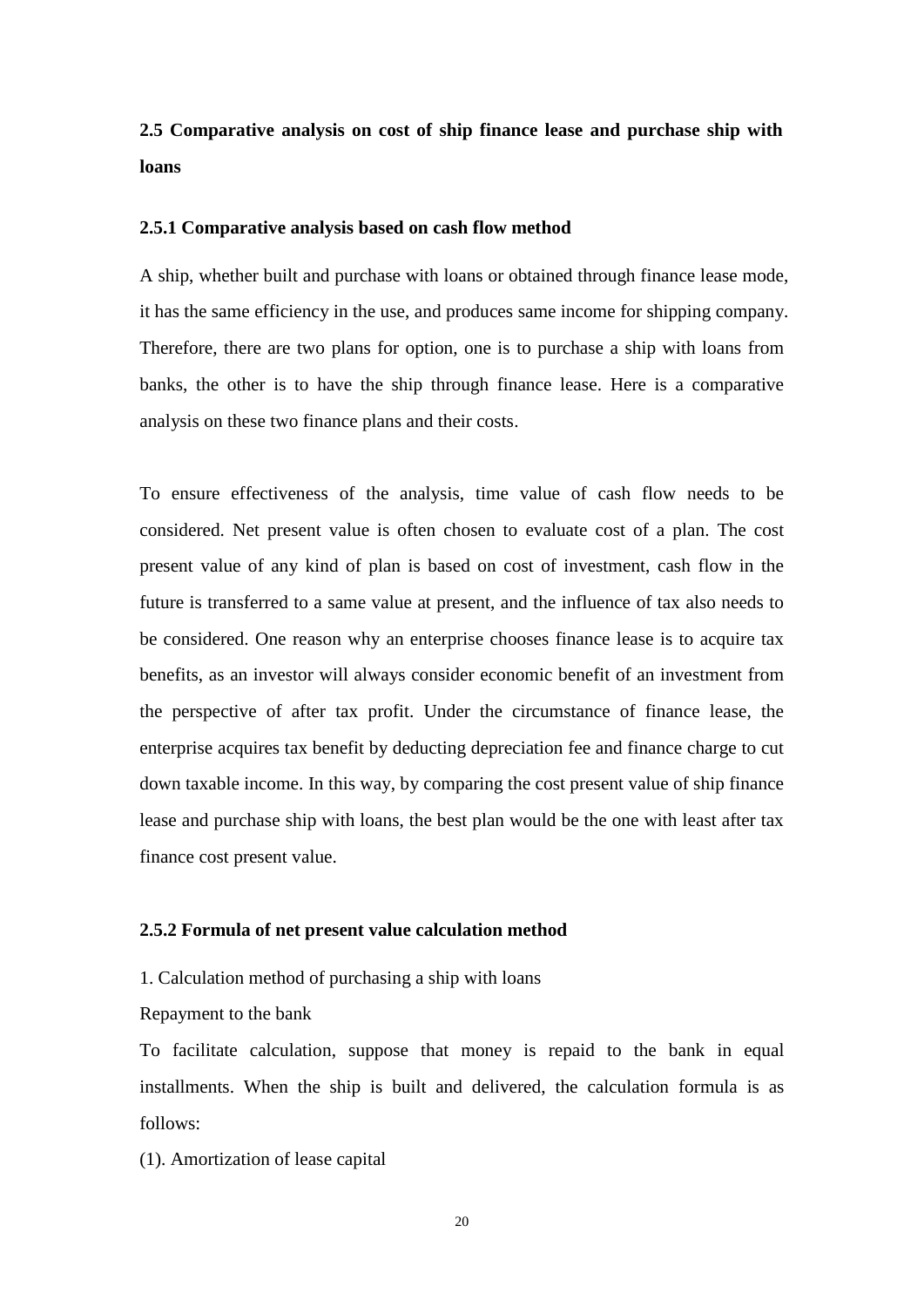Lease capital is the fee got by distributing the total amount to build the ship into each period of the lease term. Considering time value of the capital, money repaid in each period is different, but is closely related to discount rate of the bank. The formula is as follows:

$$
C = \frac{C_0}{M} \tag{2-1}
$$

*C*: Amortization of lease capital;

*C0*: Total loans;

*M*: Loan terms;

#### (2). Depreciation amount

To facilitate calculation, this paper adopts straight-line depreciation.

$$
F = \frac{Dg(1-f)}{N} \tag{2-2}
$$

- *F*: Annual depreciation amount;
- *D*: Total construction cost:

*F*: N years ago, ratio of net salvage account for original cost;.

*N*: Depreciation period;

(3). Loan balance

$$
B_i = B_{i-1} - C \tag{2-3}
$$

 $B_i$ : i stages loan balance,  $i=(1,2, \ldots, N)$ ;

$$
{\scriptstyle B_0 = C_0};
$$

### (4). Payment of interest

Suppose the interest is fixed in each period and does not change along policy and time, and suppose the interest rate for semiannual period is half of the annual interest rate.

$$
R_i = B_{i-1} \mathbf{g} \tag{2-4}
$$

 $R_i$ : i stages interest cost ,  $i=(1,2, \ldots, N)$ ;

 $B_{i-1}$ : i-1 stages loan balance,  $i=(1,2, \ldots, N)$ ;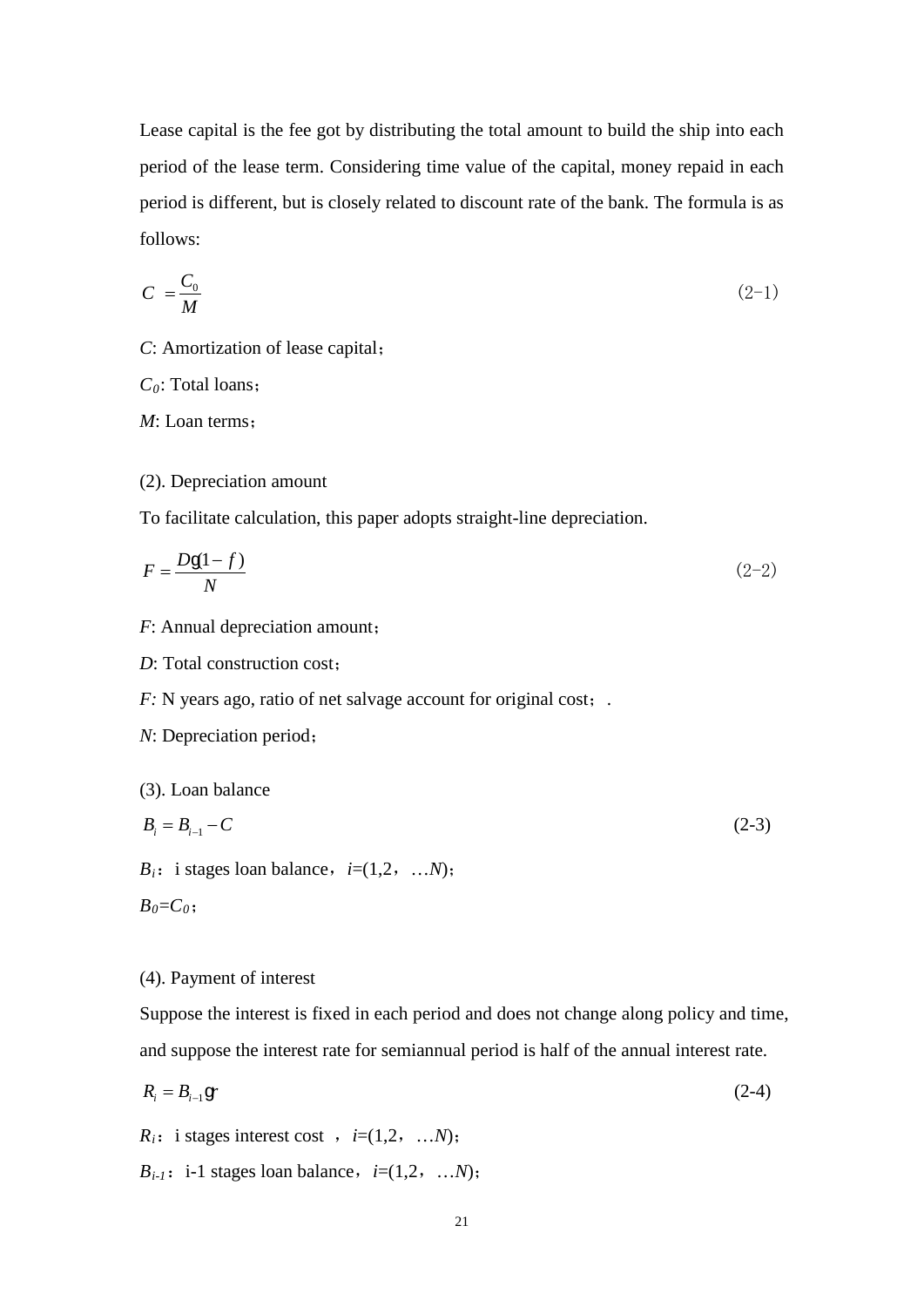*r*:annual interest;

#### (5). Amount of deducted tax

In accordance with tax law, the income tax rate for most enterprises in China is 25%. Interest payment and depreciation amount are seen as benefit reduction thus enjoy tax relief.

$$
S_i = (R_i + F) \mathcal{Q} 5\% \tag{2-5}
$$

 $S_i$ : i years tax deduction amount,  $i=(1,2, \ldots, N)$ ;

(6). After tax finance cost

$$
S_k = (R_i + B_i) - S_i \tag{2-6}
$$

$$
S_k
$$
: i years after-tax financing cost,  $i=(1,2, \ldots, N)$ ;

As depreciation life of ship is generally longer than repayment term of banks,  $N>M$ , therefore, the loan payment, interest payment and balance of loan payment in M years are all assigned as zero, i.e. :

$$
B_M = B_{M+1} = \dots = B_N = 0;
$$
  
\n
$$
R_M = R_{M+1} = \dots = R_N = 0;
$$
  
\nFrom year M to year N,  $C=O$ ;

#### (7). Present value

To facilitate comparison, after tax finance cost of each period is converted cash present value, then add the present value of each period together, we will get the total net present value in account period.

$$
PV_{i-1} = \frac{S_k}{(1+t)^{i-1}}\tag{2-7}
$$

$$
PV_{N+1} = -\frac{Dgf}{(1+t)^{N+1}}\tag{2-8}
$$

$$
NPV = PV_0 + PV_1 + PV_2 + \dots + PV_{N+1}
$$
\n(2-9)

*PV*<sub>*i*-1</sub>: *i*-1 stages net present value, *i*=(1,2, …*N*);

t: discount rate;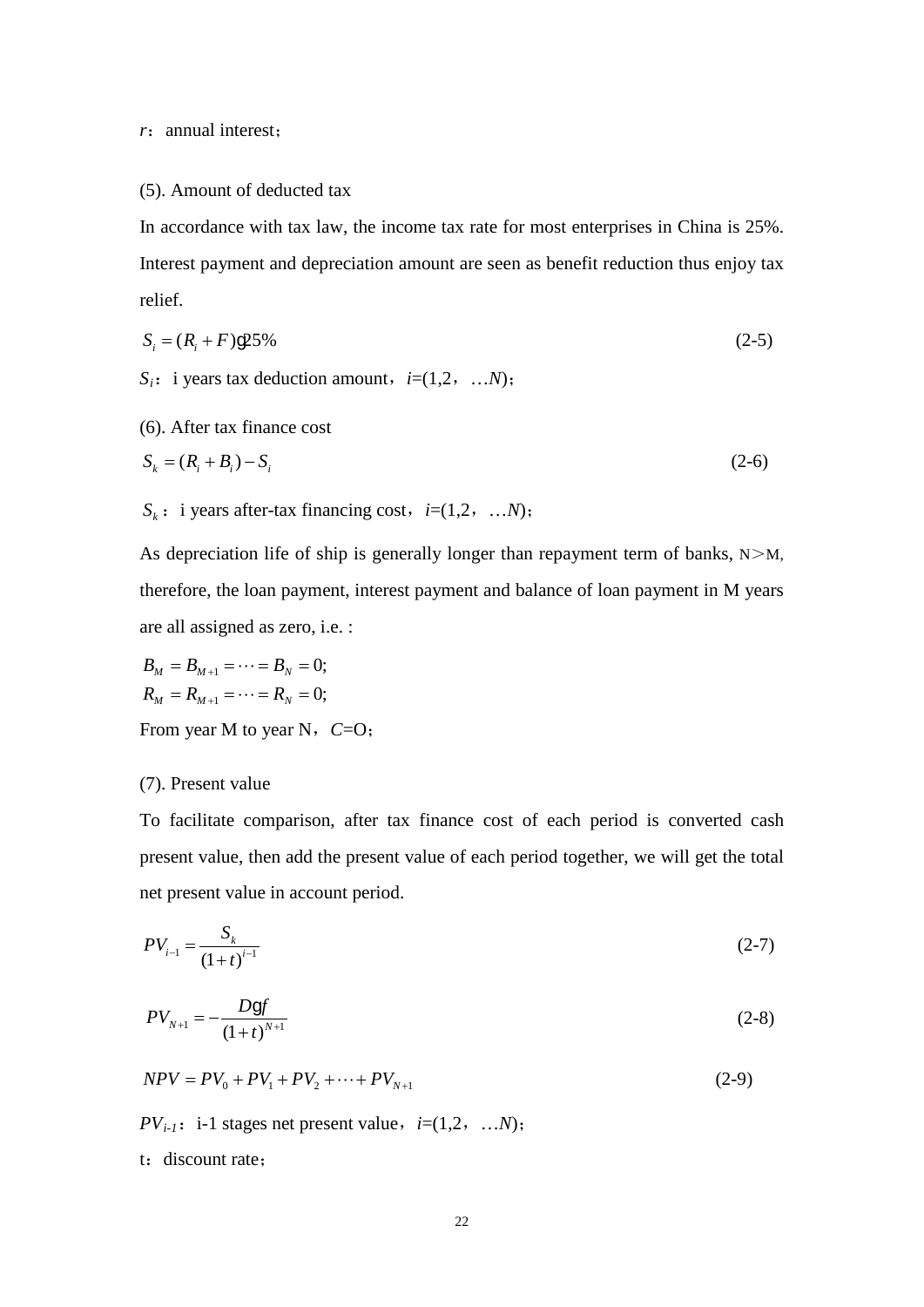$PV_{N+1}$ : cash value of vessel net salvage;

## *NPV*:*N* years net present value;

#### 2. Calculation of net present value of finance lease

(1). Amortization of lease capital

Lease capital is the fee got by distributing the total amount to build the ship into each period of the lease term. Considering time value of the capital, money repaid in each period is different, but is closely related to discount rate of the bank. The formula is as follows:

$$
A_1 + A_1(1+t) + A_1(1+t)^2 + \dots + A_1(1+t)^{q-1} = D_0
$$
  

$$
A_1 = \frac{D_0 \cdot t}{(1+t)^q - 1}
$$
 (2-10)

Meanwhile 
$$
A_{j+1} = A_j \cdot (1+t)
$$
 (2-11)

where:

*A1* : First lease capital amorization;

- $A_j$ : j stages lease capital amortization,  $j=(1,2, ..., q)$ ;
- q: lease term;

t: discount rate;

*D*<sub>0</sub>: Total value of the vessel;

#### (2). Remaining lease capital balance

$$
D_j = D_{j-1} - A_j \tag{2-12}
$$

*D<sub>i</sub>*: Financing lease repayment balance,  $j=(1,2, ..., q)$ ;

(3). Lease interest

$$
R_j = D_{j-1} \cdot r \tag{2-13}
$$

 $R_i$ : i years rent interest,  $j=(1,2, ..., q)$ ;

*r*: annual lease interest;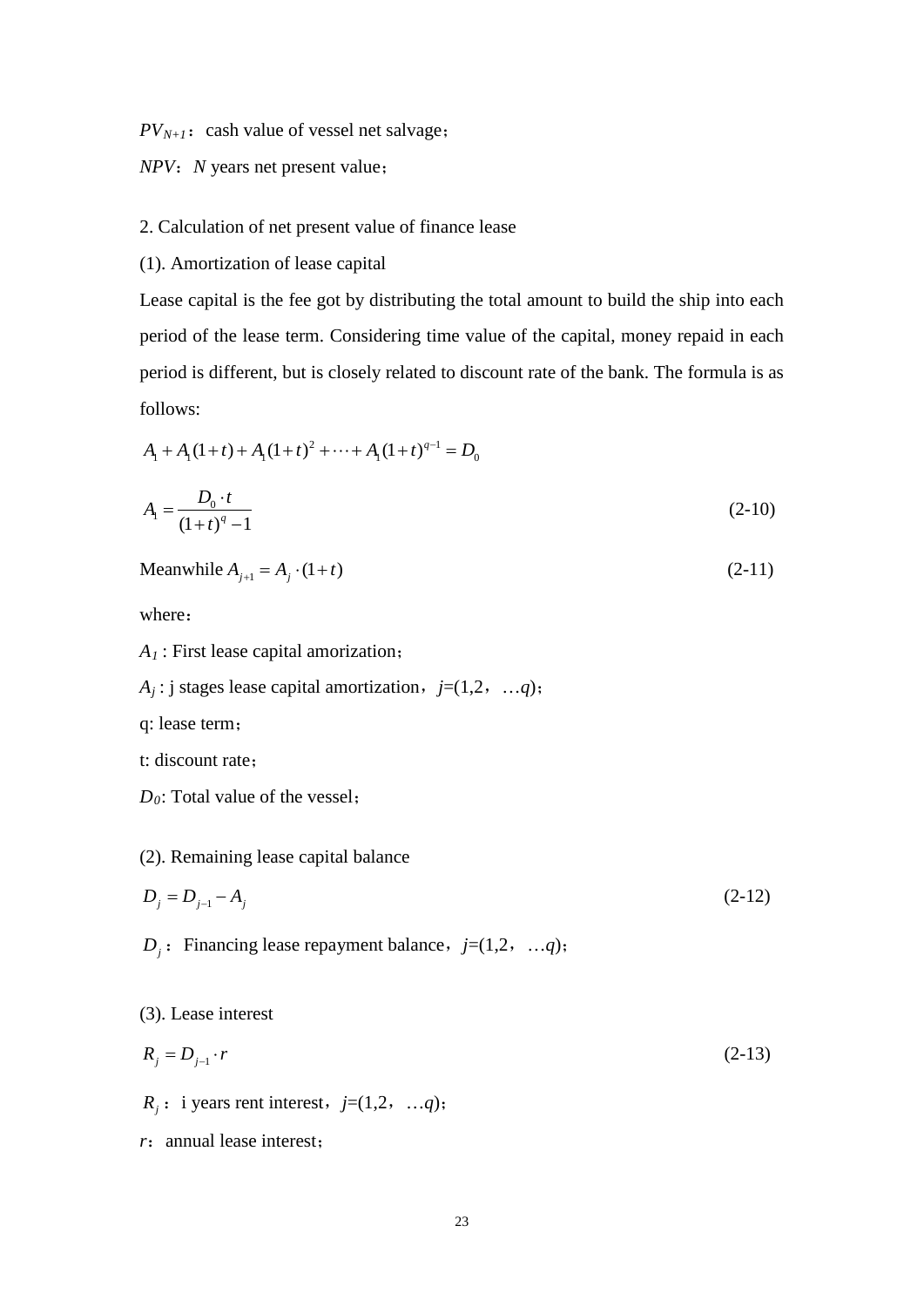(4). Capital and interest of lease

$$
E_j = A_j + R_j \tag{2-14}
$$

 $E_i$ : i years lease principale interests,  $j=(1,2, ..., q)$ ;

(5). Commission charge

$$
e = D_0 \cdot \frac{g}{q} \tag{2-15}
$$

- *e*: Commission charge (annual fixed);
- *g*: Ratio of lease commission charge account for original investment;
- (6). Tax saving

$$
S_j = (E_j + e) \cdot 33\% \tag{2-16}
$$

 $S_i$ : i years tax saving amount,  $j=(1,2, ..., q)$ ;

(7). After tax finance cost

$$
S_k = (E_j + e) - S_j,
$$
\n(2-17)

 $S_k$ : i years after tax finance cost, *j*=(1,2, …*q*);

(8). Present value

$$
PV_j = S_k (1+t)^i \tag{2-18}
$$

$$
NPV = PV_1 + PV_2 + ... + PV_j + ... + PV_q
$$
\n(2-19)

*PV<sub>i</sub>*: present value of j years after tax financing cost,  $j=(1,2, ..., q)$ ; *NPV*: Total amount of net present value;

#### **2.5.3. Application of net present value**

Examples for application of NPV in practice:

A ship company needs to purchase a 150 thousand DWT ship with a cost of \$ 80 million. The company can choose loans or finance lease. Under the first plan, the loan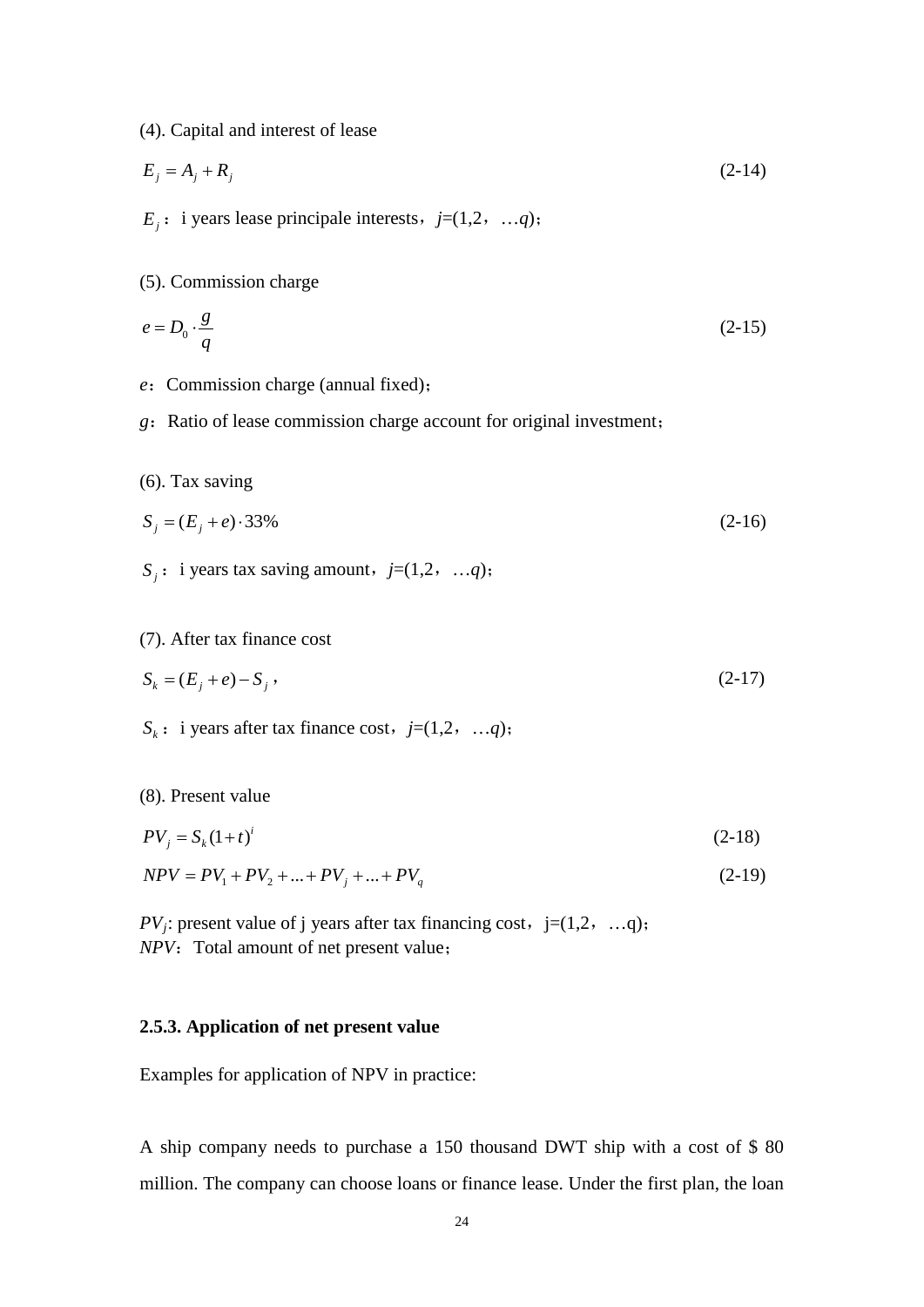conditions are those formulated by OECD and the loan value is 80% of the ship price. The annual interest rate is 8% and the repayment period is 8.5 years. The bank releases the whole loan in three years and once every half year, 6 times to release all. Repayment and interest payment are once very year. The base period is the time when the ship is built and delivered. Annual discount rate is 100, and the income tax rate is 25%. The depreciation life of the ship is 10 years. The net residual value is 5% of the ship's original value. Adopt straight-line depreciation.

Interest payment and depreciation amount are seen as benefit reduction thus enjoy tax relief. Under finance lease plan, suppose the lease term is 12 years and annual lease interest rate is 12%, the commission charge is 1.5% of the original investment in the ship, and the rental is paid equally once every half year. The payment of rental is also seen as benefit reduction and the enterprise enjoy tax preference. To facilitate calculation, the lending rate, lease rate and discount for semiannual period are assigned as half of annual lending rate, lease rate and discount.

| Period<br>(half<br>year) | Owned<br>fund and<br>net<br>salvage<br>retrieve | Bank loan<br>payment | Bank loan<br>repayment | Interest<br>payment | Depreciation<br>amount | Tax saving<br>amount | lease<br>cost<br>after tax | Present<br>value |
|--------------------------|-------------------------------------------------|----------------------|------------------------|---------------------|------------------------|----------------------|----------------------------|------------------|
| $-6$                     | 16                                              |                      |                        |                     |                        |                      |                            | 21.4415          |
| $-5$                     |                                                 | 10.67                | 10.67                  |                     |                        |                      |                            |                  |
| $-4$                     |                                                 | 10.67                | 21.34                  | 0.4268              |                        | 0.1067               | 0.3201                     | 0.3891           |
| $-3$                     |                                                 | 10.67                | 32.01                  | 0.8536              |                        | 0.2134               | 0.6402                     | 0.7411           |
| $-2$                     |                                                 | 10.67                | 42.68                  | 1.2804              |                        | 0.3201               | 0.9603                     | 1.0587           |
| $-1$                     |                                                 | 10.67                | 53.35                  | 1.7072              |                        | 0.4268               | 1.2804                     | 1.3444           |
| Vessel<br>delivery       |                                                 | 10.67                | 64                     | 2.134               |                        | 0.5335               | 1.6005                     | 1.6005           |
| 1                        |                                                 | $\overline{4}$       | 60                     | 2.56                | 3.8                    | 1.59                 | 4.97                       | 4.7333           |
| $\overline{2}$           |                                                 | 4                    | 56                     | 2.4                 | 3.8                    | 1.55                 | 4.85                       | 4.3991           |
| 3                        |                                                 | $\overline{4}$       | 52                     | 2.24                | 3.8                    | 1.51                 | 4.73                       | 4.0860           |
| 4                        |                                                 | 4                    | 48                     | 2.08                | 3.8                    | 1.47                 | 4.61                       | 3.7927           |
| 5                        |                                                 | 4                    | 44                     | 1.92                | 3.8                    | 1.43                 | 4.49                       | 3.5180           |

Table 2.1 The ship's NPV with loan after Tax (Unit: Million Dollars)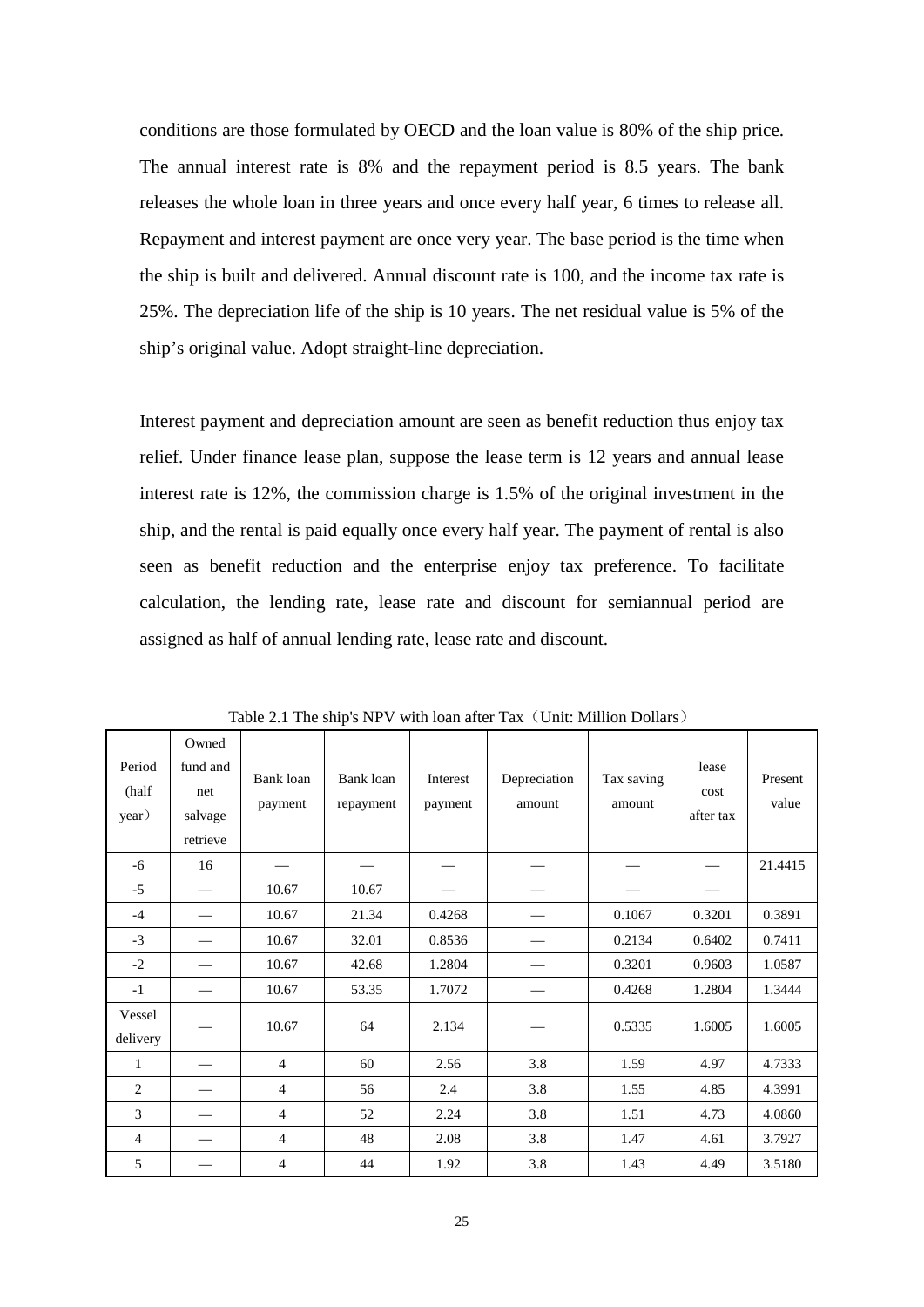| 6              |      | $\overline{4}$ | 40           | 1.76 | 3.8 | 1.39 | 4.37              | 3.2610    |
|----------------|------|----------------|--------------|------|-----|------|-------------------|-----------|
| $\overline{7}$ |      | $\overline{4}$ | 36           | 1.6  | 3.8 | 1.35 | 4.25              | 3.0204    |
| 8              |      | $\overline{4}$ | 32           | 1.44 | 3.8 | 1.31 | 4.13              | 2.7953    |
| 9              |      | $\overline{4}$ | 28           | 1.28 | 3.8 | 1.27 | 4.01              | 2.5849    |
| 10             |      | $\overline{4}$ | 24           | 1.12 | 3.8 | 1.23 | 3.89              | 2.3881    |
| 11             |      | $\overline{4}$ | 20           | 0.96 | 3.8 | 1.19 | 3.77              | 2.2042    |
| 12             |      | $\overline{4}$ | 16           | 0.8  | 3.8 | 1.15 | 3.65              | 2.0325    |
| 13             |      | $\overline{4}$ | 12           | 0.64 | 3.8 | 1.11 | 3.53              | 1.8720    |
| 14             |      | $\overline{4}$ | 8            | 0.48 | 3.8 | 1.07 | 3.41              | 1.7223    |
| 15             |      | $\overline{4}$ | 4            | 0.32 | 3.8 | 1.03 | 3.29              | 1.5825    |
| 16             |      | $\overline{4}$ | $\mathbf{0}$ | 0.16 | 3.8 | 0.99 | 3.17              | 1.4522    |
| 17             |      |                |              |      | 3.8 | 0.95 | $-0.95$           | $-0.4145$ |
| 18             |      |                |              |      | 3.8 | 0.95 | $-0.95$           | $-0.3947$ |
| 19             |      |                |              |      | 3.8 | 0.95 | $-0.95$           | $-0.3760$ |
| 20             |      |                |              |      | 3.8 | 0.95 | $-0.95$           | $-0.3581$ |
| 21             | $-4$ |                |              |      |     |      | $\hspace{0.05cm}$ | $-1.4358$ |
| Sum            | 12   | 64             | 64           |      |     |      |                   | 69.0409   |

Table 2.2 The ship's Finance Leasing NPV after Tax(Unit: Million Dollars)

| Balance<br>period<br>of |               | Amorization      | Lease    |                  | Interest payment     | Tax   | Lease            | Present           |       |
|-------------------------|---------------|------------------|----------|------------------|----------------------|-------|------------------|-------------------|-------|
| (half<br>year)          | Lease<br>cost | of<br>lease cost | interest | Rent<br>Interest | Commission<br>charge | Sum   | saving<br>amount | cost after<br>tax | value |
| Vessel<br>delivery      | 80            |                  |          |                  |                      |       |                  |                   |       |
| $\mathbf{1}$            | 78.202        | 1.798            | 4.8      | 6.598            | 0.05                 | 6.648 | 1.662            | 4.986             | 4.748 |
| $\overline{2}$          | 76.315        | 1.888            | 4.692    | 6.580            | 0.05                 | 6.630 | 1.657            | 4.972             | 4.510 |
| 3                       | 74.333        | 1.982            | 4.579    | 6.561            | 0.05                 | 6.611 | 1.653            | 4.958             | 4.283 |
| 4                       | 72.252        | 2.081            | 4.460    | 6.541            | 0.05                 | 6.591 | 1.648            | 4.943             | 4.067 |
| 5                       | 70.067        | 2.185            | 4.335    | 6.520            | 0.05                 | 6.570 | 1.643            | 4.928             | 3.861 |
| 6                       | 67.772        | 2.294            | 4.204    | 6.498            | 0.05                 | 6.548 | 1.637            | 4.911             | 3.665 |
| $\overline{7}$          | 65.363        | 2.409            | 4.066    | 6.475            | 0.05                 | 6.525 | 1.631            | 4.894             | 3.478 |
| 8                       | 62.834        | 2.530            | 3.922    | 6.451            | 0.05                 | 6.501 | 1.625            | 4.876             | 3.300 |
| 9                       | 60.178        | 2.656            | 3.770    | 6.426            | 0.05                 | 6.476 | 1.619            | 4.857             | 3.131 |
| 10                      | 57.389        | 2.789            | 3.611    | 6.400            | 0.05                 | 6.450 | 1.612            | 4.837             | 2.970 |
| 11                      | 54.461        | 2.928            | 3.443    | 6.372            | 0.05                 | 6.422 | 1.605            | 4.816             | 2.816 |
| 12                      | 51.386        | 3.075            | 3.268    | 6.342            | 0.05                 | 6.392 | 1.598            | 4.794             | 2.670 |
| 13                      | 48.158        | 3.228            | 3.083    | 6.312            | 0.05                 | 6.362 | 1.590            | 4.771             | 2.530 |
| 14                      | 44.768        | 3.390            | 2.890    | 6.279            | 0.05                 | 6.329 | 1.582            | 4.747             | 2.398 |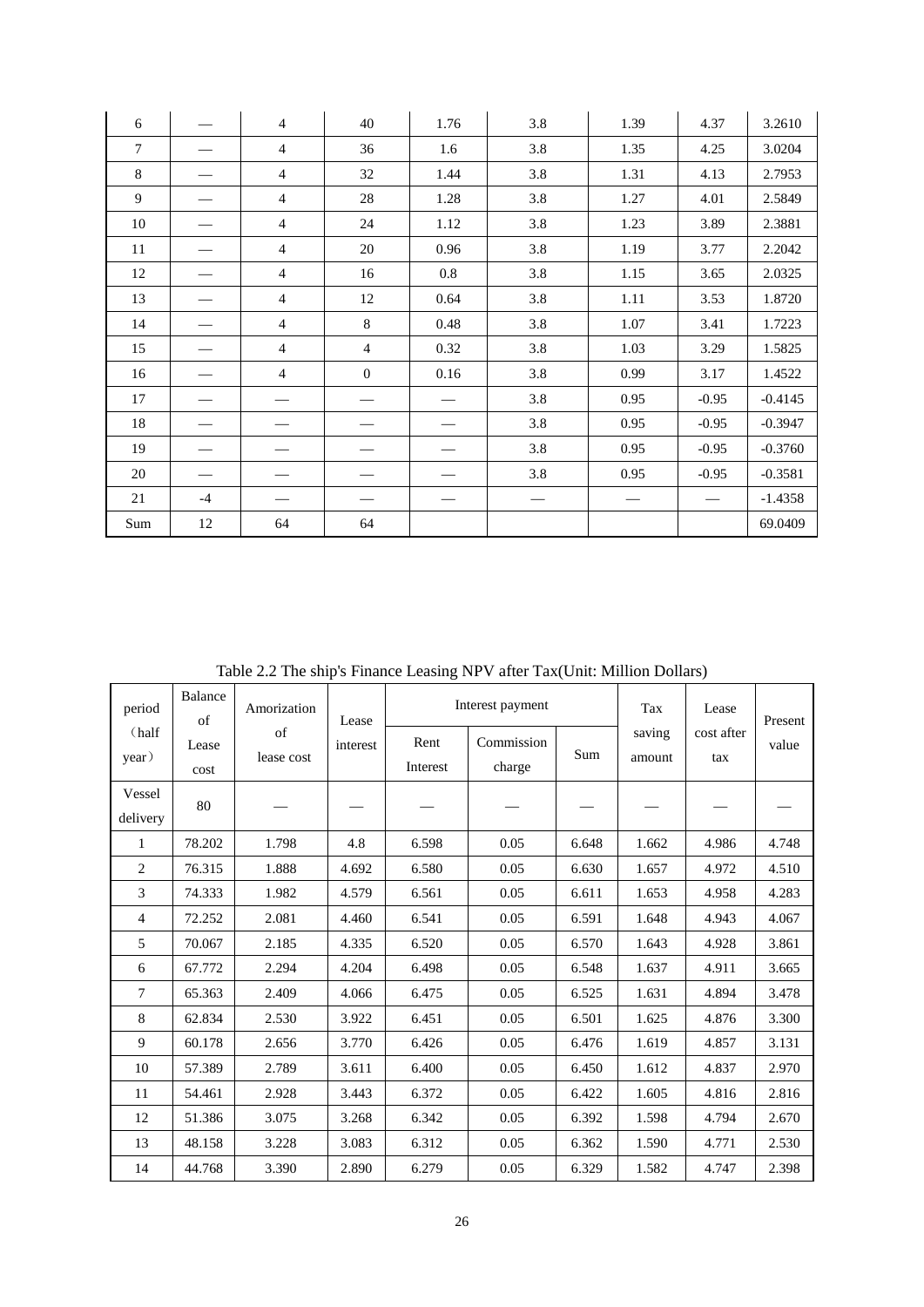| 15  | 41.209   | 3.559 | 2.686  | 6.245   | 0.05 | 6.295   | 1.574  | 4.722   | 2.271  |
|-----|----------|-------|--------|---------|------|---------|--------|---------|--------|
| 16  | 37.472   | 3.737 | 2.473  | 6.210   | 0.05 | 6.260   | 1.565  | 4.695   | 2.151  |
| 17  | 33.548   | 3.924 | 2.248  | 6.172   | 0.05 | 6.222   | 1.556  | 4.667   | 2.036  |
| 18  | 29.427   | 4.120 | 2.013  | 6.133   | 0.05 | 6.183   | 1.546  | 4.637   | 1.927  |
| 19  | 25.101   | 4.326 | 1.766  | 6.092   | 0.05 | 6.141   | 1.536  | 4.607   | 1.823  |
| 20  | 20.558   | 4.543 | 1.506  | 6.049   | 0.05 | 6.098   | 1.525  | 4.574   | 1.724  |
| 21  | 15.789   | 4.770 | 1.234  | 6.003   | 0.05 | 6.053   | 1.513  | 4.540   | 1.630  |
| 22  | 10.780   | 5.008 | 0.947  | 5.956   | 0.05 | 6.005   | 1.501  | 4.504   | 1.540  |
| 23  | 5.522    | 5.259 | 0.647  | 5.906   | 0.05 | 5.956   | 1.489  | 4.467   | 1.454  |
| 24  | $\Omega$ | 5.522 | 0.331  | 5.853   | 0.05 | 5.903   | 1.476  | 4.427   | 1.373  |
| Sum |          | 80    | 70.973 | 150.973 | 1.2  | 152.173 | 38.043 | 114.130 | 66.354 |

Under finance lease, the lessee can enjoy tax preference of all rental payment, while under ship purchase with loan, only interest payment and depreciation may enjoy tax preference. By comparing various factors influencing the two plans, it can be seen that: first, as the discount rate increases, the advantage of finance lease becomes more obvious; second, depreciation method has a great effect on finance cost of the loan plan. Fast depreciation method prevails over straight-line depreciation method, as using the former, more tax preference can be enjoyed in the early period of use, and smaller tax preference in the late period reduces present value of finance cost; finally, lending rate and rental has significant effect on finance cost for both finance lease and purchase with loans. The result shows that the present value of finance cost under the plan of loan is \$ 69.04 million and that under finance lease plan is only \$ 66.35 million, showing that finance lease has obvious advantage against build with loans. Generally, the rental of finance lease and interest of loan are both paid by installments, the difference is that interest payment decreases with loan balance, but rental is usually paid based on annuity, and the amount paid in each period is the same.

# **2.5.4 Other questions need to be considered in ship finance lease operation decision-making**

In ship finance operation decision-making, given the particularity of international shipping industry, the influence of other factors needs to be considered.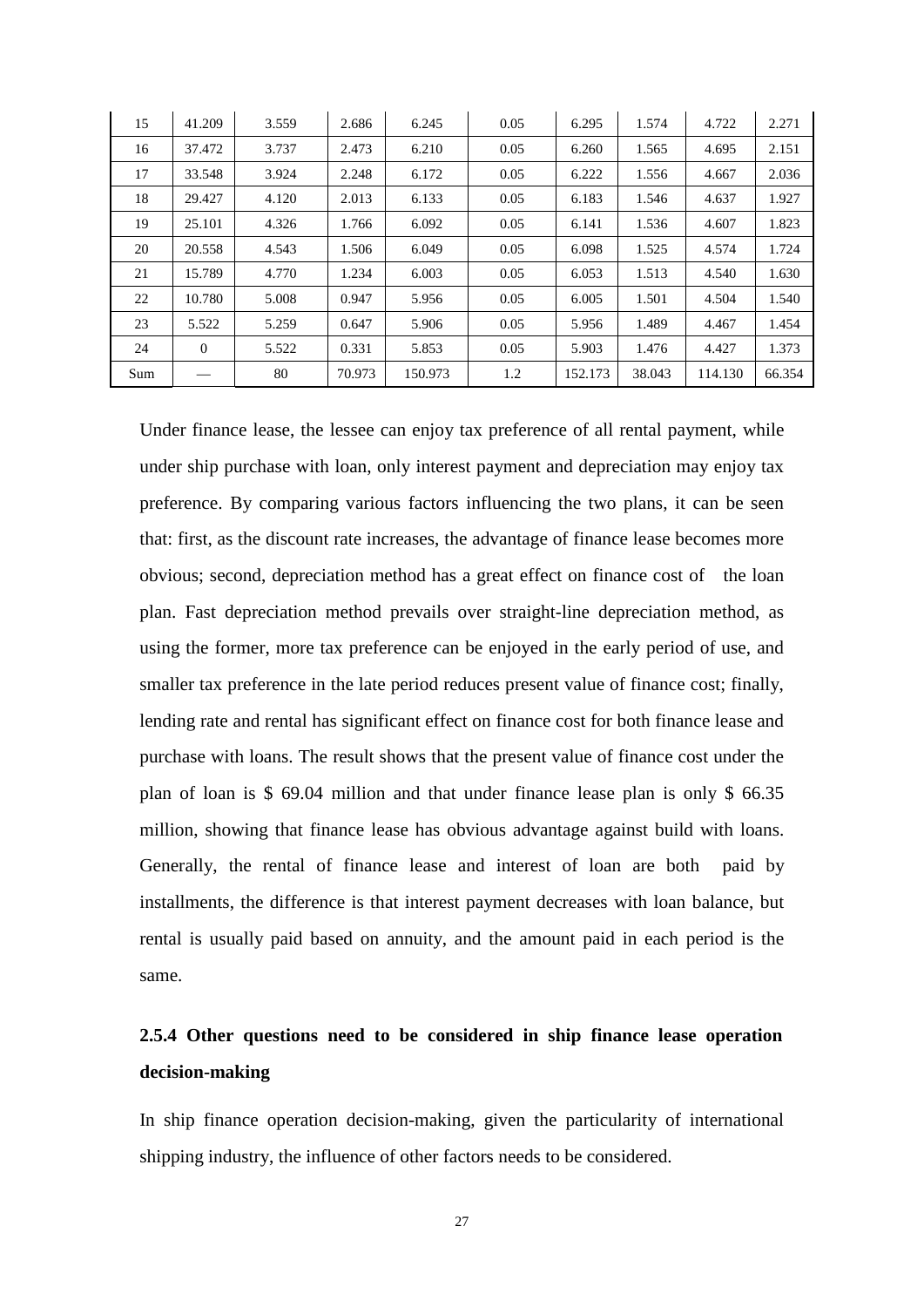When comparing finance cost of purchase with loans and finance lease, sometimes, the present values of the two are close. Under such circumstance, cash flow will be a very important factor to consider. Because, cash flow can have obvious impact on decision-making of purchase ship with loans and ship finance lease. Finance lease has the following three advantages compared with purchase with loans:

1. Finance lease can provide 100% of the ship cost as finance capital. In this way, the ship company does not need to pay advance payment at the very beginning of shipbuilding. Meanwhile, the ship company does not need to pay interest, legal charge, contract charge, etc. before ship delivery.

2. The rental payment period for finance lease is often much longer than loan repayment period for purchase with loans. This will undoubtedly favorable large cash flow in the early period of ship use. However, under the plan of purchase with loan, large mounts of money needs to be paid for capital and interest. Under finance lease plan, although rental needs to be paid until the debt is cleared before obtaining the ownership of the ship, this considerably improves the ship company's cash flow and relieves the huge burden of capital in the early period of operation.

3. The rental of finance lease is usually paid based on annuity and annual cash expense is equal in the entire lease term. This can avoid lending rate fluctuation of banks and ship companies can do a better budget.

4. Although the ship-owner can not obtain ownership of the ship before paying off all rentals during lease term, he can obtain the right of management of the ship for daily operation. Therefore, in most cases, the ship-owner can pay lease fee with stable rental income. This will relieve the debt pressure of the enterprise. As long as the operation is standard and the right market is chosen, the ship company have many channels to obtain capital. Of course, there's risk too. For example, before paying off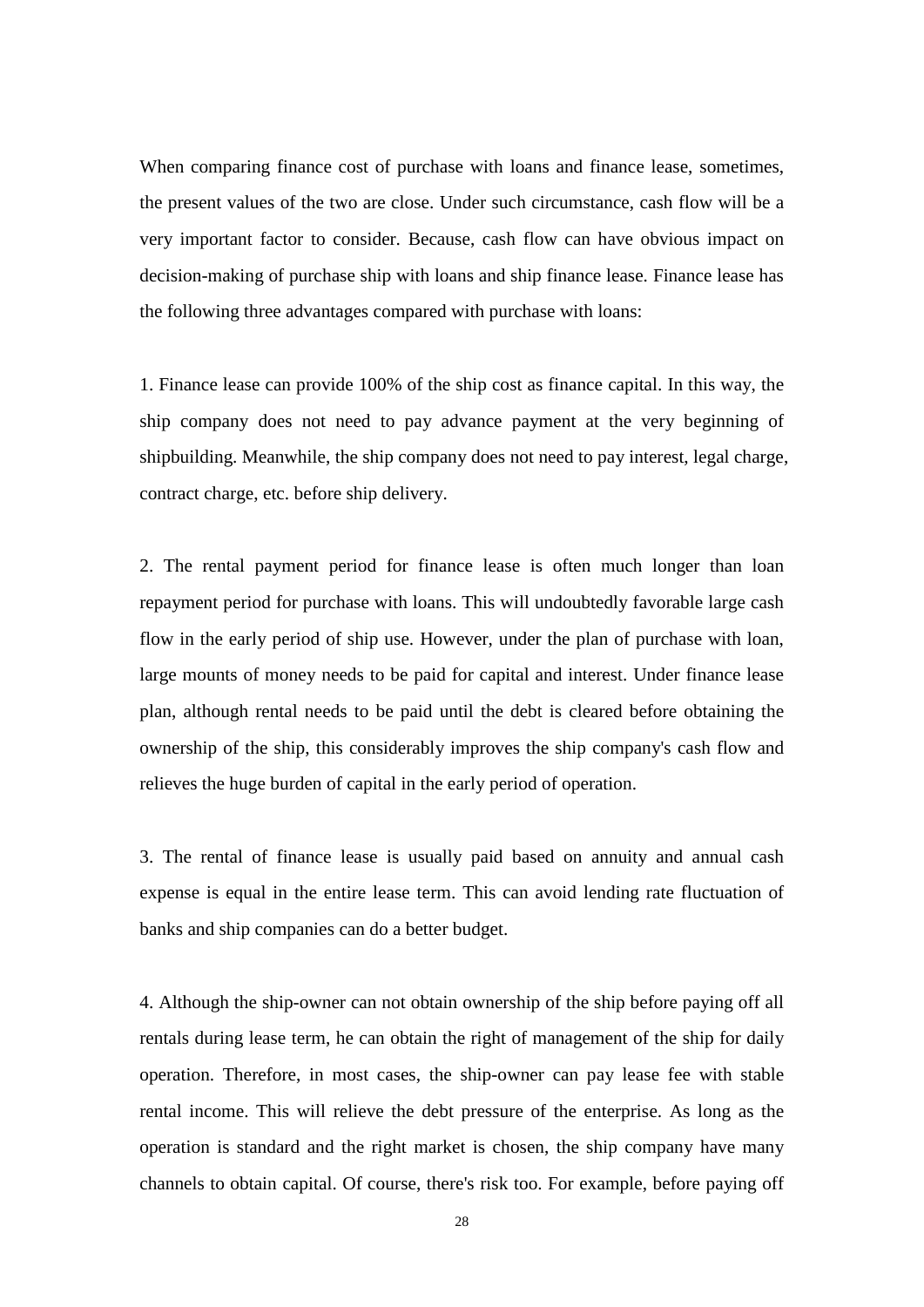all lease fee, as the ownership has yet to be acquired, the ship company can not sell the ship when the market is on rise so as get huge profit. Moreover, many countries require state flag of their own countries be placed on the ships adopting finance lease and the lessee must be citizen of their own countries. This may be a great constrain for ship-owners who want to display convenient flags.

Generally speaking, finance lease mode can help shipping enterprises with limited money purchase ships. This is undoubtedly the best choice for small and medium sized shipping enterprises and those who want to expand their fleet. On the other hand, finance lease may promote shipping enterprises to build and purchase ships blindly, providing more ships than the market needs, and lead to decline in shipping market. But this can be gradually controlled with effective macro control of the state and self-regulation of the market law.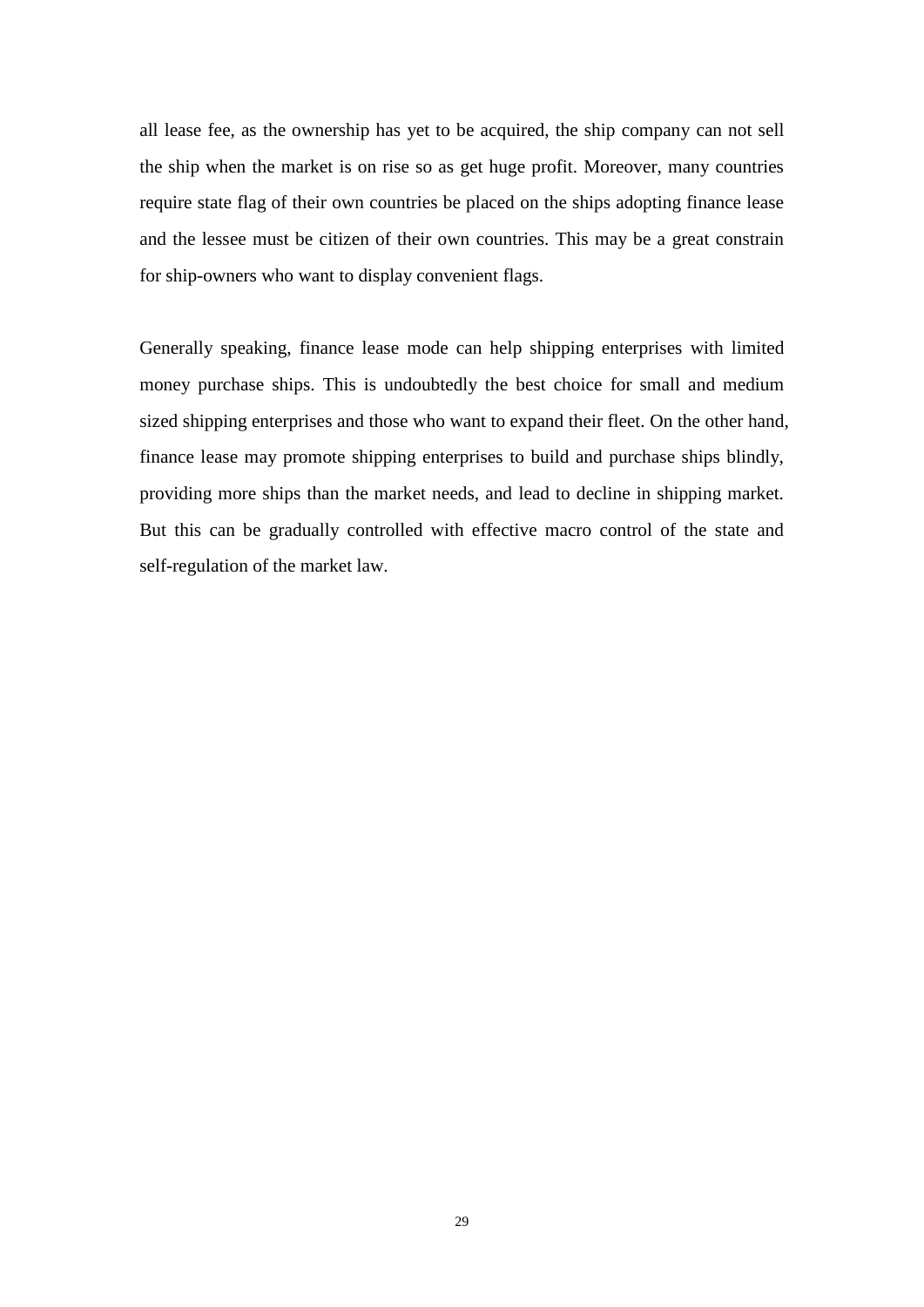# **Chapter3. Analysis and suggestions on China's ship finance lease mode**

# **3.1 Exploration and development of ship finance lease system.**

China's financing is a long-term and progressive process and China's ship finance system is under constant exploration and progress.

As China's ship industry develops tremendously, policy banks and commercial banks have all accelerated their research on ship finance business, in particular, more and more commercial banks involve themselves in ship finance business. Meanwhile, the Export-Import Bank of China, taking into consideration of actual needs of ship export enterprises and changes in international competition, actively makes creations in finance business and provides "one-stop " and all-round finance service, for which it is given the title of "China mode" proceeding "Japan mode" and "South Korea mode". In this mode, the Export-Import Bank of China provides seller's credit on export before the ship is delivered, and at the same time, performance guarantee and advance payment guarantee, to meet enterprises' need of capital to build ships. After the ship is delivered, the bank will, based on situation of the ship-owner or guarantee, provide either buyer's credit on export or seller's credit on export, so that ship enterprises and ship-owners an enjoy all-round finance service. At the end of 2004, China Shipping (Group) Company issued 2 billion worth of company bond for the first time, all of the capital raised will be used in ship fleet building. This event pioneered domestic ship finance mode and has an essential significance in expanding financing channels and controlling financing cost. Given the fact that capital for building ships to be exported is hard to be found, export credit insurance company not only controls external risks for ship building enterprises and finance banks through buyer's default insurance but also use financing guarantee measures as support, providing financing guarantee for enterprises having ability to build ships but difficulties in financing. Recently, Jinling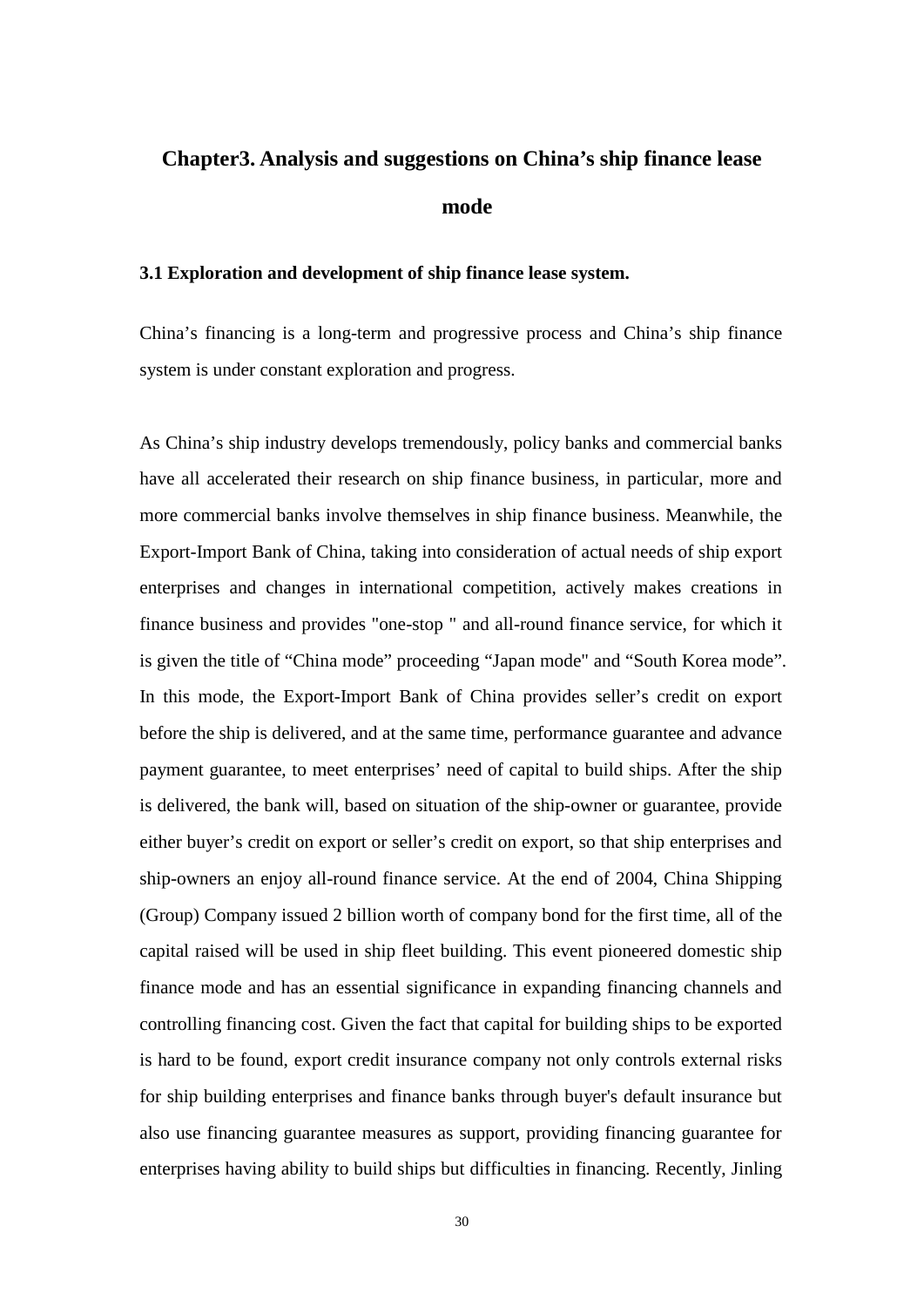Shipyard, New Century Shipbuilding Cooperation and other domestic shipbuilding enterprises have successfully tried mortgage finance mode for ship under construction. Professionals said that after over two years of booming, international shipbuilding market is likely to enter a stable period of adjustment, which would bring ship price to a slight decline. This new finance mode will decrease finance cost for shipbuilding enterprises and relive pressure from production cost and lack of capital. At present the mortgage finance mode for ship under construction is mainly applied to export ship projects of Jiangsu enterprises. As financial institutions are introduced, this mode has better ability in preventing risks in market, technology and finance. Besides, experience from some major shipbuilding countries is valuable to us, both Japan and South Korea, for instance, carried out a series of financing supporting policies in different development times of shipbuilding industry. In the takeoff stage of ship industry, Japanese government implemented planned shipbuilding system to encourage domestic ship-owners to order domestic ships. Based on this policy, the government provided preferential financing for domestic new ship orders within the plan through revitalizing financial vault, Japanese bank, US aid bank and development bank, providing loans with large amount, long term and low interest. Besides, interest subsidies are given to ship-owners who borrow money from government banks and commercial banks. South Korean government actively responded to OECD's policy to further liberalize relative financing conditions, made changes to maximum payment period and relevant interest of loans for export 121 ship financing. At the same time, stimulate measures in company reconstruction scheme, stimulate measures of South Korea export-import 121 bank as well as tax stimulate measures are given to ship finance. From Mar, 2004, South Korea's first ship finance company began to finance from the society through stock market for shipbuilding. The company has been formally approved for establishment by Korean Ministry of Oceanic and Marian Products and Financial Supervision Committee, and it is known as the first ship finance company in northeast Asia.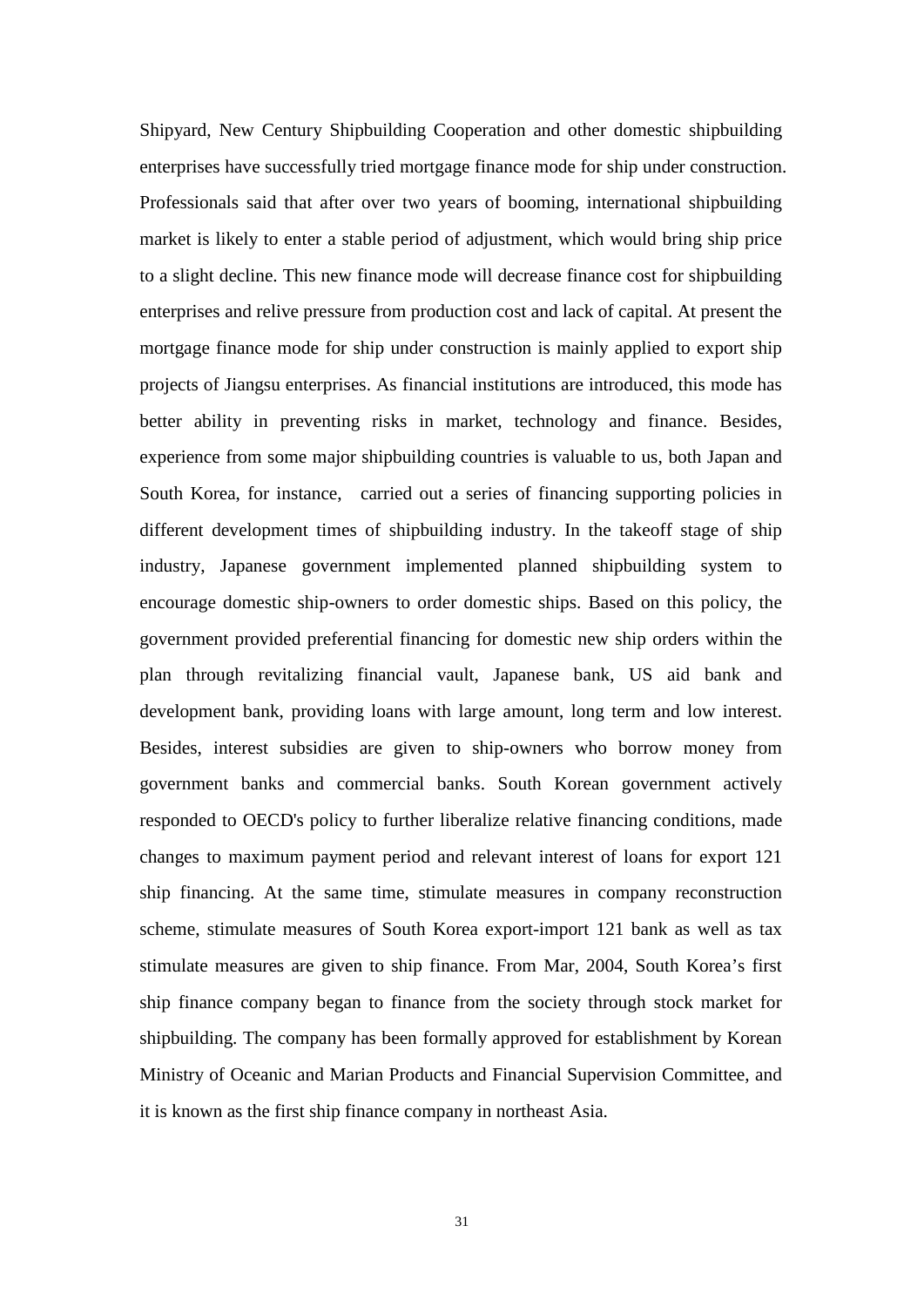#### **3.2 Lease mode of ship finance**

In December 2008, Far Eastern International Leasing Co., Ltd. began negotiation concerning finance lease with Mintai Shipping Co., Ltd. in Shishi City, Fujian Province. On Dec. 22nd, the two sides signed the Creative Lease Contract. The International Far Eastern Leasing, with the purpose of lease, purchased the 100 million Yuan handy-size CCS bulk cargo ship under construction that can enter unlimited navigation areas and rented it out to Mintai Shipping Company with a lease term of 5 years and total rental of 116,729,167 Yuan paid by quarter. In addition to rental, Mintai Shipping Co., Ltd. by Shares needs to pay commission charge to Far eastern leasing at a time (equal to 1% of the actual cost of the leased object) and management fee (equal to 0.53% of the actual cost of the leased object). Upon expiry of the lease term, Mintai Shipping Company shall pay 1000 Yuan to Far Eastern Leasing Co., Ltd as transfer charge before acquiring ownership of the ship. Besides, Mintai Shipping Company shall pay 20% of the total value of the leased equipment as deposit to Far Eastern Leasing. In this way, Mintai Shipping was able to obtain the right of use of the ship costing 100 million Yuan only with 22 million Yuan. Ship finance lease solved the problem of capital for shipping companies who want to purchase new ships. This is especially important for shipping companies lacking financing channels and it effectively boosted domestic shipping industry. For shipbuilding enterprises, ship finance lease brings orders, reaching the purpose of building the market with capital and then propel shipbuilding industry to advance. In particular, when international shipbuilding market is low, they can make full use of ship finance lease mode to obtain orders.

# **3.3 Experience of Europe and Korea in ship finance lease**

To boost shipbuilding industry and shipping industry, Germany and Korea have started ship finance lease quite early. Germany was the first to implement KG plan to encourage domestic investors to invest in domestic shipbuilding and help domestic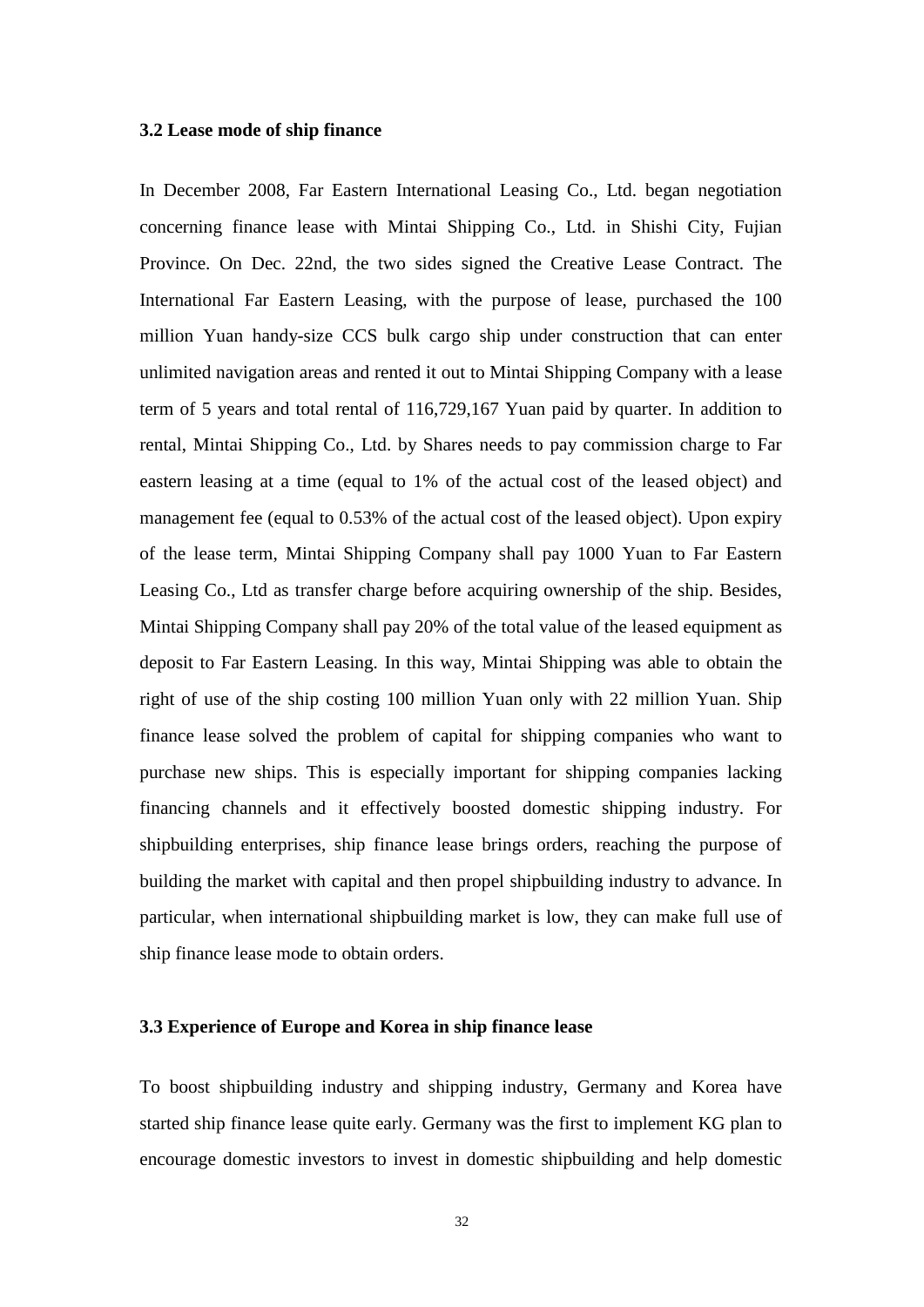shipping companies finance for shipbuilding. At the same time, preferential tax was provided to investors. In KG plan, a number of partners jointly establish a ship company limited and order new ships with capital acquired and then lease them to shipping companies. Meanwhile, tax preference with varying ranges is provided to investors, the preference to the largest extent is high amount tax relief to pretax income returned by investment (the range of tax preference goes down with the passage of time ). Ship finance companies fall into a variety of categories due to varying ranges of preference.

Advantages of Germany KG ship finance lease mode



**Table 3.1: Typical structure of a KG Deal**

Data source: Von Oldershausen, 2005

The diagram above illustrates that ship finance lease mode of partnership company limited is attractive to investors in the following manners: to start with, there're many advantages for ship lesser to adopt limited partnership. First, for limited partners, only undertaking limited liabilities, they can avoid troubles come along with unlimited liabilities, so they are more willing to invest in such enterprise; second, for ordinary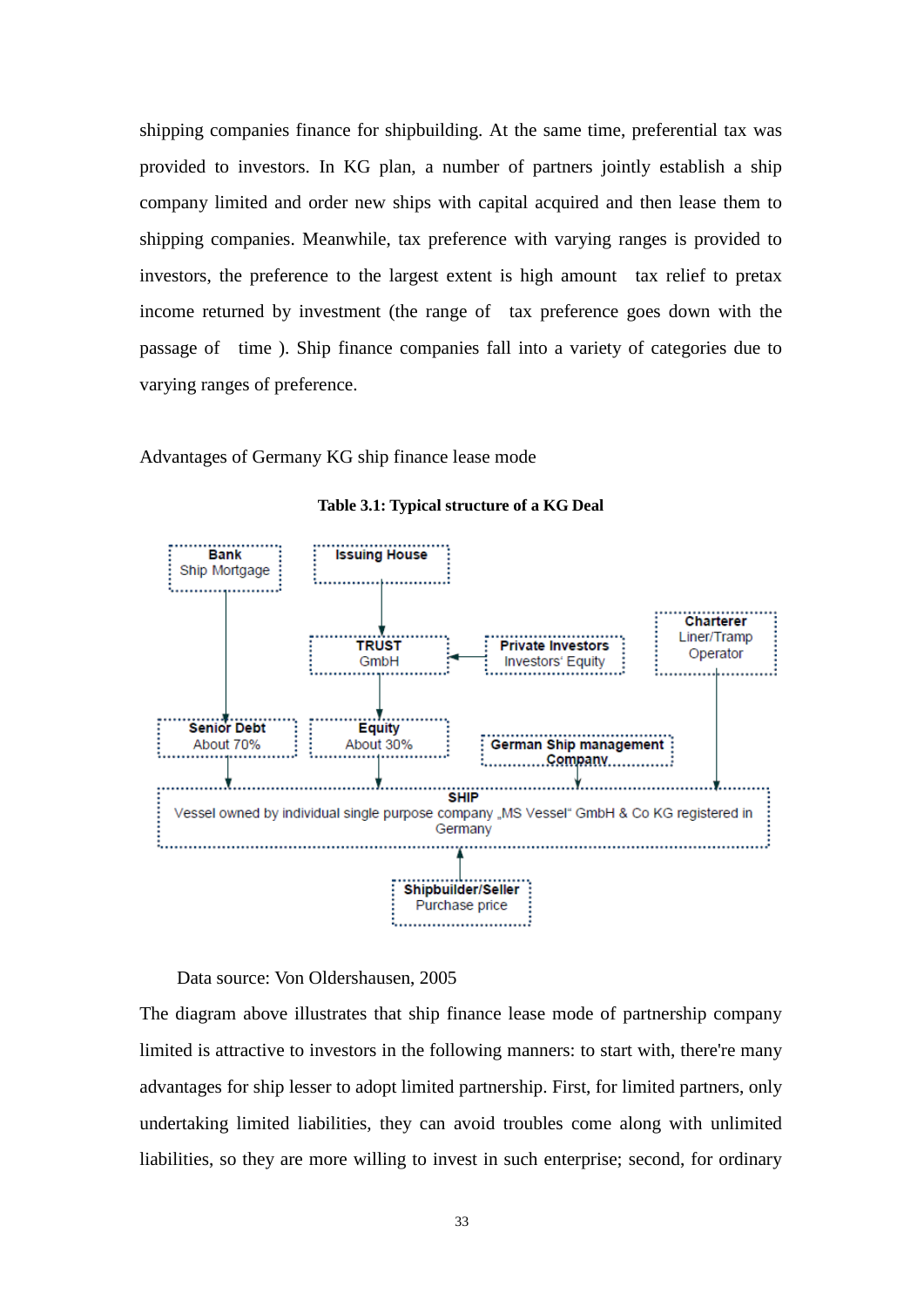partners, undertaking management of the enterprise and implementing unlimited liabilities can arouse their enthusiasm, creative ability and responsibility, so ethic risk of ordinary partners is avoided or reduced and the problem of agency by agreement is also solved; third, the management structure of partnership is simple and the decision and implementation is highly efficient; four, partnership enterprise can avoid dual taxation; fifth, the operation of limited partnership is still conducted by ordinary partners in the way of partnership operation, thus it has the flexibility of ordinary partnership operation system but no requirements of operation procedure of ordinary companies, so administrative expense is controlled; six, the finance cost is low. Existence of ordinary partners undertaking unlimited liabilities convinces borrowers that the enterprise will operate and manage in favor of them, so finance cost of limited partnership is lower than other enterprises undertaking limited liabilities.



#### **Table 3.2: Total KG Capital Raised, 1989-2004**

Data source: Lloyd's Shipping Economist (LSE)

Besides, leverage lease is used to cut down investment cost and enjoy tax preference. The ship lesser only needs to pay 20%-40% of the total price of the ship to acquire 100% right of use of the ship. This not only cut down investment cost, moreover, the lesser can enjoy tax preference set for paying total ship price. This is extremely attractive to high-income groups. Ship lesser usually reduces the hire after enjoying tax preference, so the ship lessee can have less capital pressure.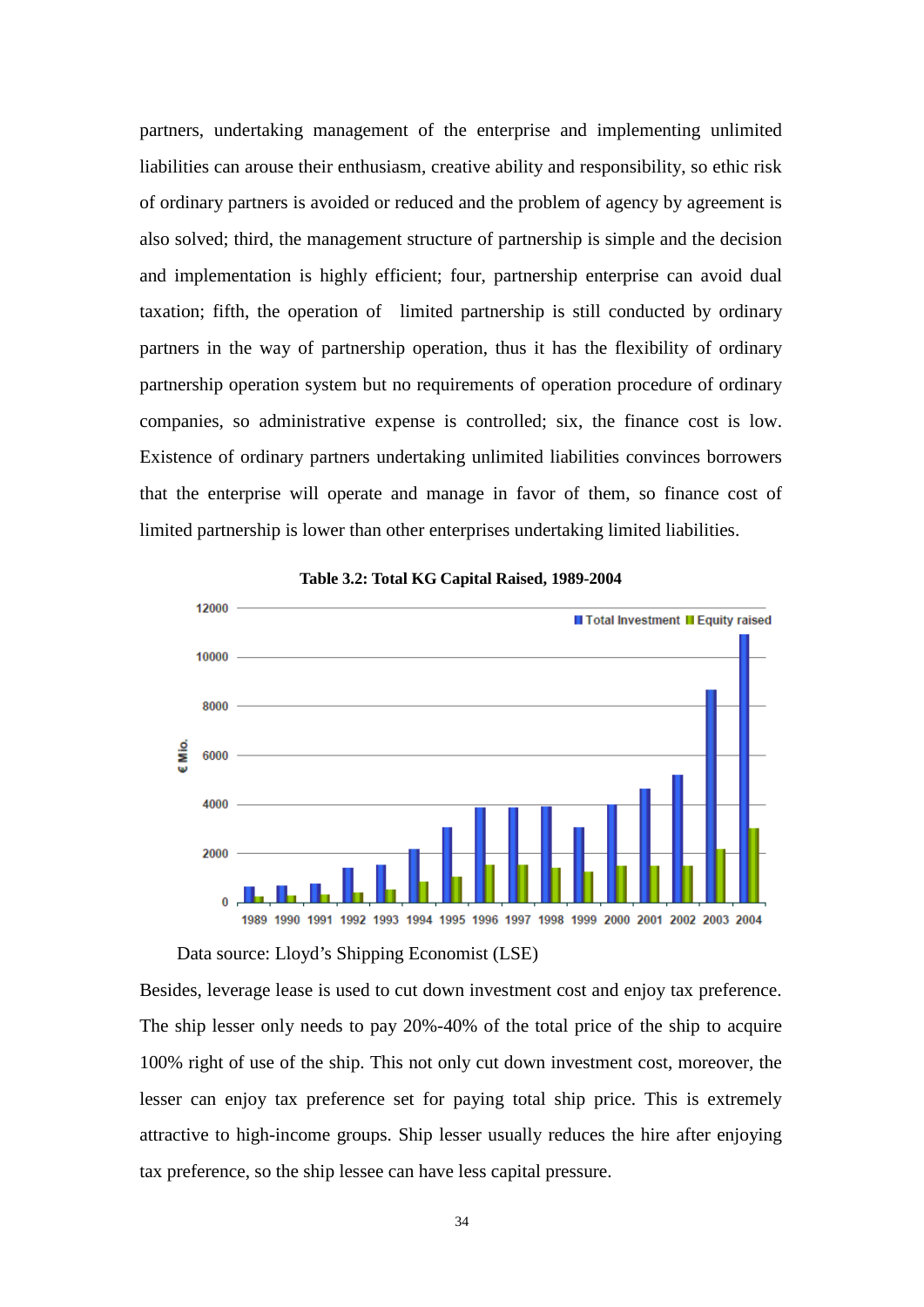| Top 10 initiators of KG shipping investments | (€ Million) |
|----------------------------------------------|-------------|
| 1. HCI Hanseatische Capital Invest, Hamburg  | 563.2       |
| 2. MPC Münchmeyer Petersen, Hamburg          | 298.9       |
| 3. CFB Commerz Fonds, Düsseldorf             | 278.8       |
| 4. Lloyds Fonds, Hamburg                     | 235.6       |
| 5. Dr. Peters, Dortmund                      | 175.8       |
| 6. König & Cie., Hamburg                     | 171.1       |
| 7. Hansa Hamburg Shipping, Hamburg           | 124.1       |
| 8. Conti Gruppe, Putzbrunn                   | 117.7       |
| 9. Nordcapital, Hamburg                      | 89.2        |
| 9. Ownership, Hamburg                        | 88.2        |

**Table3.3: Top 10 initiators of KG Shipping Investments**

# Data source: LSE (April 2006)

What's more, investors of ship limited Partnership Company usually invite professional ship management company to undertake management and operation of the company, so as to ensure that the company uses its capital rightly and the company operates scientifically and efficiently. Besides, generally speaking, the financing procedure is not complex and the return on investment is high.

Under the impact Asian financial crisis, South Korea ship-owners fell into hard times of operation that they had no other choice but to sell ships. The number of registered ships within the country dropped to 398, 7.35 million dead weight ton. Ship-owners were badly in need of capital and the average debt ratio was as high as 1011%, making it impossible for them to build new ships. To change the situation in which Korean commercial ship fleet was shrinking and there were almost no ship orders, the government emulated Germany's KG plan and started to adopt ship finance lease to encourage ship-owners to build ships at home and revitalize domestic shipping and shipbuilding industries. In 2002, South Korean government enacted and implemented Law on Ship Investment Company, encouraged investors to establish "Paper Company" and send new ship orders to domestic shipyards.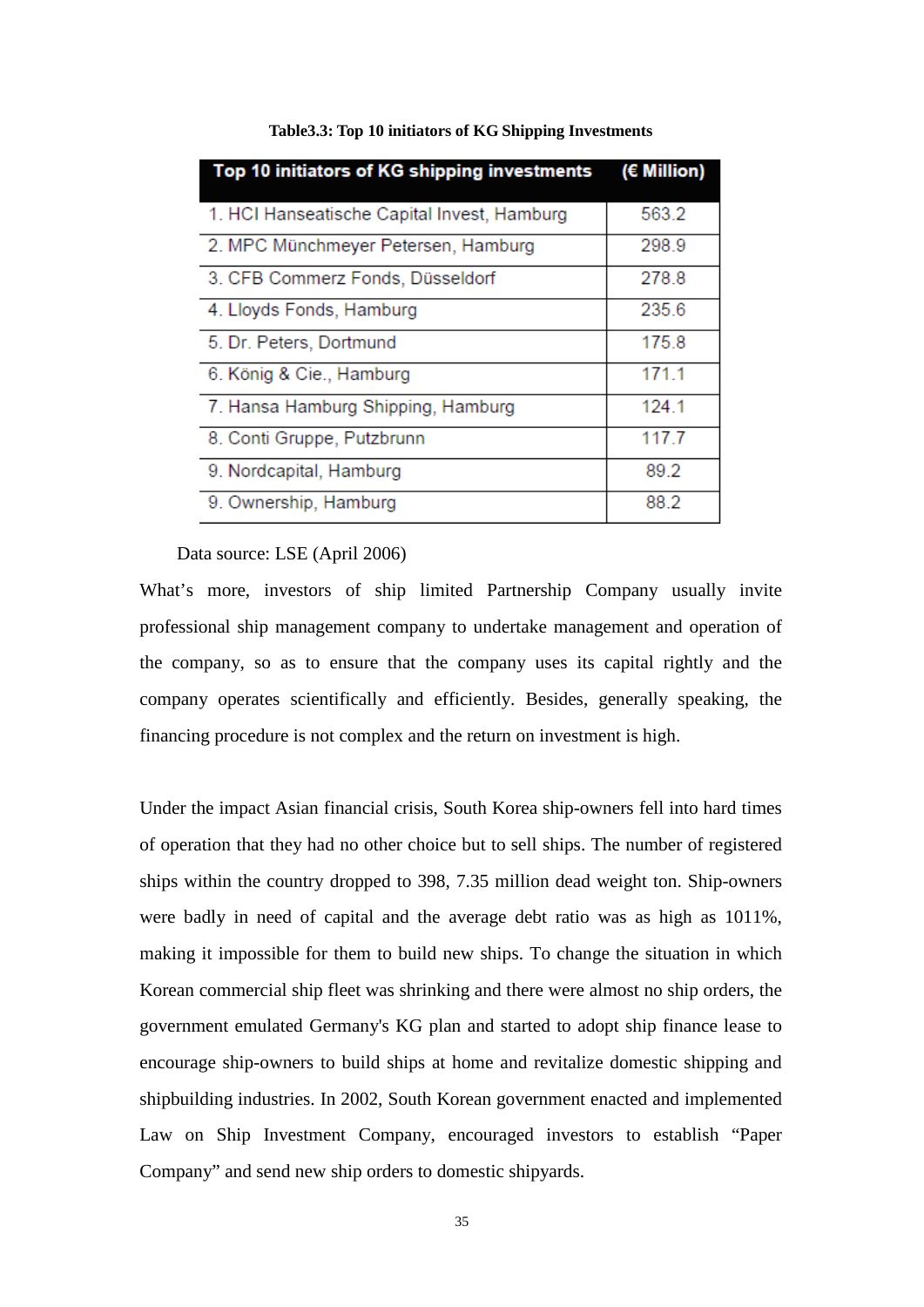

# **Table3.4: Typical Structure of a Korean Shipping Fund**

Data source: NIBC (2006) with adjustments by author

This law provides that capital can be financed from ordinary investors to establish paper companies who shall order new ships from domestic shipyards and lease the ships out to shipping companies in South Korea. After the contract expires (over 5 years), benefits would be distributed among investors and the paper company shall disband. To encourage investors to invest to ship investment companies, the government decided to make a cut on investors' stock-transfer income tax, income tax of proceeds of sale, and income tax on part of income used for reinvestment and income tax on dividend were all exempted. At present, there has been the first ship investment company (named Korea Shipping Fund) under preparation. The capital in cash of the company is KRW 9.8 billion, with Dayu Shipbuilding and Oceanic Engineering Company, Samsung Heavy Industries and STX Shipbuilding Company 2 billion each, Korea Investment and Trust Securities Company, Central Committee of Aquatic Product Association and US MF Company contributing KRW 0.1 to 1 billion varyingly.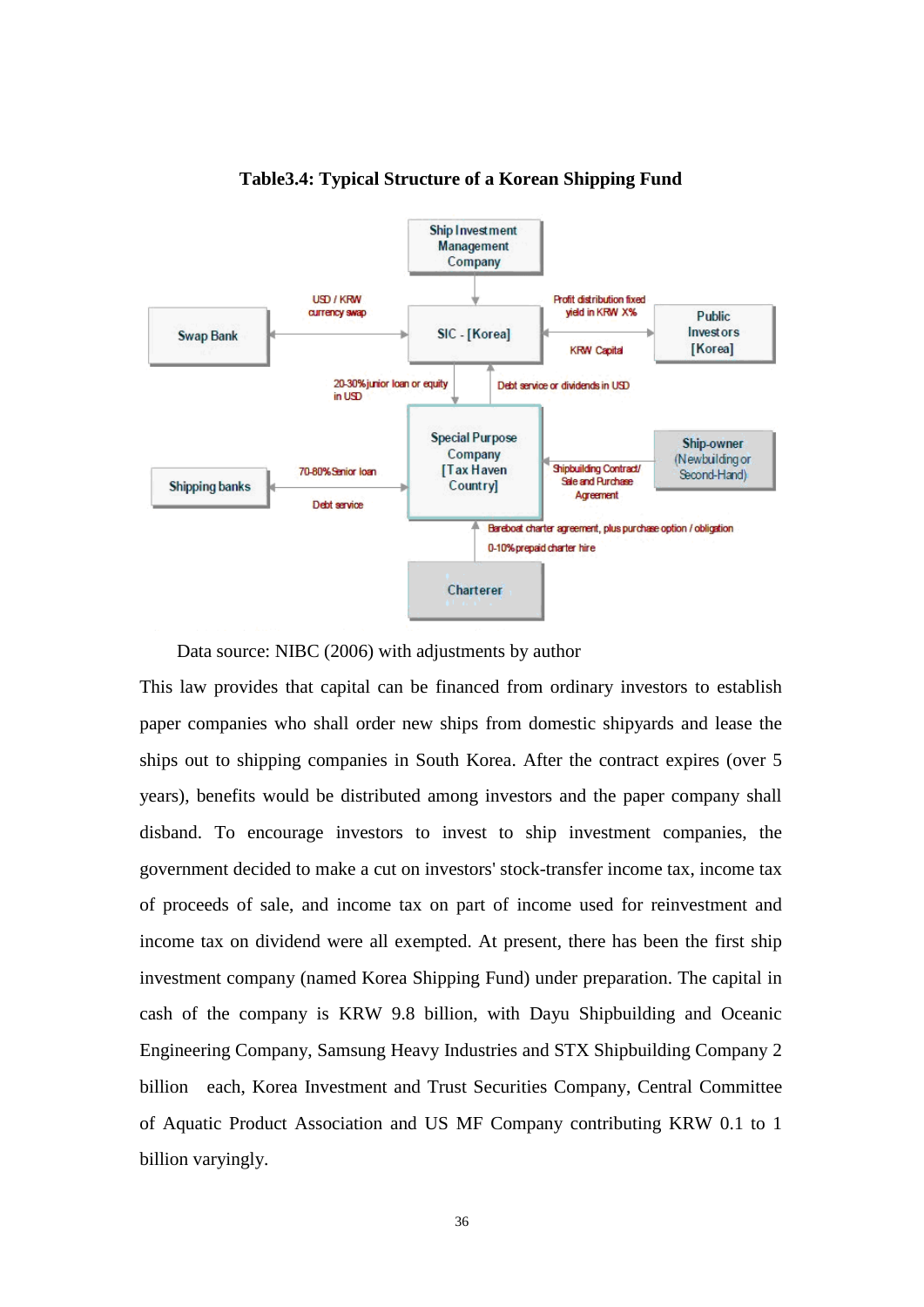We should draw on the experience of big shipbuilding countries in terms of finance lease mode, enhance support to domestic shipping industry in financing and subsidies in ship building. As ship finance policy improves and all sectors of the society offer supports, the ship finance leas system of our country will surely develop and get perfect, so as to lay a foundation for catching up with ship building powers like Korea and Japan. We should pay much attention to new finance leas mode, so it can play more important role in ship financing in shipping and shipbuilding industry.

#### **3.4 Practical finance lease modes**

Given the analysis above, ship finance lease mode in our country has made some progress but there's still a long way to go. Based on experience from European and Korean ship finance lease, the writer of this paper made the following suggestions on finance lease modes that are practical to China.

# **3.4.1 Lease transaction modes of ship finance lease companies**

#### 1. Specific mode

Ship finance lease companies leases the ships ordered out to Shipping enterprises through finance lease and collect rental as agreed in the contract. In this way, financing problem is solved without increasing debt ratio of shipping enterprises and shipyards obtain orders. In this frame, ship finance leasing company is the buyer for shipyard, and the lesser for shipping companies. Type, variety, technical standard and price of finance lease ships are determined by shipping enterprises and shipyards.

Ship finance companies can be established jointly by big buyers, shipping companies, shipyards and financial institutions and at the same time, private capital can also be absorbed. This can improve company's management structure and ensure that the operation and decision meet market demand.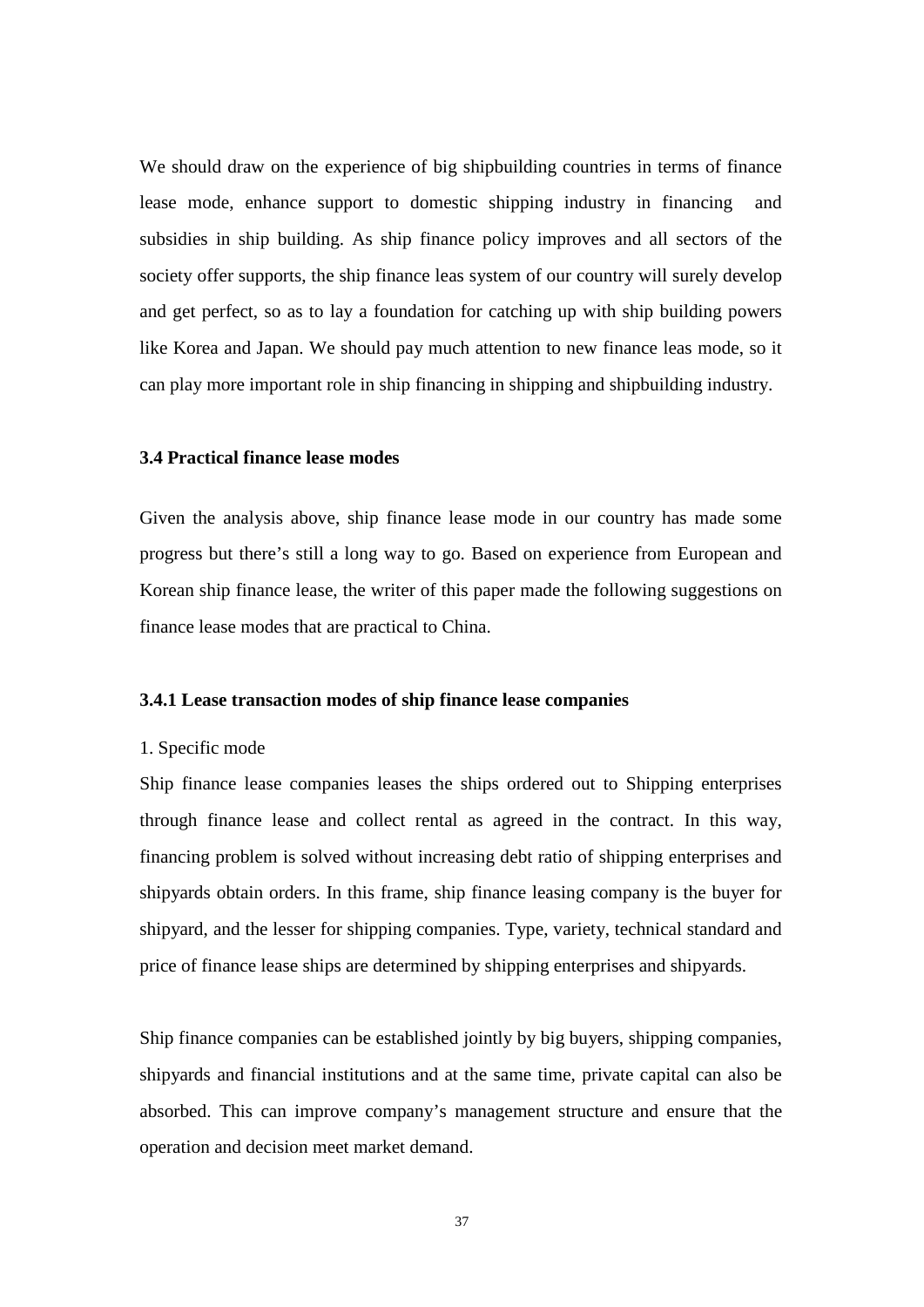ship finance lease companies, at early stage, can be regarded as a bridge connecting domestic shipbuilding industry and shipping industry financing to build ships. Being developed and with some experiences, bareboat lease and sale leaseback will be exploited and financing support will also be provided to export-oriented ships.

#### 2. Proposal financing schemes of ship finance lease companies

The state entrusted the Development Bank with the right to offer loans of \$ 1 billion to ship finance companies. The conditions of loan are close to those of international ship finance: loan term  $10 \sim 12$  years, 20% payment in advance, interest rate LIBOR, and a small commission charge ranging from  $0.3\% \sim 0.6\%$ . With LIBOR 1.9%, the finance cost is about 2.7%. This a kind of full loan suitable to strong finance lease companies with high credit standing and large scale. Or special ship financing can be conducted by issuing enterprise bonds with ship finance companies as main body, financing RMB equal to \$ 1 billion to meet capital needs for ship building. Given consideration to current market, however, bond finance has high cost and the interest rate is close to 4%, meanwhile, enterprises issuing "bonds" need to undergo rigorous "credit evaluation" and are required to have favorable management capacity and reputation. Therefore, this mode is only suitable to large-scale finance lease companies with good credit and strict approval procedures in issuing enterprise bonds.

Another mode is to finance through syndicated loan (the current market variable interest rate LIBOR+X=1.0~1.5%). Specific conditions are decided through negotiation of both parties. There are management fee, commitment fee, ship mortgage registration fee and retainer to be paid to the syndication. The financing cost is about  $3.2 \sim 3.5\%$ . For example, in August 2006, a contract signing ceremony was held between the China Shipping Container Lines Co., Ltd (CSCL) and ICBC, CMB, ABC and Shenzhen Development Bank for container ship that can load 4250 TEUs container vessel with a total syndicated loan of RMB 1.48 billion. This syndicated loan of CSCL is the first of its kind in China. It exploited a new field of cooperation for CSCL and banks and deepened cooperation between them. In this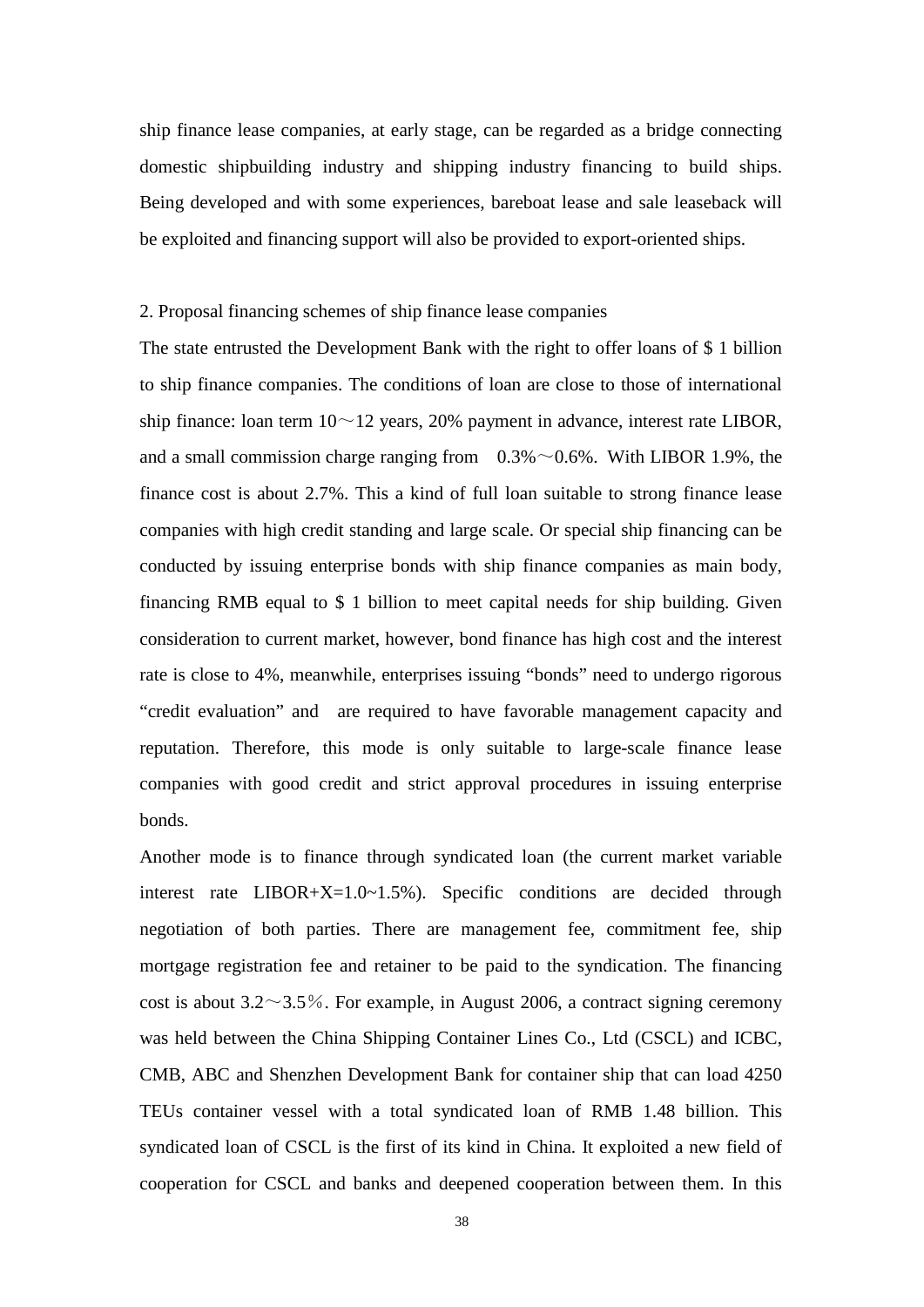way, ship finance lease companies can get loans from syndication by allying large shipping enterprises for ship financing.

However, the fact is that finance lease companies in China are still far from perfect, it is difficult for ship fiancé lease companies to reach the credit requirement of domestic banks in terms capital and strength. Meanwhile, ship loan features long term and big risk, if adopting commercial operation mode only, the financing cost would be high. Despite of shipbuilding subsidies, loan audit of commercial banks is still hard to pass. Therefore, the writer suggests getting loans from syndication by allying shipping enterprises or other lease companies before commercial operation.

#### **3.4.2 Trust mode of trust institutions**

Trust institutions can participate in social investment by issuing trust receipt to gather trust capital. Trust industry also takes finance lease as a key business, thus ship finance lease can draw support from the solid trust industry to obtain tremendous development.

#### 1. Capital trust mode

Through implementing trust plans, trust companies gather several capitals together to form a capital combination that is large and powerful to purchase ships and lease them out to shipping companies. This mode has been practiced in China. At the end of 2003, the Union Trust Limited in Fujian Province used this mode, issued 200 trust contracts to form trust assets with which it purchased a 50000DWT bulk carrier and leased it out to Fujian Tangtou Shipping Company through finance lease. The lessee issued an irreversible LG as guarantee, and at the same time, transferred the jus fruendi during the ship's lease term to the trustee as another means to guarantee payment of rental. To adopt this mode, powerful lessee good credit should be chosen to reduce risk. If the lessee is unable to pay the rental, the trust company can directly dispose the ship. Finally, it is important to propose insurance to insurance company and Ship-owners Mutual Assistance Association.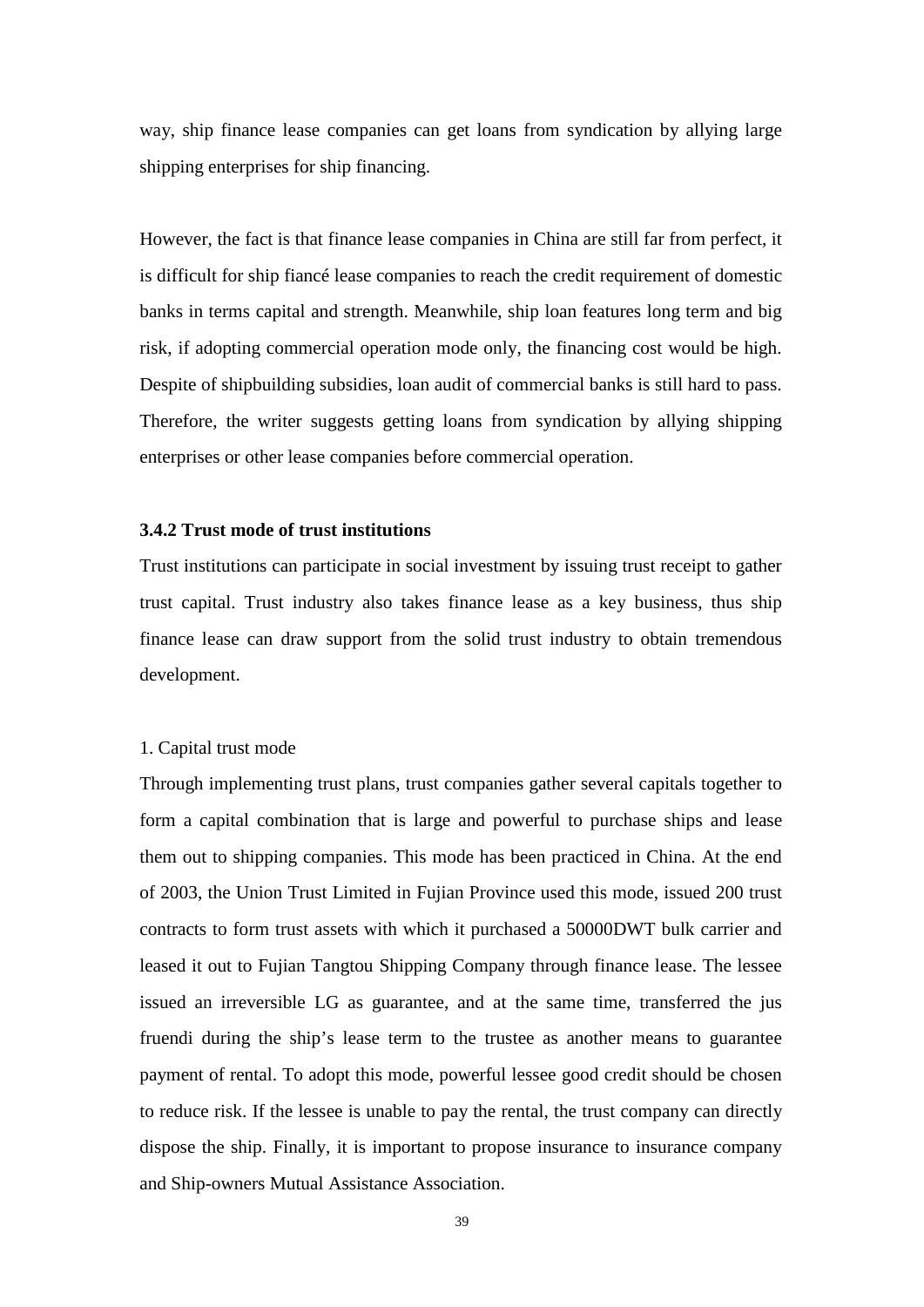#### 2. Movable property trust mode

In movable property trust, the owner of the equipment (client) and trust institution (trustee) sign trust agreement and transfer the ownership of the equipment to the latter. Then the trustee leases the equipment out or sells it by installment. The best advantage of this mode is that the fixed assets of the client can be revitalized relying on capital strength of the trustee. This is especially suitable to movable property requiring large investment like ships. In this mode, the ship-owner sells his ship to trust company, then sign finance lease contract with trust company to leaseback the ship. For example, the Royal P&O Nedlloyd (the world' s  $4<sup>th</sup>$  container shipping supplier) has recently sold 14 container ships with an average shipping capacity of 4050 TEUs to Germany's MPC CAPITAL Company, and signed a lease contract of the ship for 12 years. The advantage of this mode is that money supply can be quickly reduced and taken to ship types with higher benefit without reducing the original scale and shipping capacity, so as to make better use of capital's time value. Japan's Mitsui Shipbuilding Company also sold ships by using this mode. First, it entrust Mitsui Trust Institution with the ship under construction, then San-Ei Steamboat Company rents the ship from Mitsui Shipbuilding Company and will buy the ship within 10 years. Mitsui Shipbuilding Company recovers money through this mode. Now ships purchased through finance lease have developed from ordinary cargo boats to large steamboats. Ship trust has become a main part in movable property trust.

# **3.5 Finance lease of shipping industry**

Generally speaking, the lease term is basically equal to use life of the ship. When lease contract expires, the lessee have several options: (1) continue the lease but with much lower rental; (2) purchase with a price negotiated by both parties; (3) throw the lease; the sales revenue will be distributed proportionally if the ship is sold. It should be noted that as the rental is closely related to exercise of options, so which mode to choose is a big deal to lessee.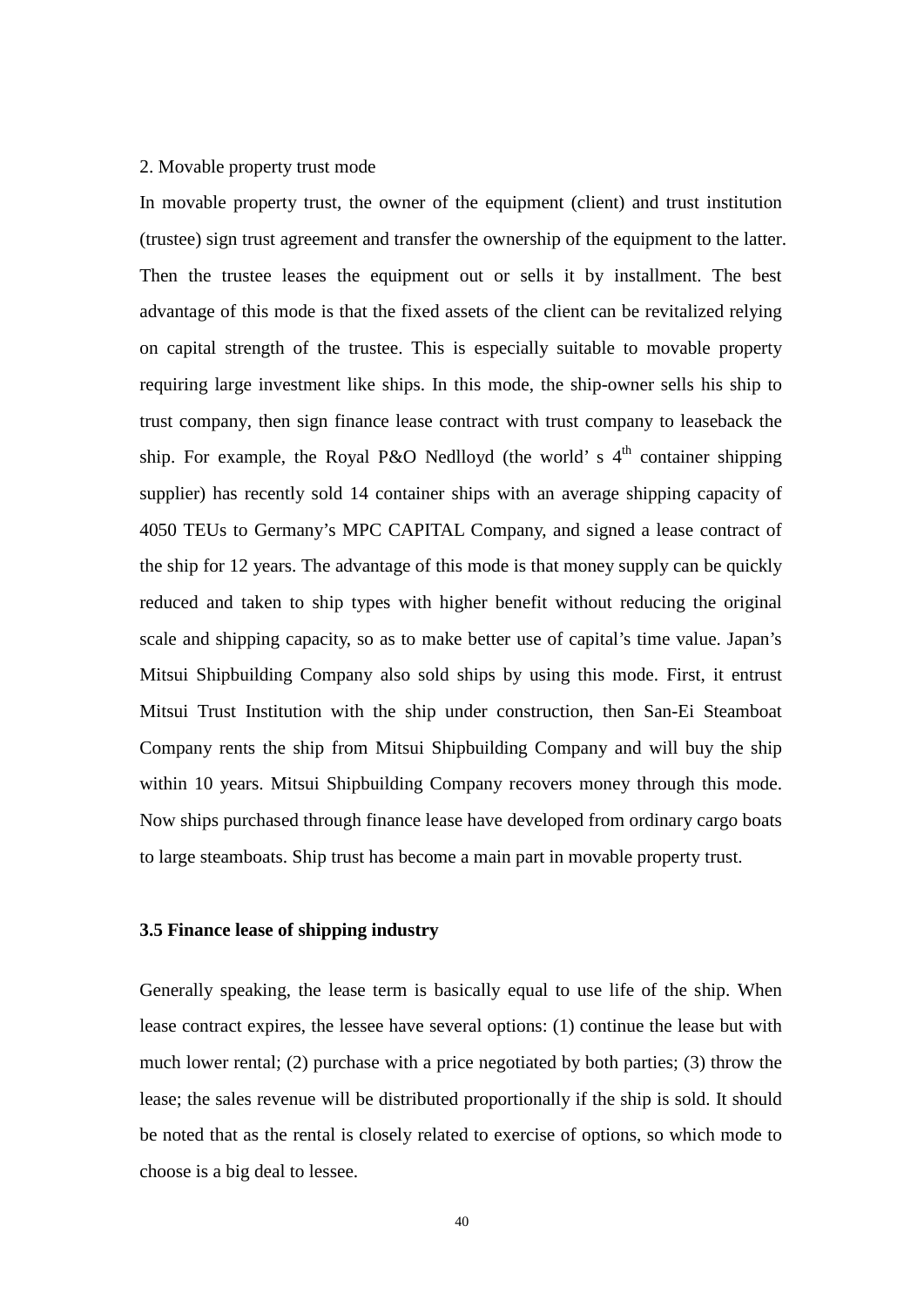Besides, as the leased ship is chosen by the lessee based on his need, therefore, the lessee shall not prematurely terminate the contract by sending back the ship. On the part of the lesser, as the ship has been purchased, he shall not increase the rental due to price rise in the market. In a word, generally speaking, neither party of the lease contract shall unilaterally terminate the contract during the lease term.

By breaking through "buy ship with loan, paying interest during operation" and reaching the purpose of financing capital through leasing assets, shipping enterprises can acquire the ship's right of use at a time, then pay rental by installment. This is equal to obtaining a low-interest long-term credit, paying rental after the ship produces benefits and finally acquire ownership of the ship. This mode boosts shipping enterprises development, and controls financial risk of shipping enterprises at a lower level. Compare to buying ship with loans, though its financing period is longer (payment of lessee can last as long as 15 years), this is able to produce considerable cash flow during early period of use and relieve pressure of paying huge capital and interest at the first few year if ship is bought with loans. What's more, as hire paid by lessees is usually calculated based on annuity, same annual expenditure generated in the entire lease term does not change along with interest rate, so lessee's cost and profit can be estimated and assessed more accurately, thus reducing financing risk. In addition, ship financing lease can form better match cash flow and maintain a good balance between assets and debts.

By taking this mode, shipping enterprises can also enjoy tax preference. Many countries provide preferential tax policies to both parties of finance lease. The lessee can include the leasing expenses into cost and legally reduce taxable income.

Of course, to replenish shipping capacity, shipping enterprises also need to give serious consideration to ship flag. If they want to use convenient flags in ship finance lease operation, they need to consider policy of relevant countries. To encourage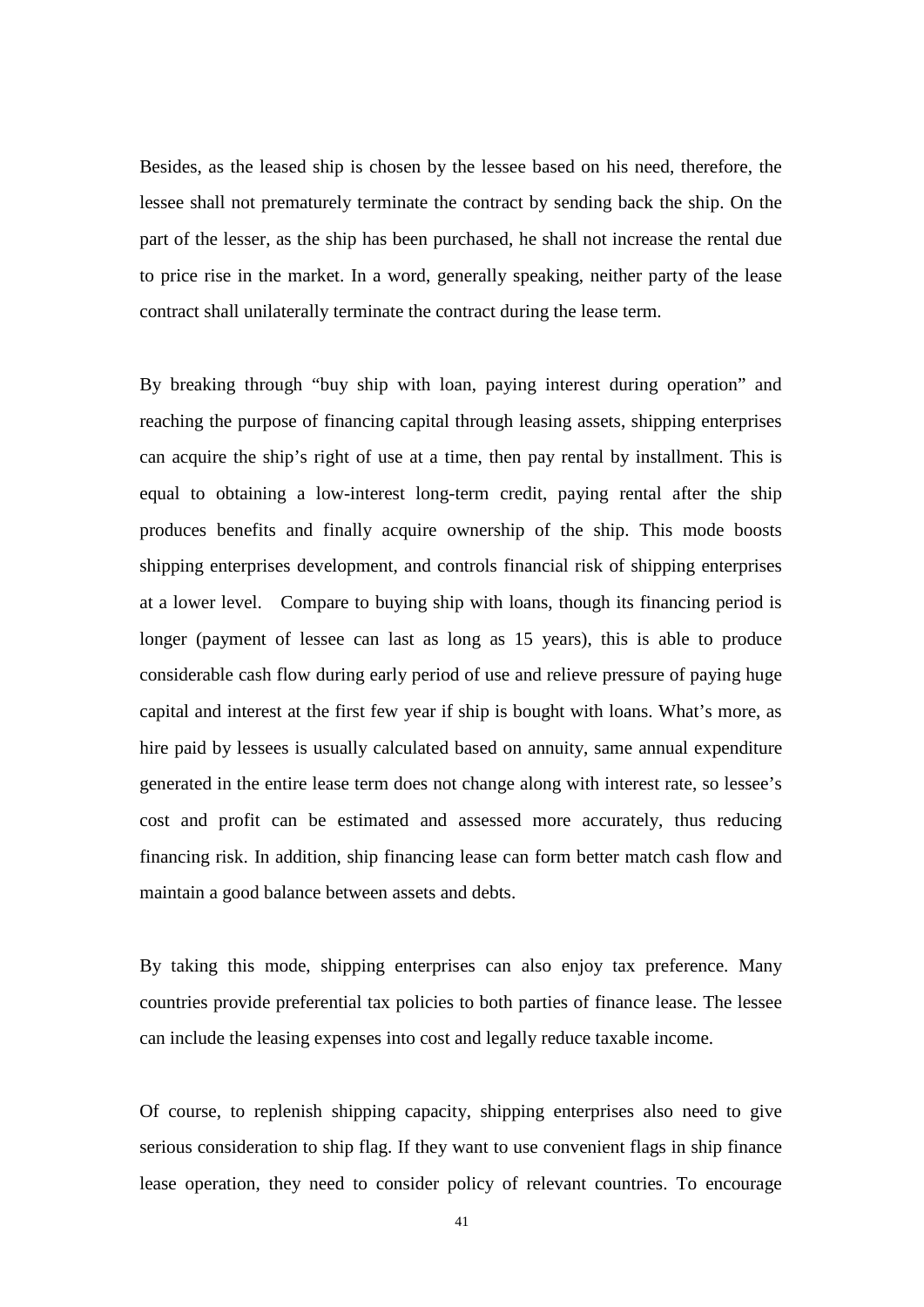investors, many countries provide that only citizen of their own countries can be lessee and ships must be registered and flagged in their own countries, so transnational ship lease is not allowed.

Relevant policies should support financial environment, give full play to guidance and driving function of government debt input and investment as well as preferential tax policies; promote ship finance input mode, issue shipbuilding national debt, use all money from this in the project to transport with domestic ships and to produce domestic steamboats. These ships will be leased out to large shipping enterprises for transporting minerals, oil, coal and other strategic materials by special finance lease companies, so as to realize sound, circular and fast development of shipping, shipbuilding and finance lease industry.

Ship finance lease is a highly comprehensive business involving finance, investment, trade, technology, management, financial affairs and law, thus it has high requirement concerning professional quality of personnel. Therefore, to better implement ship finance lease mode, the writer suggest the following preparations be made:

Ensure good work in internal construction of shipping enterprises. Have a clear knowledge of current situation and prospect of the enterprise. Get to know external financing environment and consult professional persons in financing. As shipping enterprises usually lack financing experience, time and energy, therefore, it is necessary for them to seek help from persons outside the enterprises. Professional financing consultants will provide professional suggestions on each procedure of finance lease for the favor of enterprises, and make use of accumulated finance lease channels to introduce suitable finance lease companies and trust institutions to shipping enterprises, so as to create condition for successful finance lease. Draw on successfully experience of counterparts in ship finance lease, make all efforts to research and launch ship finance lease work that is suitable to reality of the group on a high starting point and with proper operation method. For example, China Shipping,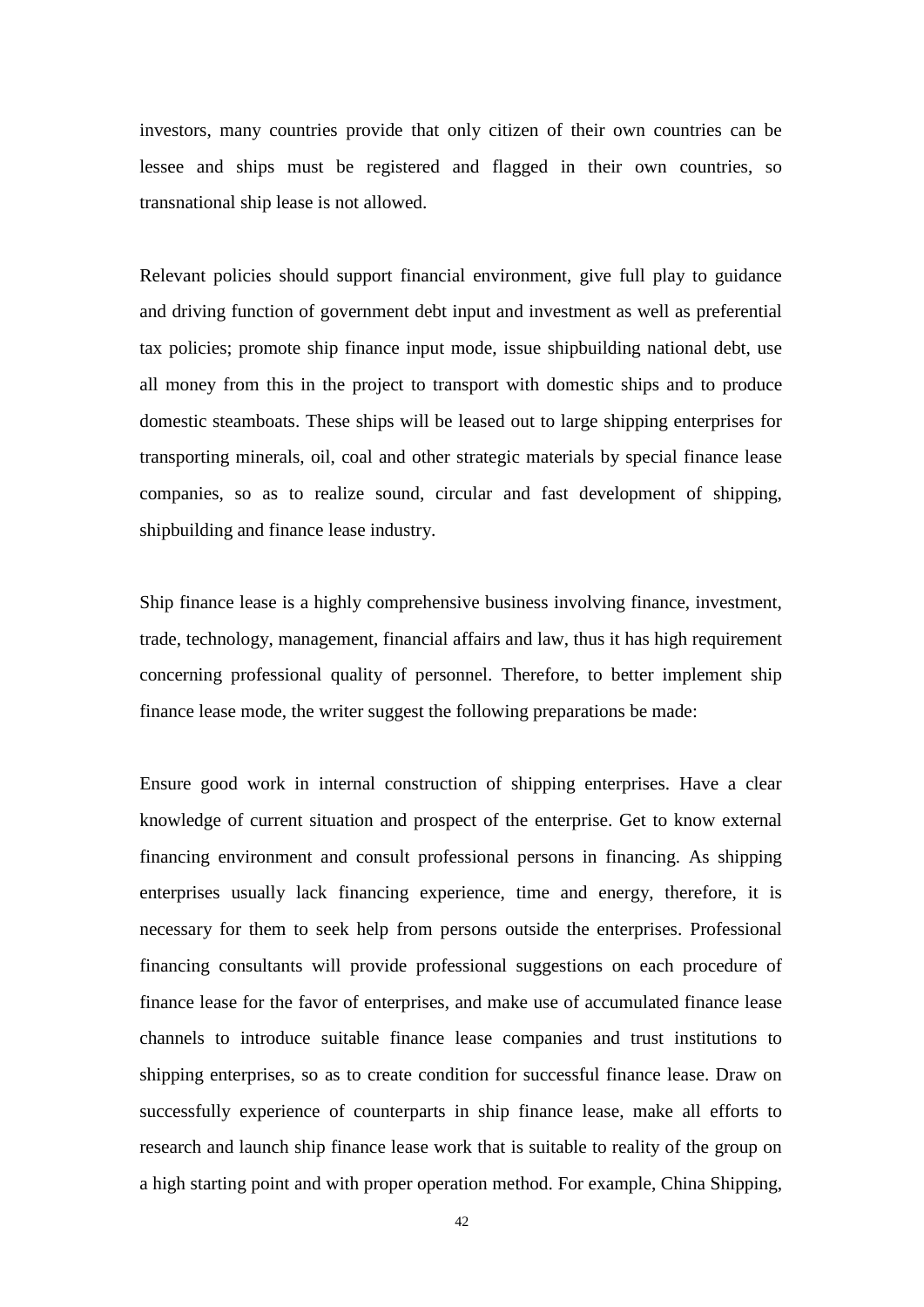together with Shanghai Municipal Government, established Shanghai Shipping Industry Fund in 2011 to build Shanghai International Shipping Center. It is expected that this fund will raise 5 billion Yuan in the first stage and the total financing scale is estimated at 50 billion Yuan.

In this process, preparation of document and personnel is also indispensable. The information and finance lease plans of shipping enterprises should be shown in brief and persuasive written documents to show the value of the enterprise, and to make finance lease companies have better understanding of and more interest in the enterprise. Notably, when all work has been properly done, professional quality of internal personnel who operate all this is very important, as their mistakes can lead to improper finance lease contract to be formulated. Therefore, enhancing management of finance department and organizing professional trainings are also very important. Employ more professional talents from shipping, finance, trade, law, management, etc. so as to form a comprehensive operating group. Besides, more research should be conducted on laws and regulations concerning finance lease tax, credit, insurance, foreign exchange, subsidies and financial affairs.

As most finance lease companies are upset about repaying capacity of shipping enterprises and are cautious in requirement to them. Therefore, to open the gate of finance lease and international capital market and establish sound credit, management and operating capacity of finance lease should constantly be enhanced to improve operating and management of shipping industry to international level.

Intensify ship type development plan. Because investment to ships is large and the return period is quite long, so cautiousness is necessary in capacity developing capacity and determining ship type. The development plan should be proper and meet relevant provisions and technical requirements during use. In LNG market, in particular, new ships are continuously added, but engineering on wharf and shore is probably delayed. Building a LNG wharf is very complicated, it involves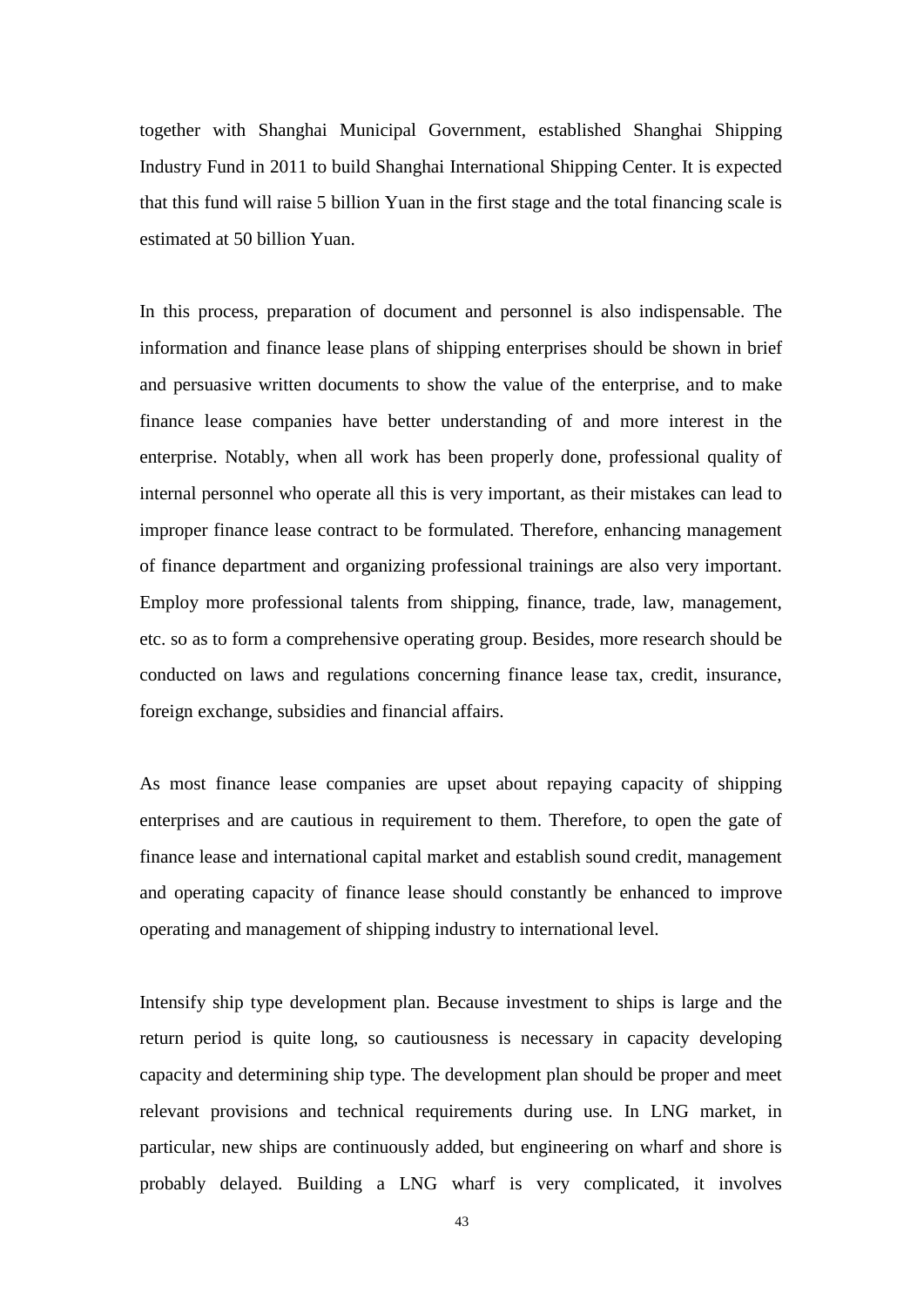environment protection, finance and technology, any stage can cause delay. Therefore, ship type should be considered cautiously. Once improper plan is made, risks in finance lease will be accelerated.

Formulate finance lease strategy. In the process of formulating finance lease strategy, there are a few aspects to be considered, namely, occasion of finance lease, the finance lease company be chosen, trade mode with the lease company, formulation of finance lease contract, options of the ship upon expiry of the lease contract, etc. Shipping enterprises should consider the amount and occasion of investment of ship finance lease based on their development stages. Give serious consideration to ship flag, policies of relevant countries and competition in relevant industries; seek strategic alliance and long-term acceptance of carriage agreement. This is not only a major means to avoid operating risk in finance lease, but also an essential precondition determining whether the ship finance lease can be launched.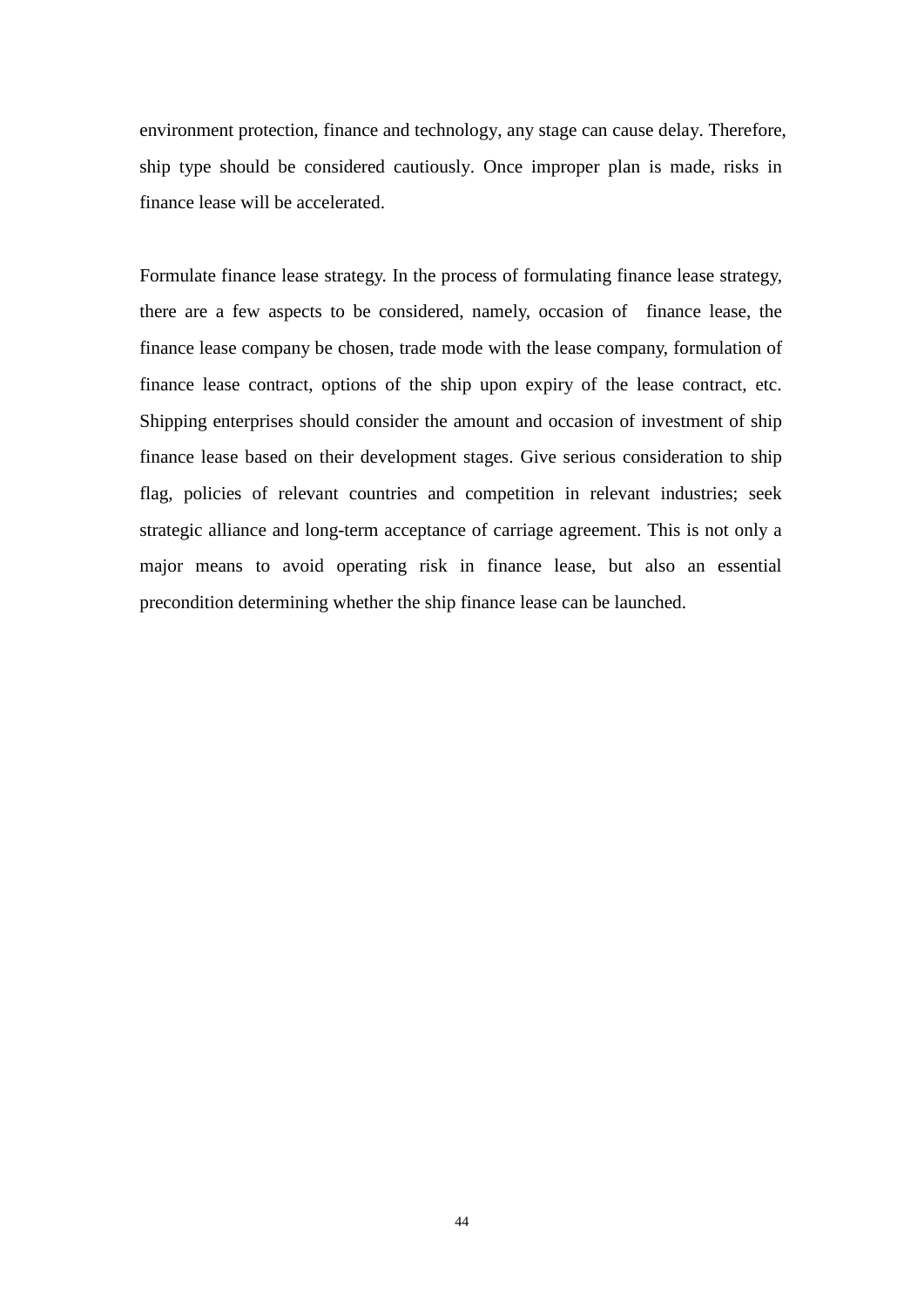# **Chapter4. Analysis on ship financing multi-objective investment decision-making**

# **4.1 Characteristics of multi-objective financing decision-making**

In chapter 2, net present value method is introduced, model is established and examples are given to compare and analyze purchasing ship with loans and finance lease. A number of advantages of ship finance lease compared with purchasing ship with loan are concluded. Ship finance lease is simple and intuitive. It usually takes pursuing net present value of enterprises or minimizing cost as its decision objective. But as the factors being considered are not comprehensive, the result is far from satisfaction. The capital chain of ship investment and finance is extremely complicated and contains a great many of factors, including investment cost, operation cost, opportunity cost. Even the state policy and enterprise decisions can directly or indirectly have influence on the entire financing process. Today's shipping market is full of changes. Magnificent profit can be obtained if the trend of the shipping market can be accurately expected, ship fleet scale of shipping enterprises can be timely adjusted and market share can be expanded. The multi-objective decision-making method to be introduced in this chapter is a ship finance decision-making method exactly based on actual situation of shipping market, giving consideration to various factors influencing ship financing, establishing comprehensive evaluation model and taking maximizing of investment satisfaction as objective.

Here a brief introduction to characteristics of multi-objective financing decision-making method is given:

1. Compared to net present value, multi-objective financing decision-making method gives consideration to more factors and the evaluation system is more comprehensive. It not only includes influence coming from net present value, but also comprehensive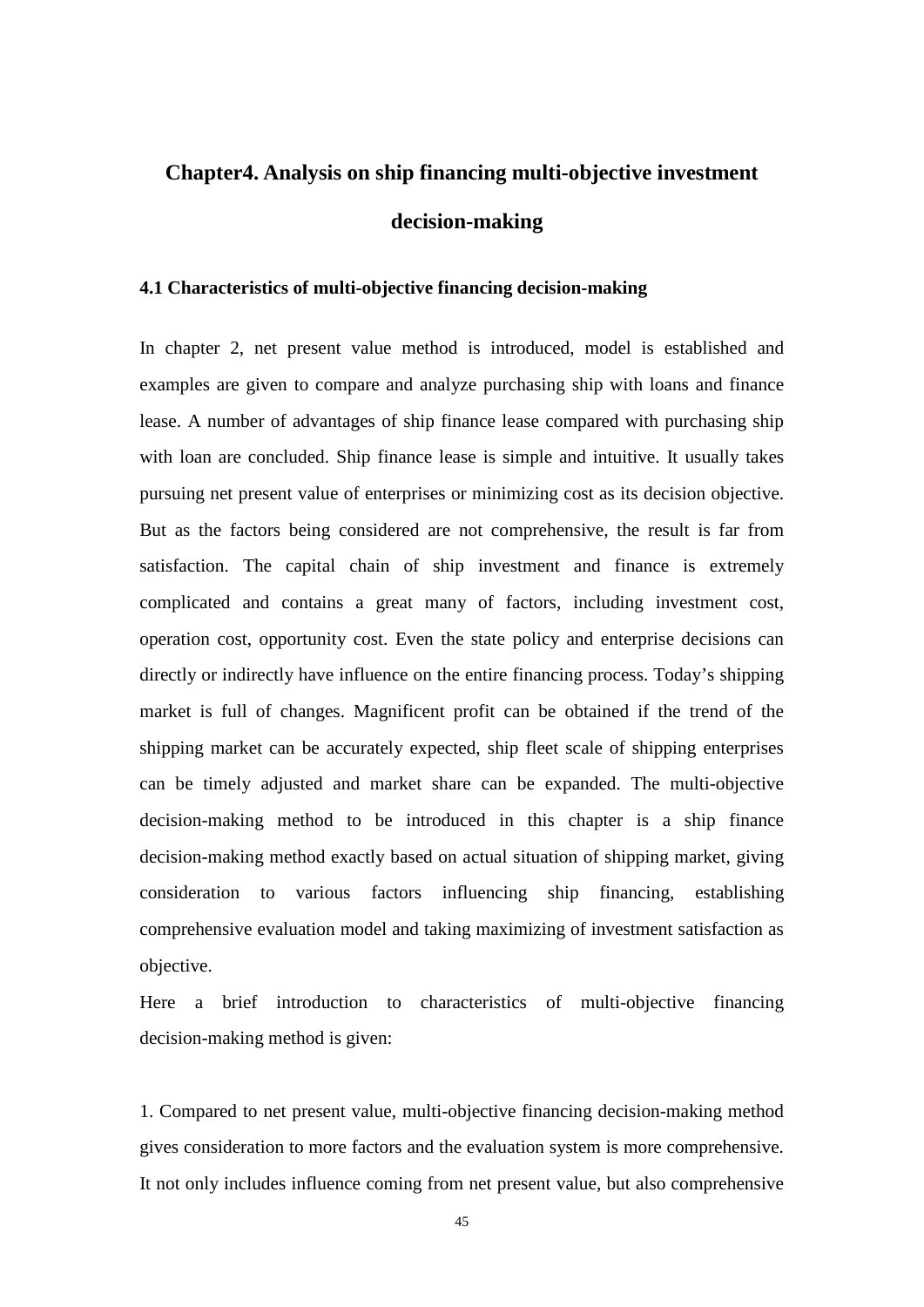consideration to other indexes, such as investment opportunity loss index, investment efficiency evaluation index and financial affaires evaluation index. Based on all of these, a decision-making model is finally established to comprehensively evaluate various investment plans and choose the best one. The process is a little bit complicated.

2. As multi-objective financing decision-making is complex and too many factors need to be considers, therefore it is suitable to financing decision-making analysis of large shipping enterprises. While net present value, being simple in calculation and intuitive in result, is more suitable for small and medium sized shipping enterprises to conduct evaluation.

3. Multi-objective financing decision-making involves many variables and the calculation is complicated. It is usually done under help of professional computer software, like Matlab and Minilab. As it usually involves integer programming, so the results need to be analyzed in order to get the best one; while the NPV net present value only requires EXCEL and other office software and the result needs no selection.

# **4.2 Establishment of multi-objective financing decision-making indexes**

# 1. Economic evaluation index

Ship operation involves a number of details, like capital, salary for ship's crew, insurance premium of hull, maintenance cost, fuel and material charge, port and canal use fee, handling charge, dispatch money, enterprise management fee, etc. The income mainly comes from freight, demurrage charge and dead freight.

For privately owned ships, as they are frequently influence by market demand, season, shipping line, variety of goods, etc., the freight changes from time to time, thus it is difficult to establish a model to conduct specific calculation and analysis. However, if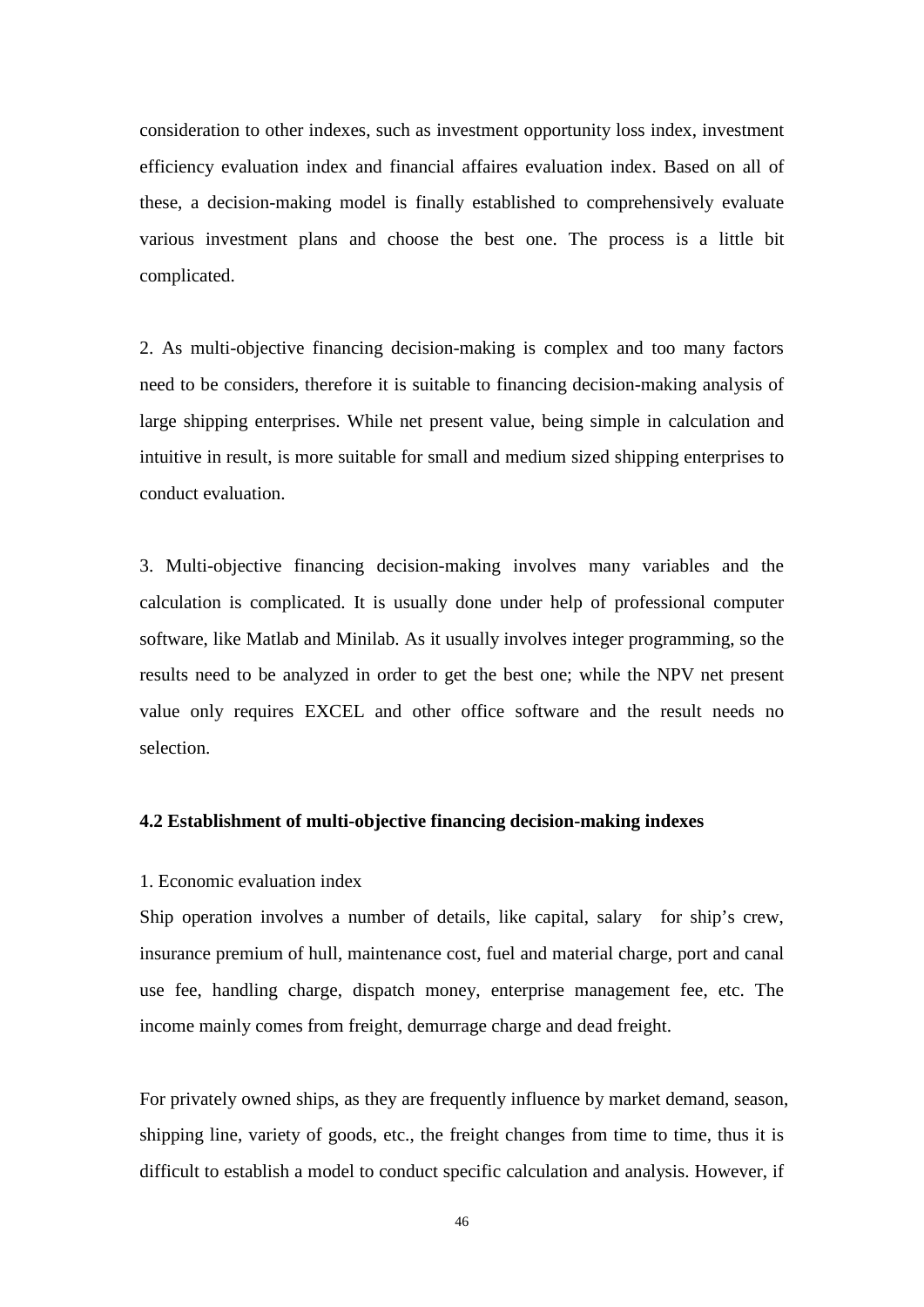the ship is leased out, in addition to stable income, the rental is slightly influenced due to market situation or other factors. In consideration of this fact, this chapter aims to establish economic evaluation system and the model starting from the perspective of long-term ship lease. There are many indexes that can be used as economic indexes, like net present value, total present value, internal rate of return, payment period, etc., each reflecting investment result from different perspective. In this chapter, NPV is chosen as the economic evaluation index for various investment plans. Suppose cost generated during lease does not change, like depreciation cost, maintenance cost, material fee, salary for ship's crew, insurance premium, etc., then the formula to calculate NPV is the following:

$$
NPV = -P + (R - C_1) \times (P / A, i, n) + C_2 \times (P / F, i, n)
$$
\n(4-1)

Where:

 $R=t*r$  —stands for annual rental income;

- $t$  -annual operation time;
- $r$ <sup>-daily rental of the ship;</sup>
- $C_1$ -fixed annual cost;
- $C_2$ —net residual value of the ship, let depreciation rate of ship be i, then according to straight-line method of depreciation, the net residual value after n years is

$$
C_2 = P(1 - n \times i);
$$

*P*-market price of the ship;

In economic evaluation, a good investment plan meets *NPV* >O, therefore, the plan in which *NPV*<O is firstly eliminated.

#### 2. Loss of investment opportunity or benefit evaluation index

As either order a new ship or purchase a second-hand ship requires along time from project approval to operation, additionally, the shipping market is full of changes, therefore, whether the trend of the market can be mastered is of great significance to shipping enterprises. For example, when the market is on rise, timely invest in ships can not only earn large profits, but also expand market share; vice versa, leasing the ship out when the market is sluggish can avoid risk and heavy loss to some extent. By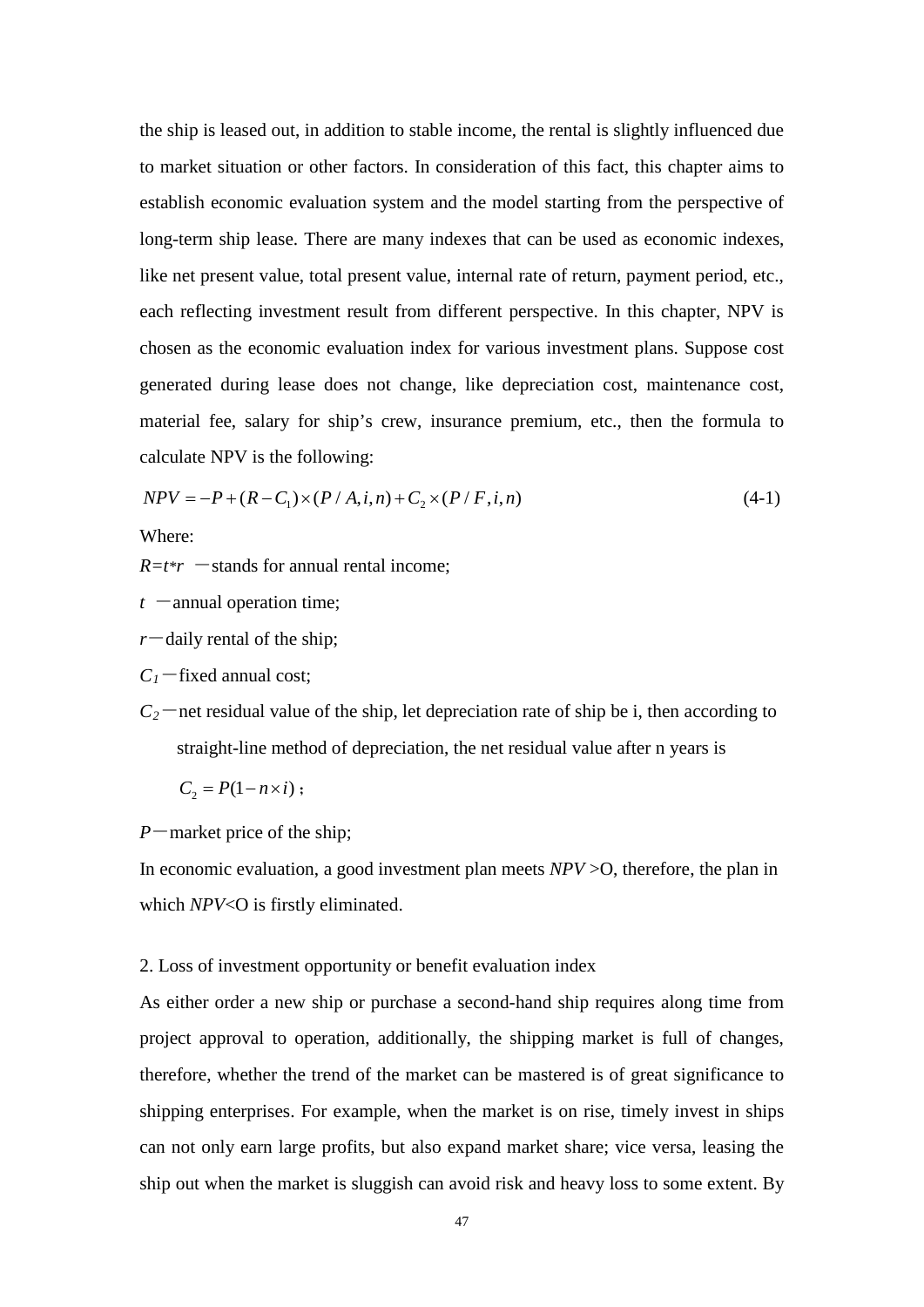introducing loss of investment opportunity or benefit evaluation index, if the decision maker's expectation of market trend is consistent with reality and proper measures be timely taken, large benefit is sure to come; but if the expectation is the opposite of reality and blind action is taken, then heavy loss can not be avoided. Therefore, by introduction of this index can effectively reflect how the investment result is determined by whether shipping enterprises can seize investment opportunity. C stands for this index and the formula is shown as follows:

$$
C(k,t,i) = \beta \frac{1}{365} \times R \times S(k,t,i)
$$
\n
$$
(4-2)
$$

 $C(k,t,i)$  —loss of investment opportunity or benefit index;

 $S(k,t,i)$  —time lag of the ship into operation;

*β*=1—when investment yields benefits ;

*β*=-1—when investment brings loss

#### 3. Utility evaluation index of investment decision maker

This index evaluates investment plan by analyzing the investment decision maker's style and character. It reflects the importance of human factor in ship finance decision making. For example, major personnel adjustment in shipping enterprises, internal operation and management, development strategy and sensitiveness to market, all of these can find reason from the decision maker's style in dealing with things. Now the shipping market is undergoing fierce competition, the function of decision maker is very important when enterprise invests in ships. Because utility index integrates a variety of factors, and mainly shows its effect from subjective and personal view, thus it usually evaluates by comparing advantages and disadvantages of the investment plans in pairs. The standards include best, good, so-so, bad. The weight of indexes is quantized as 9, 7, 5, 3 and 1. This index is shown by *FZ*.

#### 4. Financial affairs evaluation index

Financial affair is the core of enterprise. It can fully and directly reflect an enterprise's operation, creative capacity, all-round competitiveness, resource advantage and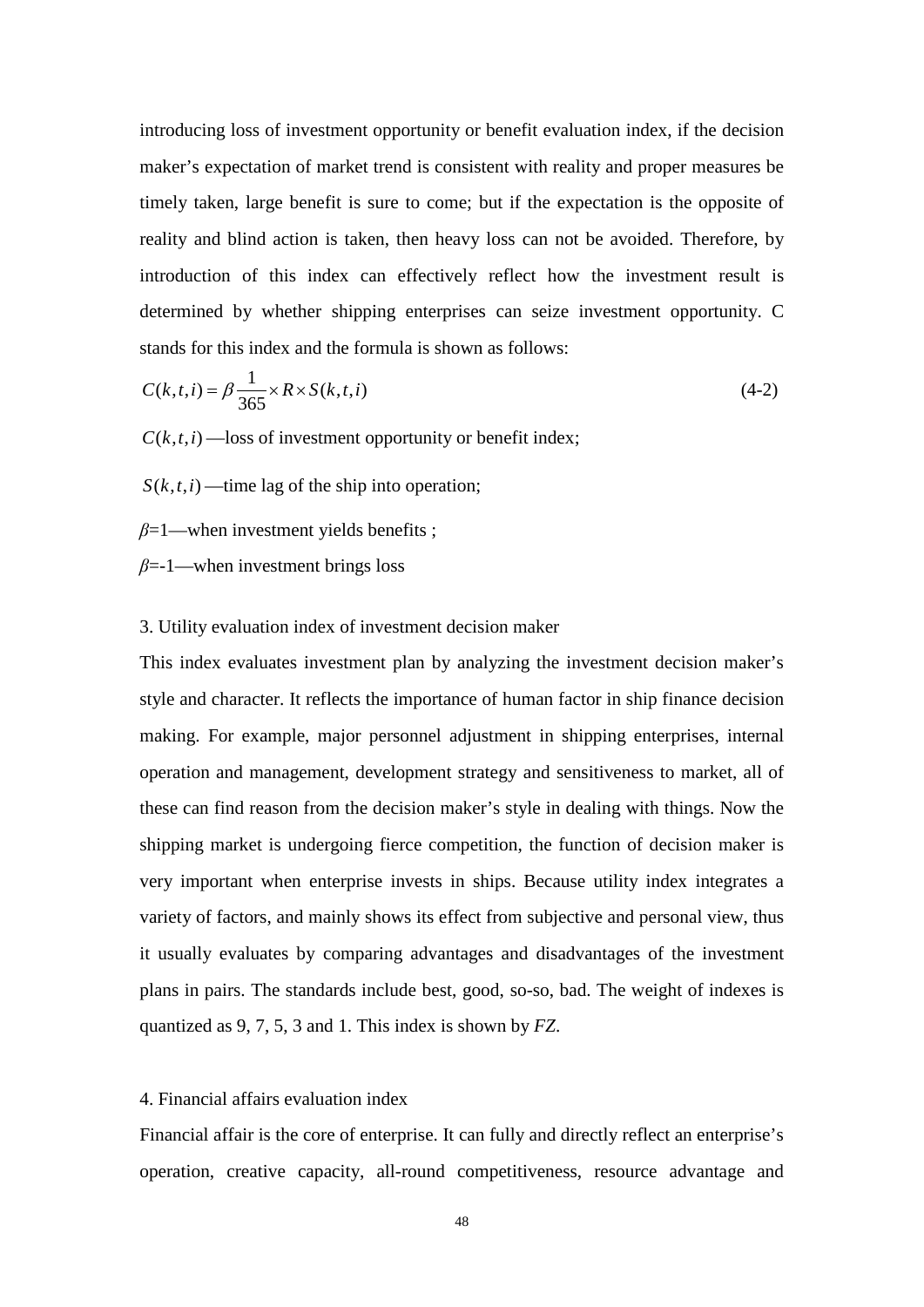disadvantage, profit and loss, etc.

The financial affair evaluation mainly consists of debt paying ability evaluation, operation capacity evaluation, profitability, development potential, etc. Debt paying ability evaluation index mainly includes liquidity ratio, quick ratio, assets liabilities ratio and fixed assets ratio; the operation capacity evaluation index mainly includes market share, turnover of total capital and accounts receivable turnover; the profitability evaluation index includes ratio of sales, return on assets, return on capital; the development potential evaluation index includes sales growth ratio, net asset growth ratio, etc.

As shipping industry is capital-intensive and debt-intensive industry, therefore, whether correct, intuitive evaluation and analysis can be conducted on financial affairs is directly related to rise and decline of shipping industry.

Financial affair evaluation involves many indexes, but as most of them can not be directly shown in data, to make it simple, this paper assigns the four indexes based on weight. According to the standards of best, good, relatively good, so-so, and bad. The values assigned are respectively 9, 7, 5, 3 and 1. This index is represented with *FE*, and the formula is as follows:

$$
FE = \gamma_1 a + \gamma_2 b + \gamma_3 c + \gamma_4 d \tag{4-3}
$$

Where:

 $FE-$  stands for financial affair evaluation of shipping enterprises;

 $a$ <sup>-debt</sup> paying ability index of shipping enterprises;

 $b$ -operation capacity index of shipping enterprises;

 $c$  -profitability index of shipping enterprises;

 $d$ -development potential index of shipping enterprises;

$$
\gamma_1, \gamma_2, \gamma_3, \gamma_4
$$
 are successively coefficients for the above four indexes,  $\sum_{j=1}^{4} \gamma_j = 1$ ;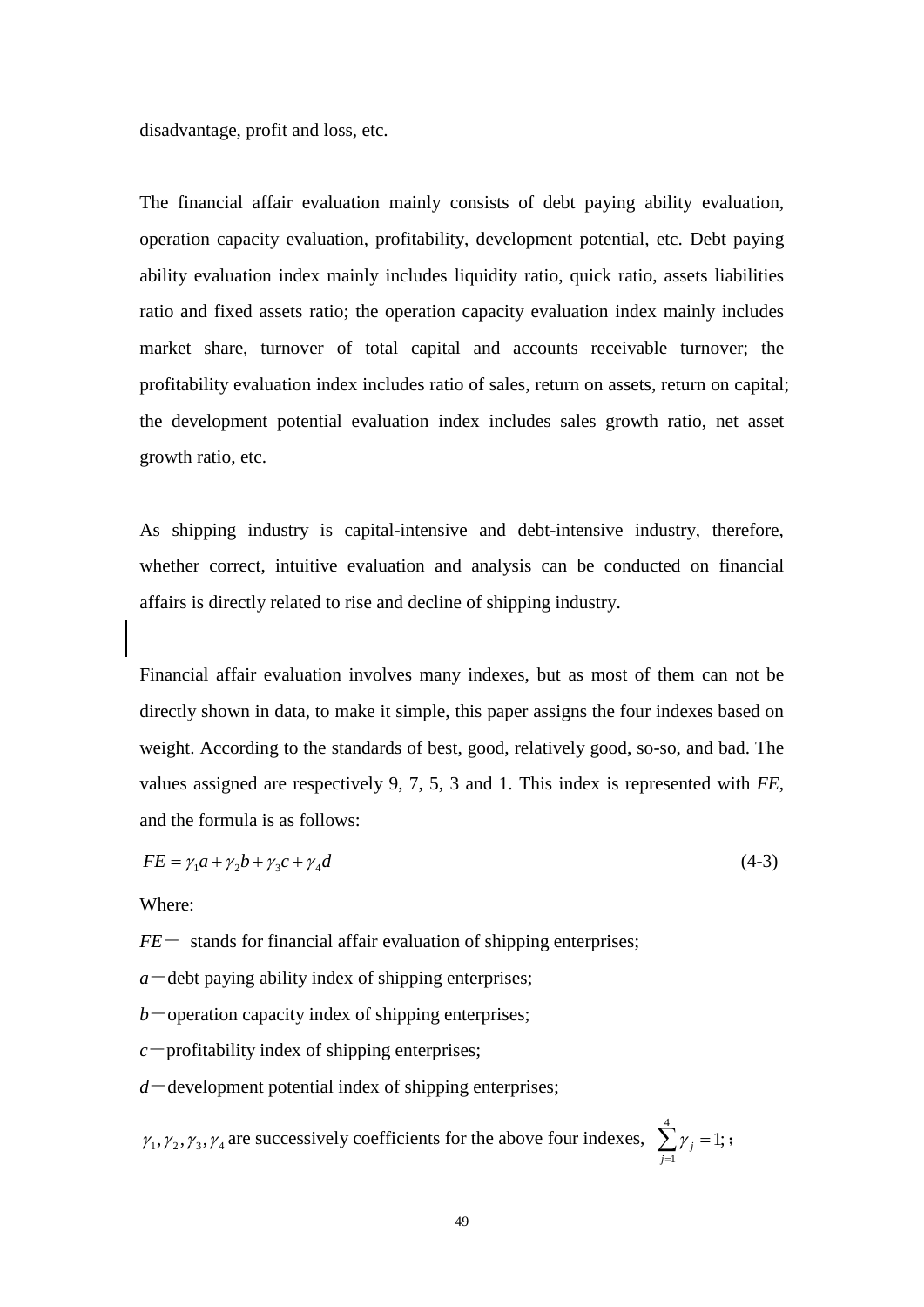#### **4.3 Improve multi-objective financing decision-making mode**

#### **4.3.1 Improve multi-objective investment decision-making mode**

The objective function built by this model pursues best ship fleet financing plan. By comprehensively evaluate the plan's economic effects, the decision maker's attitude, loss of investment opportunity or investment benefits as well as overall situation of financial affair, the most satisfying investment plan is chosen as reference for the shipping enterprise. Professionals and scholars have conducted systematic research on multi-objective investment decision-making mode for ship financing. This paper makes some improvements to the mode by referring to their research results.

The formula of multi-objective financing decision-making mode is:

$$
TM = \sum_{k=1}^{K} \sum_{t=1}^{T} \sum_{i=1}^{M} F(k, t, i) \mathbf{g} X(k, t, i)
$$
\n(4-4)

where:

$$
F(k,t,i) = \alpha_1(k,t,i) \times RNPV(k,t,i) + \alpha_2(k,t,i) \times RFZ(k,t,i) +
$$
  
\n
$$
\alpha_3(k,t,i) \times RC(k,t,i) + \alpha_4(k,t,i) \times RFE(k,t,i)
$$
\n(4-5)

Constraint condition:

1. 
$$
\sum_{t=1}^{T} \sum_{i=1}^{M} P(1, t, i) \times X(1, t, i) \leq B_1;
$$
 (4-6)

2. 
$$
\sum_{t=1}^{T} \sum_{i=1}^{M} P(2,t,i) \times X(2,t,i) \leq B_2;
$$
 (4-7)

3. 
$$
\sum_{k=1}^{K} \sum_{i=1}^{M} X(k,t,i) \times DW(k,t,i) \ge Q_i;
$$
 (4-8)

4. 
$$
\sum_{k=1}^{K} \sum_{i=1}^{M} X(k, t, i) \times DW(k, t, i) \le Y_{t};
$$
 (4-9)

5.  $X(k, t, i) \ge 0$  and is integral; (4-10)

 $k = 1, 2, 3, \dots, K$ ;

 $t = 1, 2, 3, \cdots, T;$ 

$$
i=1,2,3,\cdot\cdot\cdot,M;
$$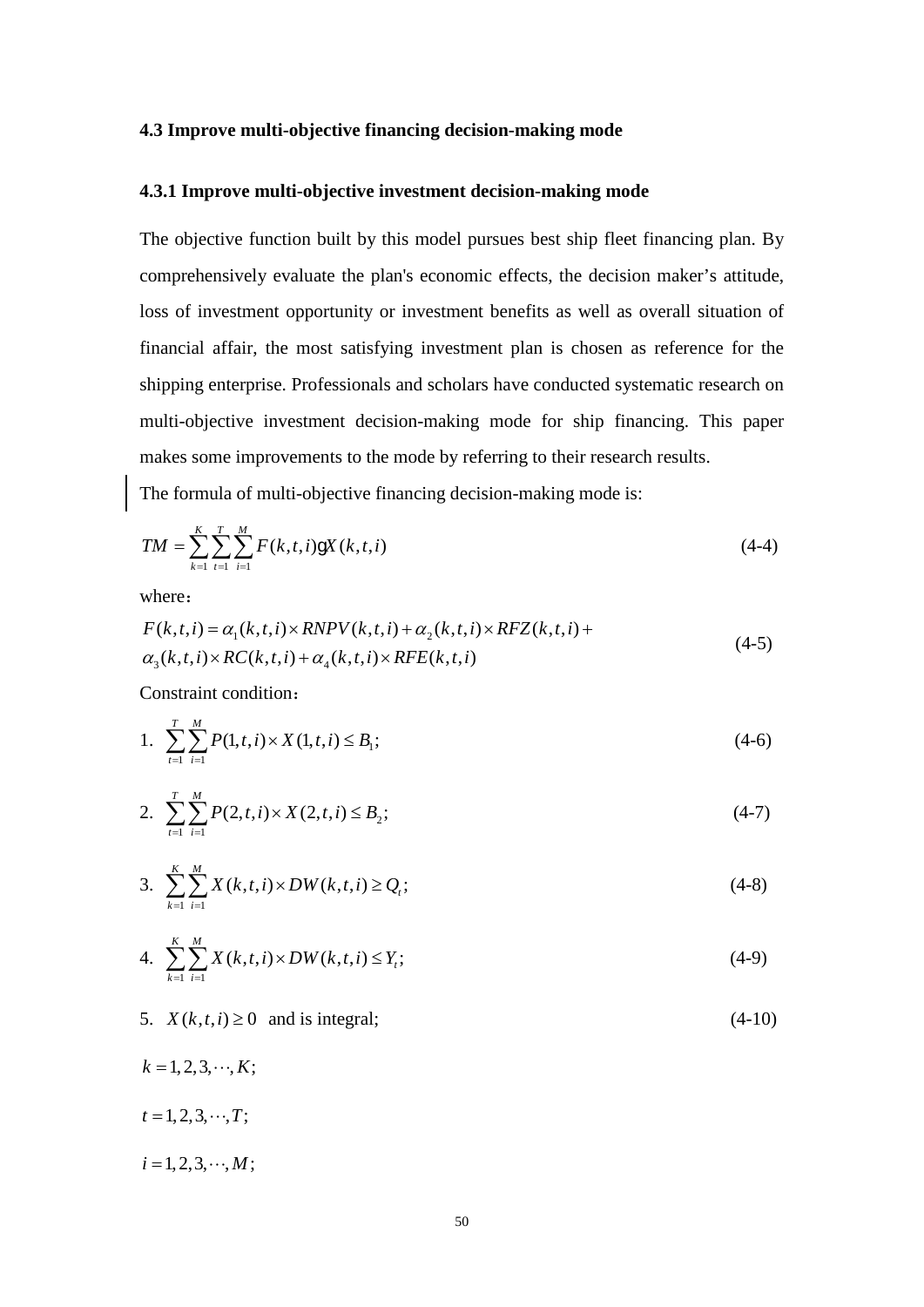6. 
$$
\alpha_1 + \alpha_2 + \alpha_3 + \alpha_4 = 1
$$
 (4-11)

Where:

*TM*-overall degree of satisfaction;

- $X(k,t,i)$  -number of ships with k investment modes, t ship types and i ship tonnage. This mode has all together  $k \times t \times i$  decision-making variables;
- $F(k,t,i)$  -degree of satisfaction of ship investment plans( $k,t,i$ ). It is the linear weight sum obtained by comprehensively considering the ship's technical performance, economic performance, transportation quality and other factors in multi-objective evaluation;

 $\alpha_i(k,t,i)$  – weight of NPV index;

 $\alpha_{2}(k,t,i)$  -weight of utility evaluation index;

 $\alpha_{3}(k,t,i)$  – weight of loss of investment opportunity or investment benefits;

 $\alpha_{\mu}(k,t,i)$  -weight of financial affairs evaluation index;

 $FZ(k,t,i)$  – utility evaluation index of ships;

 $C(k,t,i)$  -evaluation index of loss of investment opportunity or investment benefits;

 $FE(k, t, i)$  -financial affairs evaluation index of ships;

 $B_1$ ------------- capital may be raised by the enterprise to invest in new ships;

*B*<sub>2</sub>-------------- capital may be raised by the enterprise to purchase second-hand ships;

 $RNPV(k, t, i)$  -result of normalized NPV;

 $RFZ(k, t, i)$  – result of normalized utility evaluation index;

 $RC(k, t, i)$  -result of normalized loss of investment opportunity of investment benefits evaluation index;

 $RFE(k, t, i)$  -result of normalized financial affairs evaluation index;

*Qt*-------------minimum total tonnage of t types of ships;

*Yt*-------------maximum tonnage of t types of ships;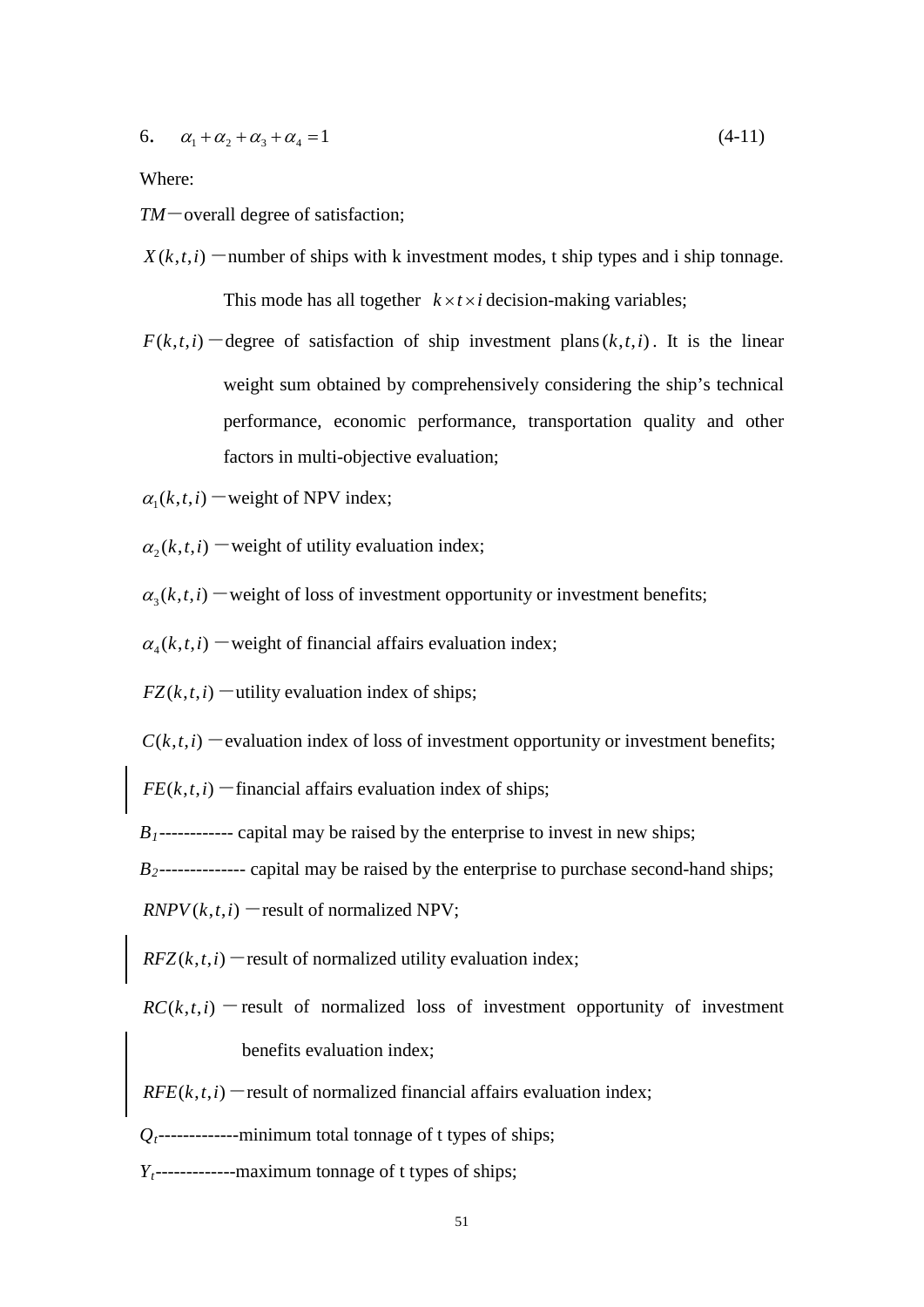*K* -------------total ship investment modes;

*T* -------------total ship types to be invested;

 $P(1, t, i)$  -after tax financing cost present value of new ships;

 $P(2,t,i)$  -first renewed after tax financing cost present value at the end of economic life of new ships;

 $N(k,t,i)$  -ship economic life (unit: year);

Explanations to relevant modes:

(1) Influenced by development of shipping technology and scale economy effect, large-tonnage ships are more welcomed by shipping enterprises. In this paper, the best ship type, amount and tonnage are all considered so as to satisfy the need of transportation capacity with limited capital, develop and adjust ship fleet scale at the same time.

(2) Initial selection of alternative plans. To make the mode more accurate in calculation, initial selection of alternative plans is needed. Before operating this mode, firstly financing plans to purchase new ships (or finance lease) with high after tax financing cost are eliminated, then investment plans whose NPV<0 are eliminated.

(3) Multi-objective comprehensive investment decision-making mode combines quality and quantity. Weight of some indexes of the mode is obtained by professionals after comprehensive evaluation and quantification. Scientific decision-making does not deny the function of leader's experience, wisdom, ability and courage, on the contrary, it has higher demand for them.

(4) The economic life of both new ships and old ships can be determined by maximum average annual profit. To make the calculation easier, the economic life is usually provided specifically.

(5) As the investment life of new ships is different from that of old ships, the most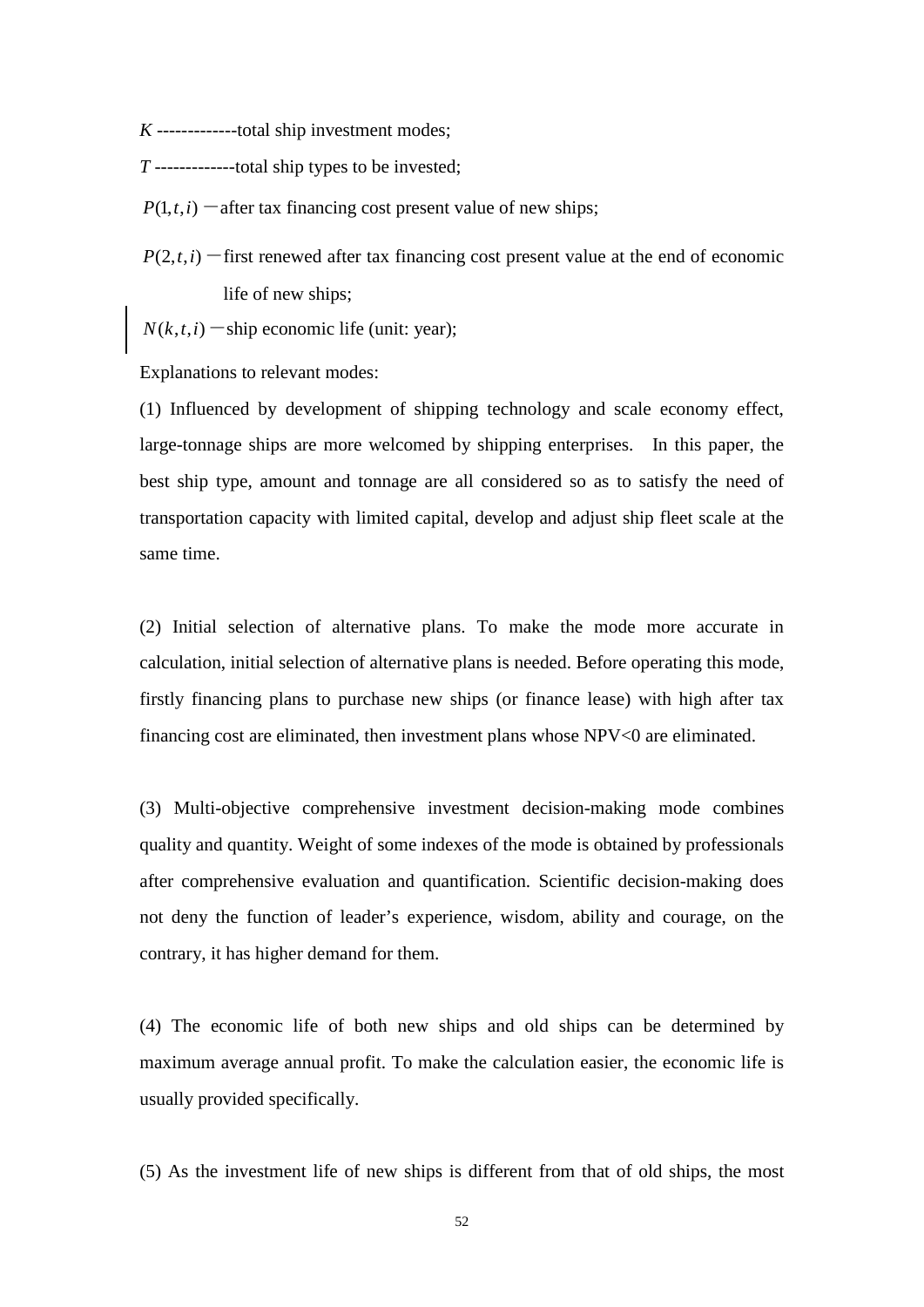frequently used methods are minimum common multiple method, maximum service life method and common computing method.

(6) To facilitate calculation, this mode uses time of delivery as the benchmark to calculate NPV and linear depreciation method to calculate depreciation.

# **4.3.2 Major improvements to this investment decision-making model**

# 1. Improvement to investment opportunity index

In articles researching ship financing and investment multi-objective decision-making, most scholars only illustrated investment opportunity unilaterally. That is to say, to express with the benefits acquired when operation starts in advance or market opportunity lost when the operation is delayed. This is of course biased. This paper introduces the variable β and perfectly combines the two methods. When the investment gains,  $\beta=1$ ; when investment looses,  $\beta=-1$ . This to some extent avoids one-sidedness of evaluation on investment opportunity. This is especially effective when several investments gain and loose at the some time.

# 2. Introducing financial affairs evaluation index

Based on the research of predecessors, this paper added financial affair evaluation of shipping enterprises, mainly because financial affair is the core of the entire enterprise, and shipping enterprises are capital-intensive, therefore, research on it is indispensable. Besides, if evaluation on internal financial affair of enterprises is ignored in shipping enterprise financing decision-making, having accurate and comprehensive evaluation on investment financing is hardly achievable. The former articles mainly focus on economic index, loss of investment opportunity index and effect of investment decision maker in evaluation. This paper, however, introduced financial evaluation index which will have great significance to investment and financing decision-making of shipping enterprises.

In terms of application of models, the paper didn't make any creation or breakthrough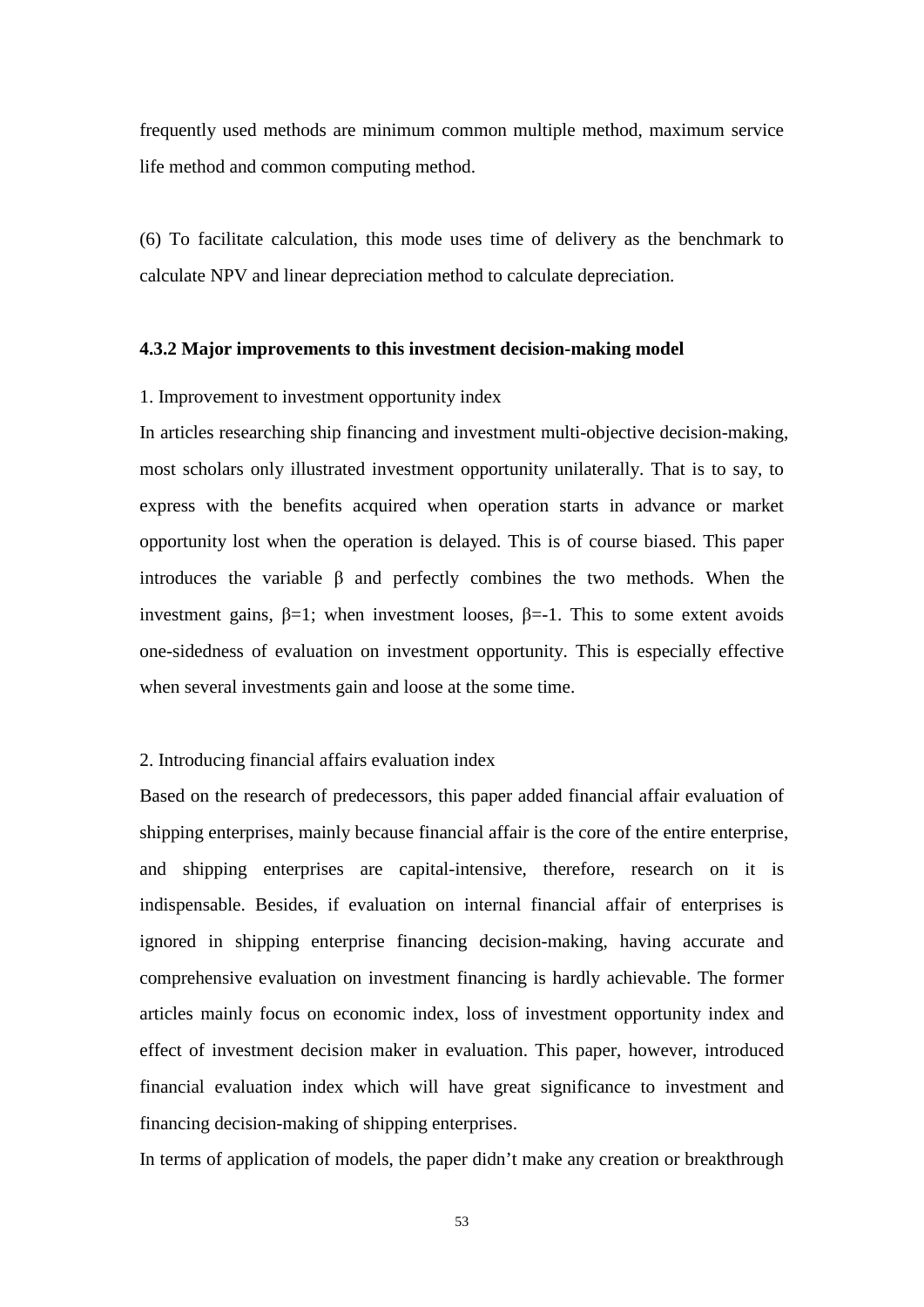based on predecessors due to limitation of knowledge. Meanwhile, considering the complicated calculation, this part is omitted here.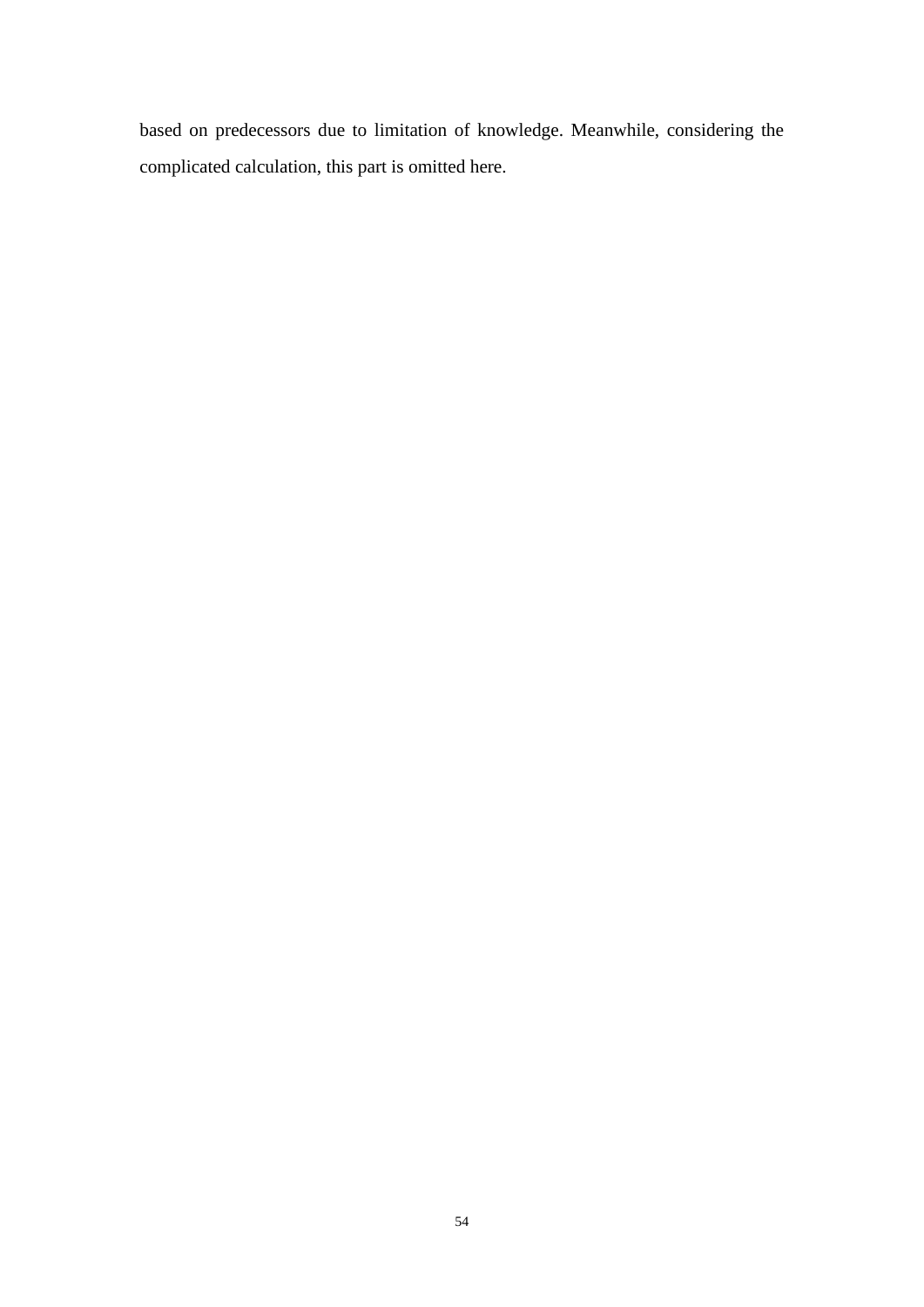# **Chapter5. Analysis on risk of ship finance lease and countermeasures**

Shipping industry is capital-intensive. Both purchasing and leasing ships needs a huge amount of money. Compared with engineering projects and high-tech industry, ship financing has higher risk and longer payback period and needs more coordination. Especially in today's shipping market which is full of changes, there are many uncontrollable factors. Therefore, once strategic operation mistake occur in shipping enterprise, the loss would be huge or even disastrous. This is why to prevent and avoid risk to the largest extent is an eternal topic for ship finance institutions and shipping enterprises. It is directly related to flourish or survival of them. Ship finance risk includes interest rate risk, foreign exchange risk and political risk, credit risk from the lessor, lessee or third party. The sections below will analyze possible risks in finance lease one by one.

# **5.1 Common risks in ship finance lease and countermeasures**

Financial risk and countermeasures:

Financial risk mainly refers to risk caused by fluctuation of interest rate and foreign exchange.

#### 1. Interest rate risk and countermeasures

Interest rate risk is economic loss suffered by debit and credit sides due to interest rate fluctuation. In international ship finance lease, the lesser needs to borrow medium and long-term funds from a third party in order to purchase the ship, so both sides are likely to be faced with risk from lending rate fluctuation. Under fixed rental and frequently fluctuant interest rate, one side is doomed to suffer loss.

Most finance lease companies borrow money from domestic or foreign banks through various channels. When doing this, it is very important for lease companies to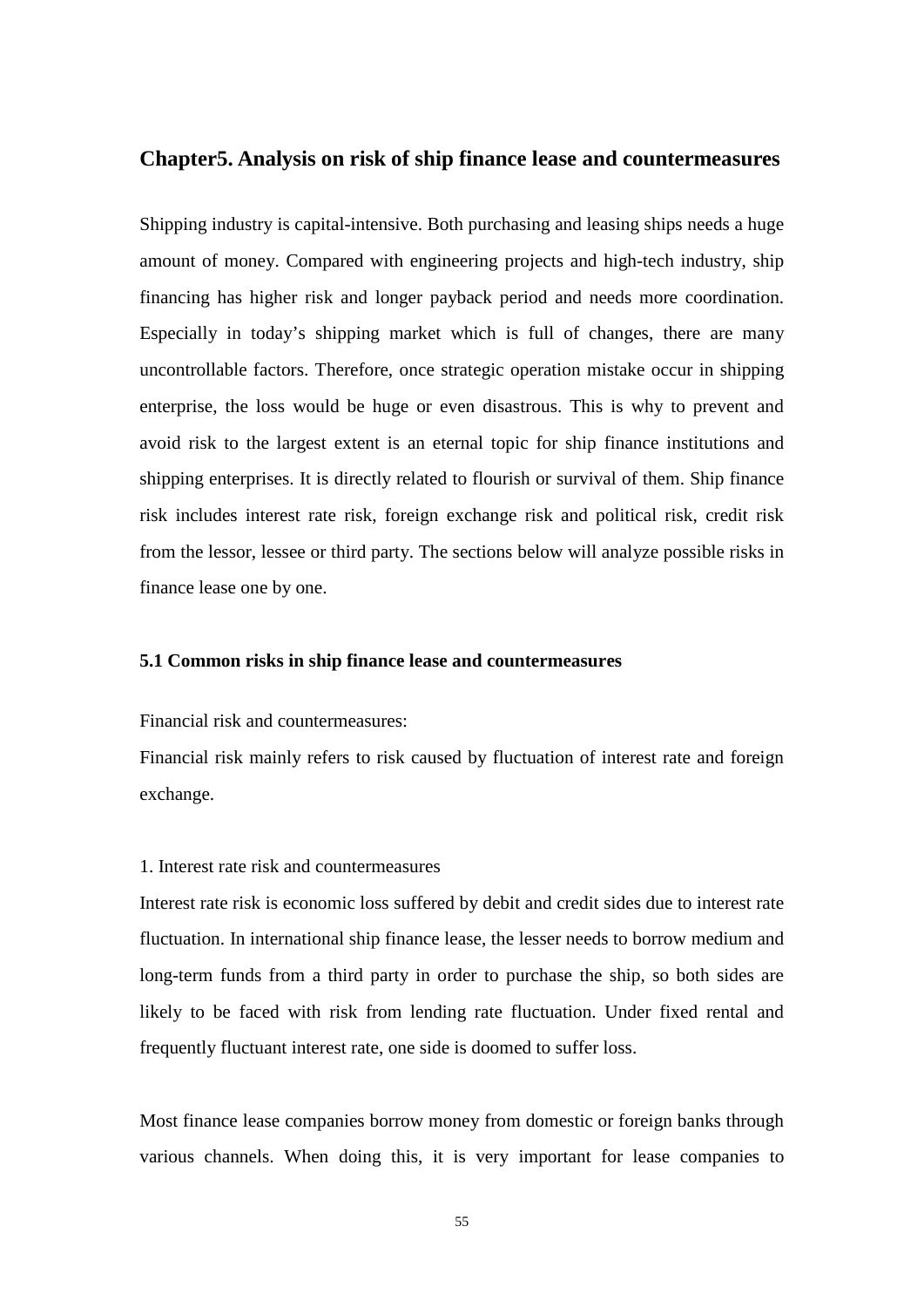determine the calculation method of lending rate according to that of rental interest rate. If the lease contract provides that the rental shall be adjusted along with changes of interest rate, when borrowing money, the floating interest rate should be adopted. Floating interest rate is most common in medium to long-term finance, so it is better to borrow with floating rate. No matter how market rate of interest changes, the lending interest will be calculated according to agreed interest rate. In this way, no matter which calculation method is used, as creditor's right and liability are calculated in the same manner, the lesser will not suffer any big loss due to frequent fluctuation in market rate of interest. Meanwhile, the two parties can specify rental change terms in the contract, i.e. when the interest rate goes beyond a certain degree, the two parties may make adjustment to rate of rental through negotiation. This can also avoid risk.

Besides, the lesser may finance by issuing foreign exchange bonds in international finance market. Some lesser, out of consideration for convenient cost budget, prefer to fixed rate of rental in lease contract. Under this context, to raise money by issuing long-term foreign exchange bonds is a good choice. In most cases, it is not easy to get international loans for a term as long as ship finance lease term, but liquidity of bonds makes it possible for international bonds over ten years to be issued and sold in international finance market smoothly. Therefore, shipping enterprises should actively try to combine loans and bonds together so that they can replenish each other. This can on the one hand raise more money and on the other hand reduce risk.

#### 2. Foreign exchange risk and countermeasures

Although the international society today makes great efforts in financial supervision, as many factors can influence foreign exchange rate, the international financial market is still in turbulent with foreign exchange rate soars or drops. Risk from medium and long-term finance is especially worrisome.

International finance lease is generally a mixed type. It includes not only the low-interest loans provided by the government to support domestic export of ships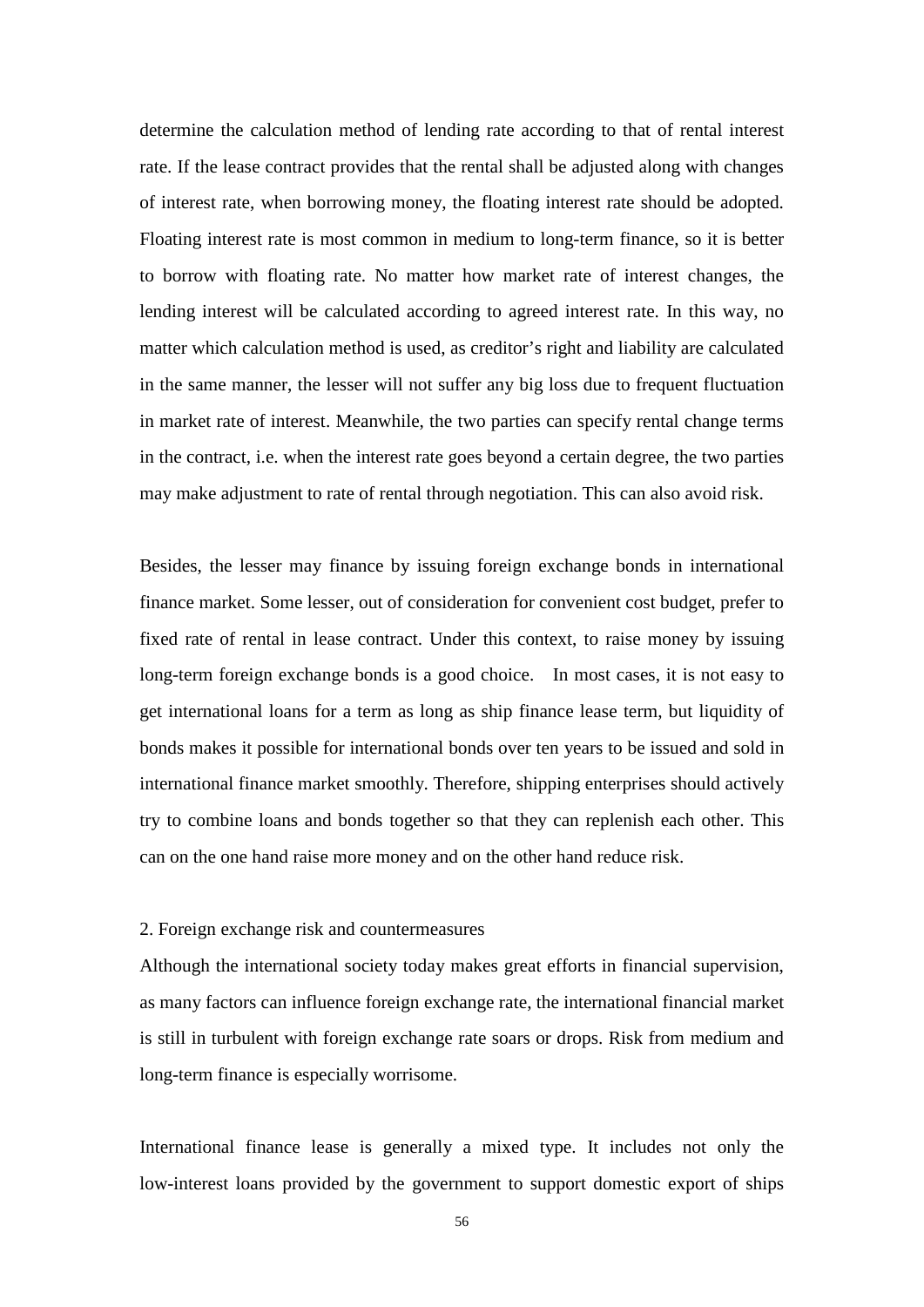and large electro mechanical equipment, but also high-interest or interest-free loans provided by World Bank, organization of economic corporation and foreign exchange banks. Comparatively speaking, interest rate of foreign loans is much higher than that of domestic policy-based loans. But the latter usually is mall in amount and can not meet the need of enterprises. Only lease companies has established good credit and is capable in getting adequate loans from foreign banks. As different countries use different currency values, therefore, if the currency received is different from the currency given out, there can be foreign exchange risk if foreign exchanges fluctuates frequently. Therefore, the two parties in international lease business should try their best to choose a currency whose value is stable, like US dollar or Euro, in order reduce foreign exchange risk as much as possible. As most ship finance lease businesses are medium and long-term projects, buying and selling forward exchange for several times or using interest rate swap can also avoid foreign exchange rate.

# **5.2 Credit risk, third party liability risk and countermeasures**

#### 1. Credit risk and countermeasures

Credit risk refers to the risk of loss occurs because the two parties of finance lease completely or partially fail to fulfill their own part of liability agreed in the contract. Along with economic and social development, credit is drawing unprecedented attention, especially in such fields as ship transaction, ship lease and credit loan which involve large amounts. Many enterprises adopt credit evaluation and credit investigation before transaction. It's no exaggerate to say that the amount and result of transaction to a large extent depends on grade of credit. Changes in shipping market and growth and decline of lesser and lessee's strength can both directly or indirectly cause default.

#### (1) Credit risk of lesser and countermeasures

Credit risk of the lesser mainly refers to consequences caused by default of the lesser to the lessee. For example, the seller refuses or delays delivery of ship because the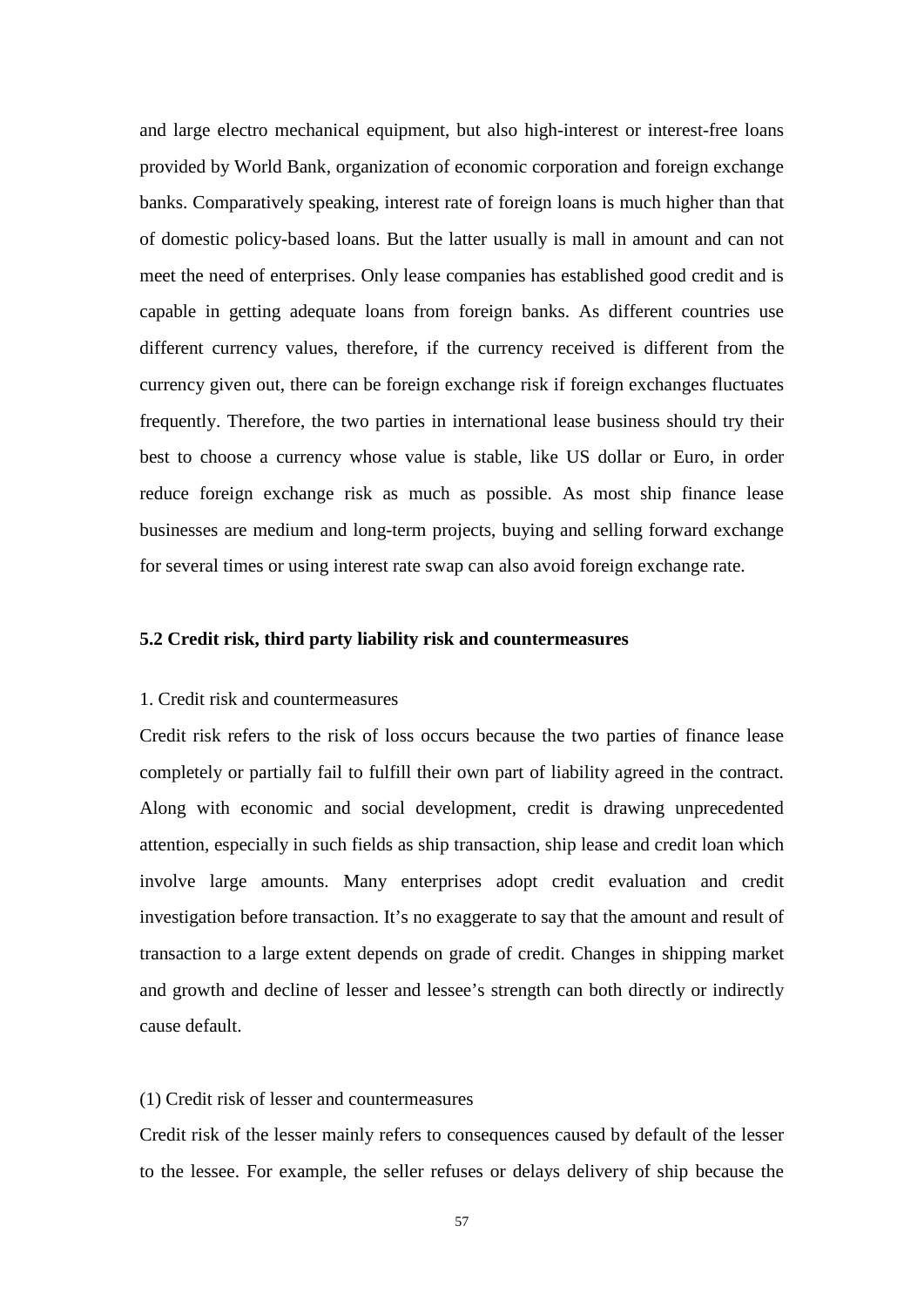lesser is in lack of money, thus the lessee suffer economic or default-related loss. During lease term of the ship, if the lesser withdraws the ship without reason, the lessee will also suffer huge loss.

(2) Credit risk of the lessee and countermeasures

As a matter of fact, default risk of the lessee is most common, mainly seen in the following:

(1) Due to sluggish economy and poor operation and management, the lessee suffers profit slips or even loss during market depreciation. This will lead to difficult turnover of capital and the lessee finally chooses default and requires return of ship in advance, cancel the contract or refuse to pay rental.

(2) The lessee bears ship insurance but defaults against the lesser. Ship finance lease generally adopt bareboat lease, so the lessee should undertake insurance of hull and other insurances. If the lessee fails to cover insurance based on the contract or ship value, or the insurance money is invalidate due to reasons of the lessee despite of insurance coverage, once the ship is completely or partially destroyed, the lesser may suffer the risk being unable to get back the capital and interest.

(3) The lessee disposes the ship without agreement of the lesser, lease or resells it to a third party or even dissembles the ship. Currently there has been no international maritime affairs law that can effectively prevent such fraud from happening. Especially when ship registration system is imperfect or competent authorities are corrupt, the possibility is even greater, giving a deadly hit to the lesser.

(4) During lease term of the ship, the ship is damaged and can not be restored due to force majeure or no reason of the two parties, the lessee requires the lesser to undertake the risk and refuses to pay rental on the ground that the ship belongs to the lesser.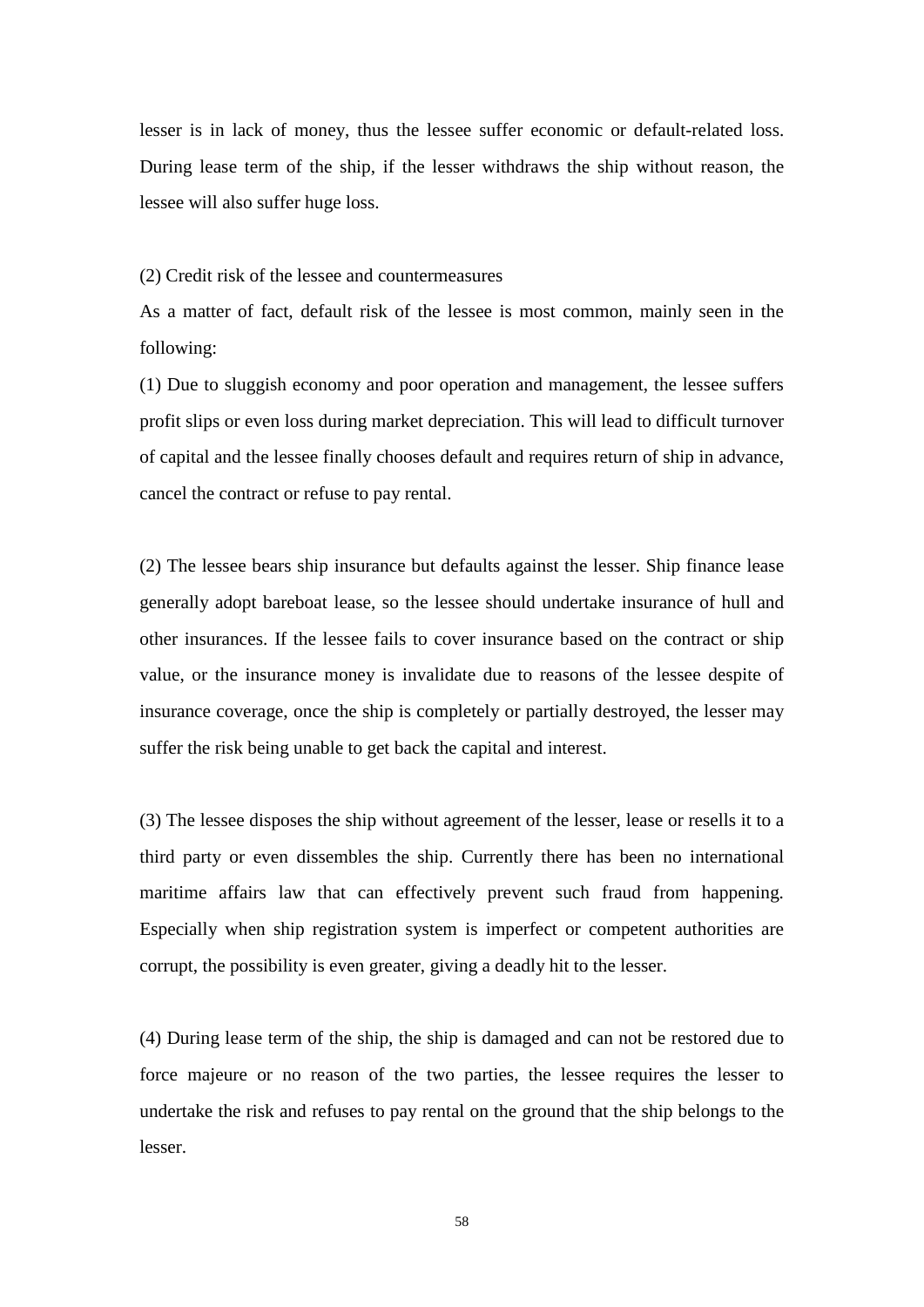Countermeasures targeting credit risk of the lessee:

To retrieve or reduce the loss to the largest extent, besides requiring compensation according to default terms, the lesser can also take the following measures to avoid risk:

(1) Credit investigation or project evaluation. This work should only be done before the contract is signed. It should go through the entire finance lease process. After all, the ownership of the ship belongs to the lesser. To discover problems timely and take corresponding measures to solve them can ensure the interests of the lesser.

(2) The contract may have exemption clause to protect the lessor when the ship is in danger due to force majeure. In ship finance lease, the lessor is actually the financier. According to the principle that debt in the form of money shall not take force majeure as a reason for exemption of liability, which means the lesser shall not be exempted from the liability of paying rental despite of force majeure during the lease term.

(3) Forbid termination of the contract in midway. In case the lessee terminates the contract in midway and the lesser has no rental to collect, the lesser can specify in the contract that termination of contract in midway is not allowed. Meanwhile, the lesser may set exceptional clause, specifying that if the lesser has adequate evidence to prove that the lessee has serious action of default or is on the verge of bankruptcy and is unable to pay rental, the lesser has the right to terminate the contract with right of rescission in order to protect himself.

(4) Set clause to exempt defect guarantee. In ship finance lease transaction, the lessee chooses the ship and seller based on independent judgment; therefore, the lessee should undertake potential risk of defects in the ship.

(5) Guarantee. Require the lessee to provide guarantee for ship finance lease. Guarantee from Ship-owners' Mutual Insurance of Association is more reliable.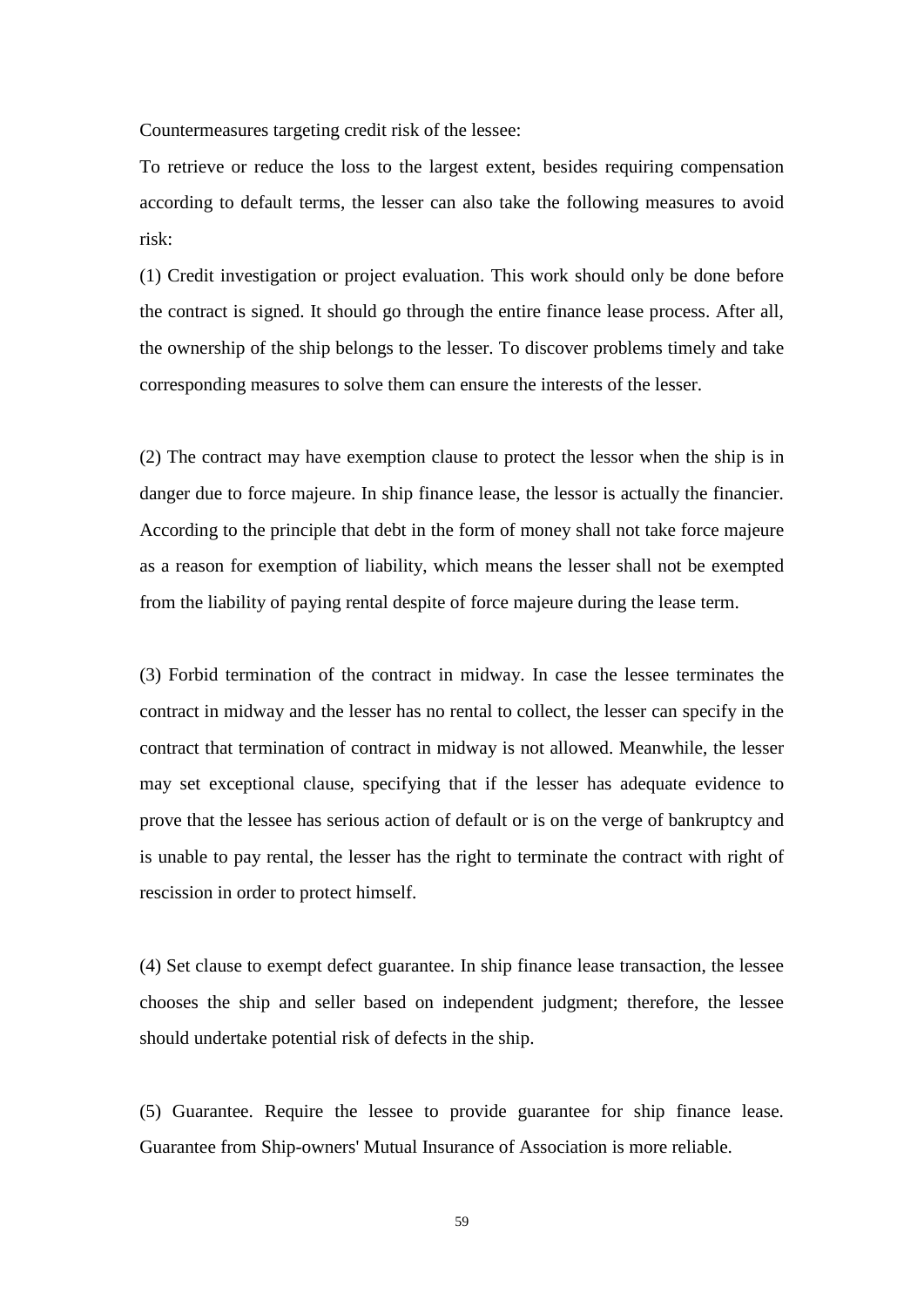(6) Insurance. Ship insurance includes voluntary insurance and compulsory insurance (like oil pollution liability insurance). As ships are used on the sea and are in special and obvious risks, therefore, almost all ship finance lease contracts include ship insurance terms. In practice, the lesser may cover the insurance and add this part to the rental, or the lessee may cover the insurance in the name of the lesser.

#### 2. Liability risk of third party and countermeasures

During the period of time when the lessee manages or operates the ship, the lessee may be assumed of administrative liabilities due to default or infringement to third party or law or regulation violation, and indirectly puts the lesser in great risk. Based on such maritime affair request, either the third party or administrative authority has the right to request the court to arrest the ship. Under such circumstance, the lessee is obliged to provide guarantee to release the arrested ship. But for maritime affair compensation with large amount, the lessee usually can't or is unwilling to provide large-amount guarantee. The ship without guarantee shall be sold compulsorily. Therefore, when the lessee refuses to provide guarantee to release the arrested ship, the lesser is actually put in the responsible side, and shall finally pay the huge compensation. But after this, the lesser enjoys recovery right toward the lessee. However, whether the recovery right can be realized is still a question. In practice, debt and oil pollution liability often involves the lesser into huge risk. Therefore, in international ship finance lease, prevention of third party risk must be enhanced in order to guarantee the leaser's interest.

# **5.3 Political risk and countermeasures**

Political risk refers to the risk that may be brought to both parties or one parity in a lease contract due to abrupt political changes or governmental macro control adjustment, like war, revolution, internal disorder, government acquisition or confiscation, state control over import, export or foreign exchange, exchange control, etc. Political risk, generally speaking, is hard to forecast or prevent, especially for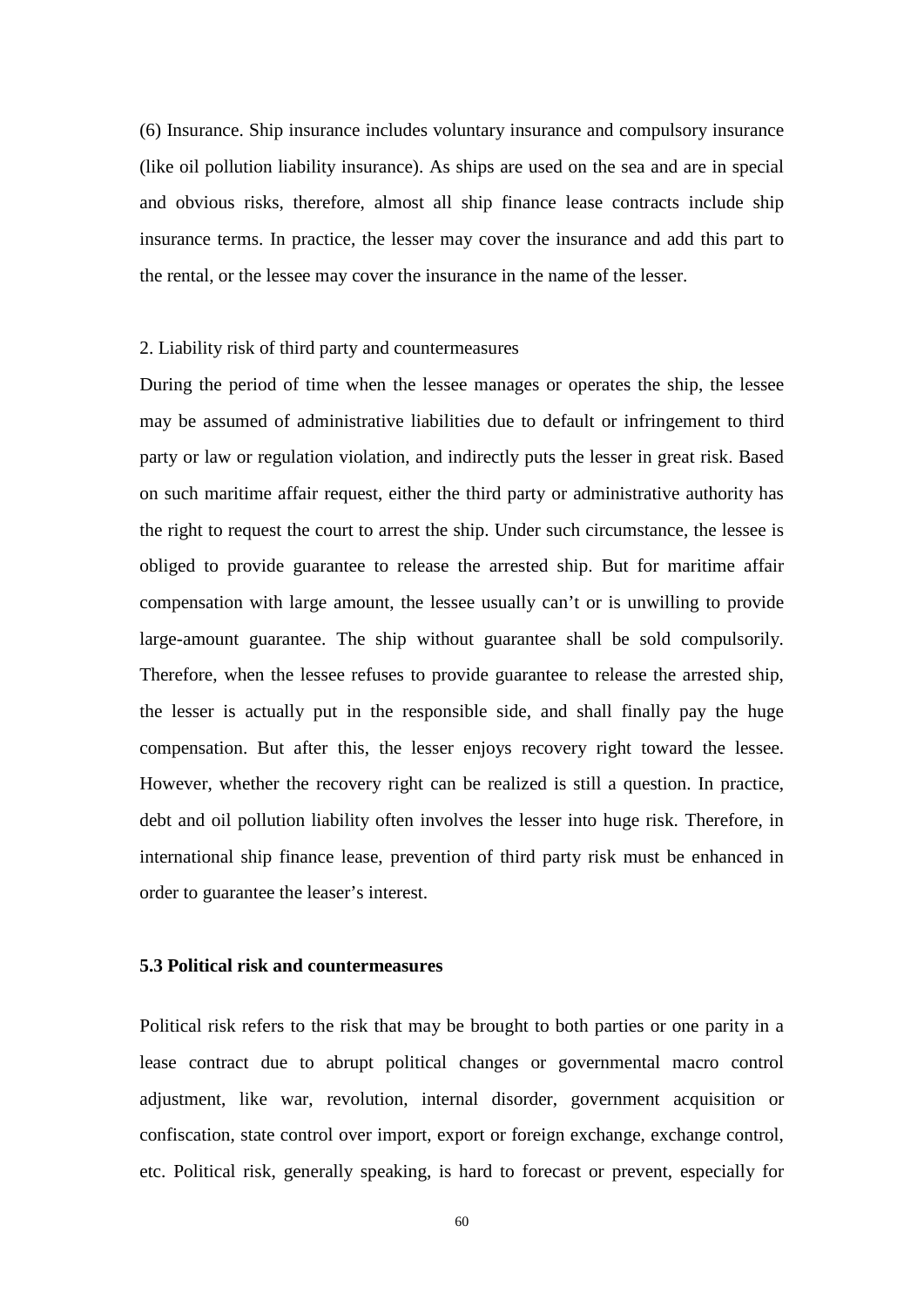ships. They sail in various sea areas of the world and are subject to international laws and laws and regulations of various countries. The political risk undertaken by ships is also international. Therefore, study on relevant countermeasures is quite necessary.

1. Cover commercial insurance that can avoid political risk. At present, most commercial insurance terms can not cover all political risks, so despite of insurance, the guarantee is not 100%. For the two parities of ship finance lease contract, they should be clear about possible political risk, and decide whether to cover this insurance based on real situation included in the contract.

2. Cover the insurance of Ship-owners' Mutual Insurance Association. This insurance can effective avoid political risk. It not only covers ship loss caused by war, but also daily expense loss during arrest.

3. Study laws and regulations of relevant countries on finance and maritime commerce and conduct political risk evaluation. Because finance lease has yet to be developed in terms of political insurance system, therefore, when the lesser chooses finance project and the lessee chooses operation area, they should conduct risk evaluation by drawing on experience of the captain and legal experts as well as their own knowledge.

Natural disaster risk and countermeasures:

Natural disaster include water disaster, wind disaster, lightening strike, hailstone, earthquake, tsunami, mud-rock flow, etc. Natural disaster belongs to force majeure and usually causes huge economic loss to both parties of lease contract.

The ordinary means to prevent such risk is to cover ship special insurance. For example, in the "ship insurance terms" of People's Insurance Company of China revised on January  $1<sup>st</sup>$ , 1986, the risks listed in it include earthquake, volcanic explosion, lightning and other natural disasters.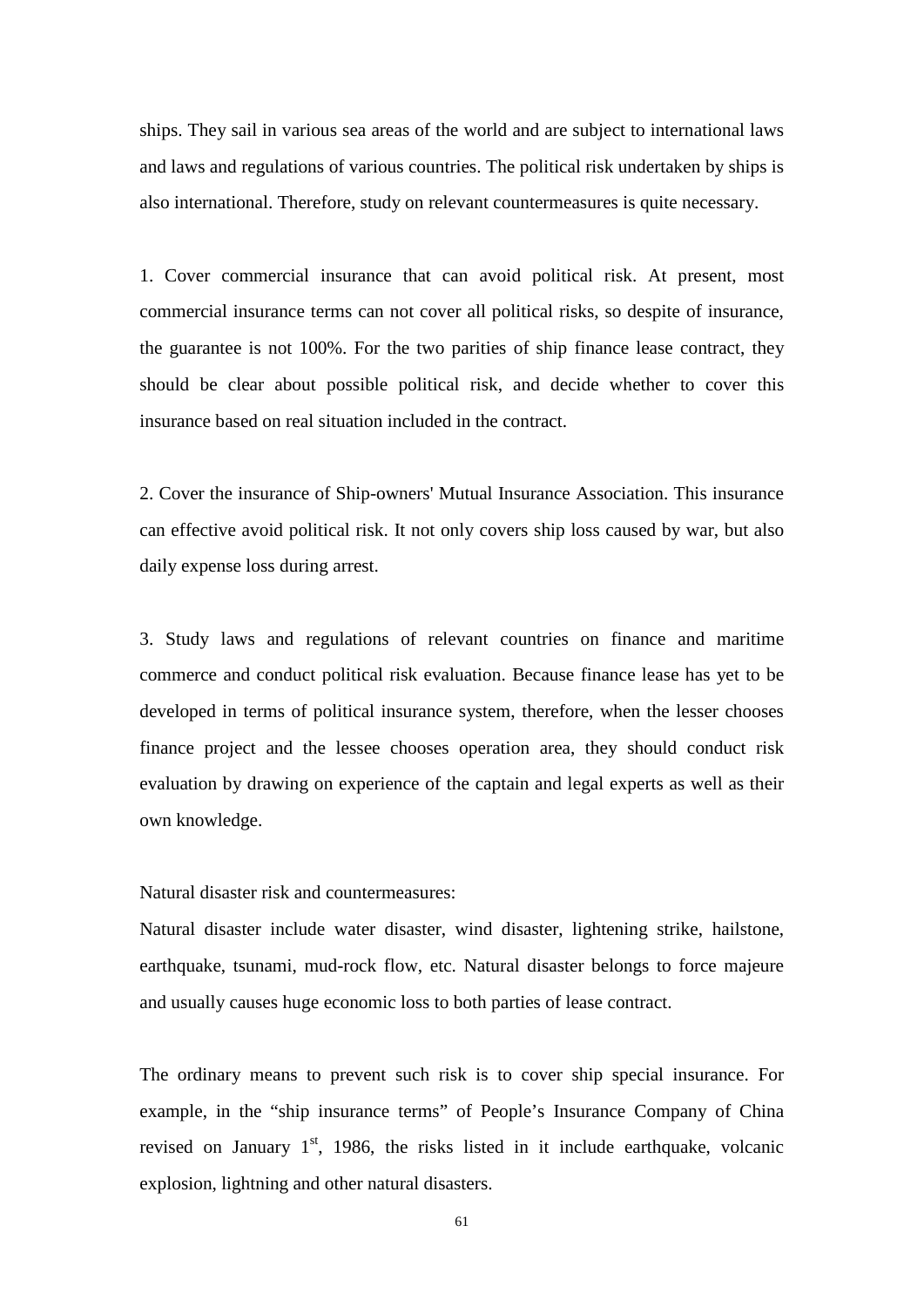# **5.4 Current ship finance situation facing China's shipbuilding industry and risk prevention measures**

1. Current ship finance situation of China's shipbuilding industry

Finance lease is a key link in ship industry and it is a key factor showing a country's competitiveness in ship industry.

In 2010, China's ship industry exported 53 million tons of ships, and received new ship orders up to 75.23 million dead weight tons; up to the end of December, 195.9 million dead weight tons of ships are in hand. Shipbuilding enterprises above the designated size realized 393 billion Yuan in primary business. As China's shipbuilding capacity improves as a whole, privately-run shipyards in various parts of China also play an important role in addition to big shipbuilding groups CSSC and CSIC located in southern and northern part of China respectively. However, the current situation of most shipbuilding enterprises still show many problems demanding prompt solution, for example, singleness of source of funds, finance plans and choices are limited, forming a bottleneck for a great number of shipyards.

As it is known to all, ship finance has always been a hard nut to crack in China. The ignorance of financial institutions toward shipbuilding and shipping industry makes it full of obstacles for shipbuilding enterprises to get loans. Today, the development of shipping economy is drawing world attention. As shipbuilding enterprises become more competent in repayment and build up high credit, risk of large amount loans is reducing. Driven by high profit in ship industry, many financial institutions at home and abroad increased their financing to shipbuilding enterprises. But all these have not fundamentally improved financing situation of small shipyards. It is reported that except for CSSC and CSIC, COSCO, CSCL and other large state-owned shipbuilding enterprises, it is exceedingly difficult for privately-run shipbuilding enterprises to get large loans from domestic financial institutions. In the field of export-oriented ships, even a piece of insurance policy is hard to acquire, which almost become a key factor determining whether a small or medium sized shipyard can get the order and deliver the ship successfully. Although these enterprises may hold a great many of orders and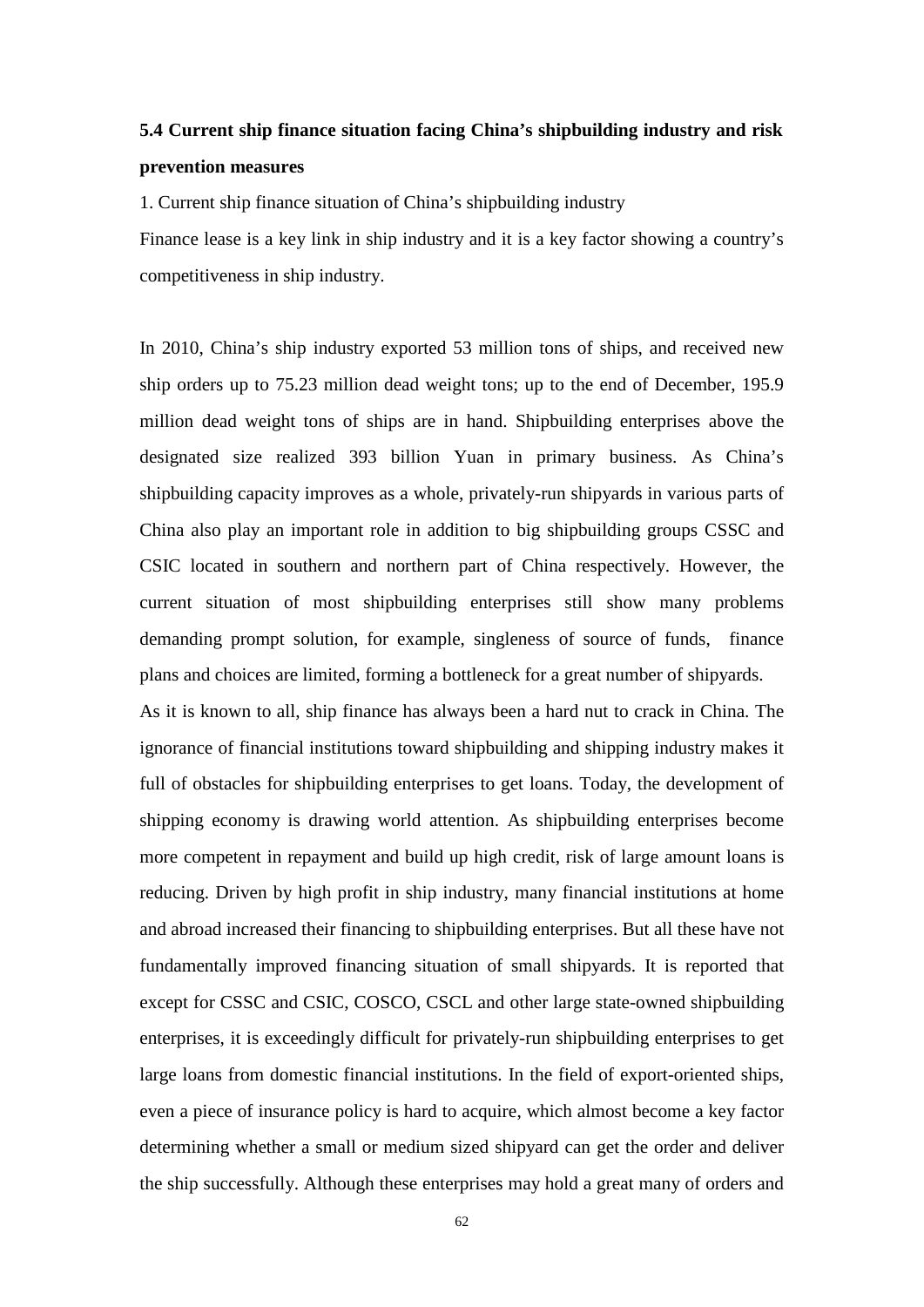the slipway is full of ships, floating capital is tight and expanding building scale is difficult. Bank insurance policy is an essential condition for ship export. According to international practice, when foreign ship-owners send orders to Chinese shipyards, they usually pay a certain amount of down payment. To guarantee delivery of ships, before signing contract with domestic shipyards, most of them require the shipyard or ship agent to find a bank with good credit to issue an LG (usually a performance guarantee, quality guarantee and guarantee for refund of advance payment). By right of this insurance policy, once the shipyard fails to deliver the ship on schedule, foreign ship-owners can claim for compensation toward the bank accepting the insurance. This is the so-called finance guarantee, i.e. most of the expenses during shipbuilding, like money spent on labor, equipment and material, are obtained through loans.

Based on the bank LG, if the shipyard defaults in terms of time limit for project, quality or standard, the ship-owner will claim compensation or return of down payment toward the shipyard. If the shipyard is unable to make compensation, then the bank who issued the LG shall compensate as the LG provides. If the shipyard is able to make compensation some day in the future, then the bank that issued the LG will loose less, otherwise, it will suffer great loss.

Building a bulk ship 80-100 thousand tons needs tens of millions US dollars. Once there is an accident, the financial institution providing guarantee will be faced with great risk. Almost all big shipyards in China have once been fined with large amounts. Under such circumstance, the shipyard needs to pay hundreds of thousands of money as compensation. As most small and medium sized ship enterprises can not undertake huge compensation, finally it is the bank which needs to deal with what is left. Under the context of credit crunch, banks are very likely to tighten assessment of loans and guarantee for shipbuilding enterprises. Given the fact that shipbuilding industry relies heavily on bank and other financial institutions, financial control can be deadly to shipbuilding industry.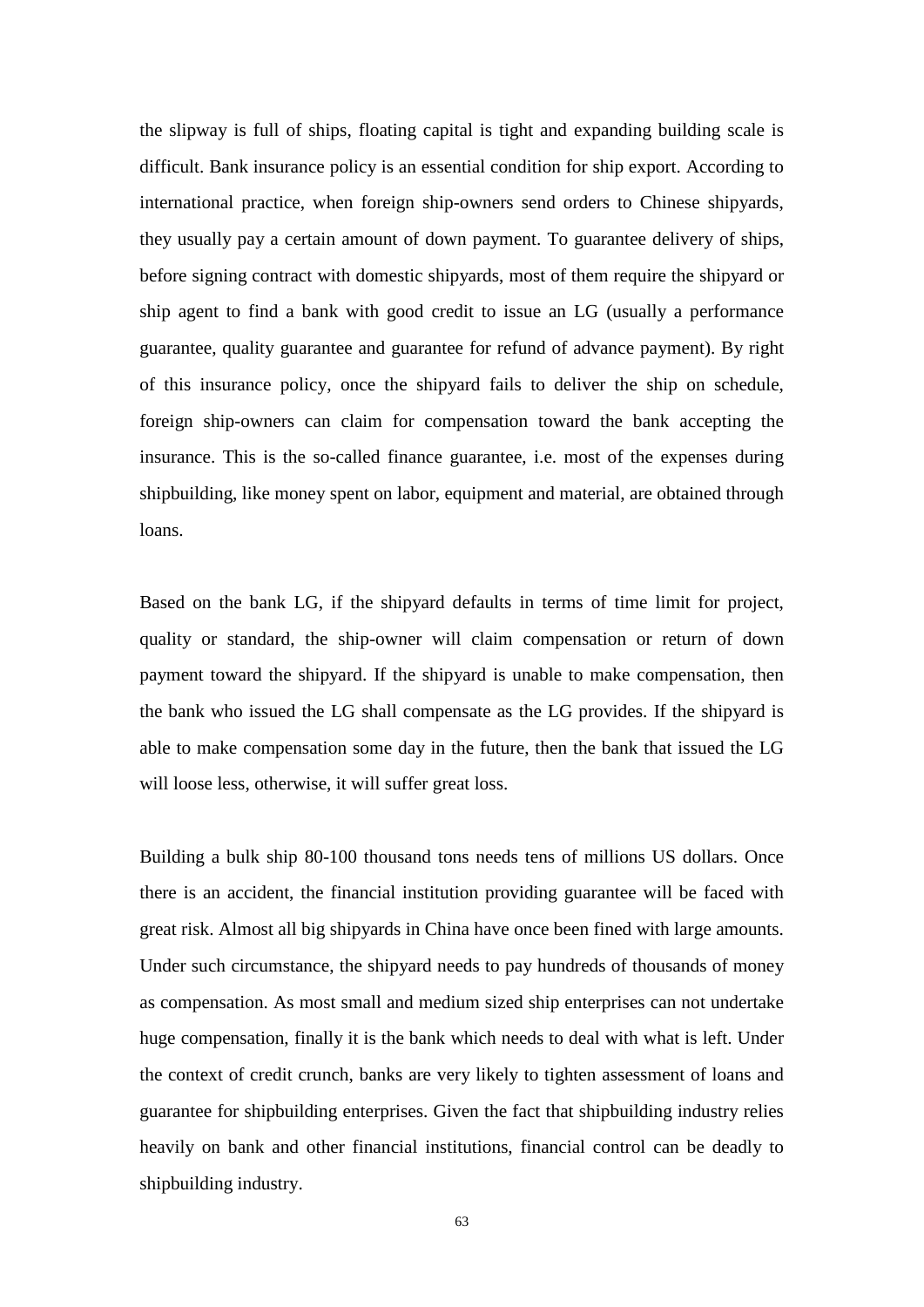Therefore, uncertainty of credit is a natural obstacle for small and medium sized shipyards to get finance guarantee. The current situation shows that relying on government support and years of credit guarantee, it is not difficult for domestic large ship groups to get LG issued by banks. But when it comes to privately-owned ship enterprises, the banks require them to provide an equal amount of security deposit. Take a new ship over a million US dollar for example, the ship enterprise needs to make a deposit of equal amount before getting LG from the bank. Even for some privately-owned enterprises with good credit, they also need to pay security deposit 20% or more of the ship price. During construction of the ship, the security deposit increases based on the progress until it reaches 60% of the ship price. Then the rest will be paid-off upon delivery of the ship.

The process from starting to build the ship till the ship is delivered is also the process in which the financial pressure of ship company grows. It is reported that current guarantee institutions at the market can hardly undertake financial guarantee for huge funds needed to buy ships due to the reason that they require high premium and the amount is limited. Besides, other enterprises, considering the imbalance between benefit and risk, are reluctant to provide guarantee for shipbuilding enterprises. This sometimes can break funds chain of shipbuilding enterprises.

Ship industry is capital-intensive. Financing is an essential factor in enhancing competitiveness of ship industry and accelerate shipbuilding development. In this sector, however, we lag far behind Japan and Korea. If the financing problem can not be solved, we could never catch up with the two countries in shipbuilding industry.

Gao Yanming, Chairman of the Board of Hebei Yuanyang Transport Limited (HOSCO) has said more than once that most Chinese financial institutions have not realize the huge potential of domestic ship finance market. Because domestic financial institutions are not fully prepared, China's shipping industry is constraint to some extent. China's ship finance lease industry develops slowly, the fundamental reason is that it is not professional enough and lacks bold creation and attempt.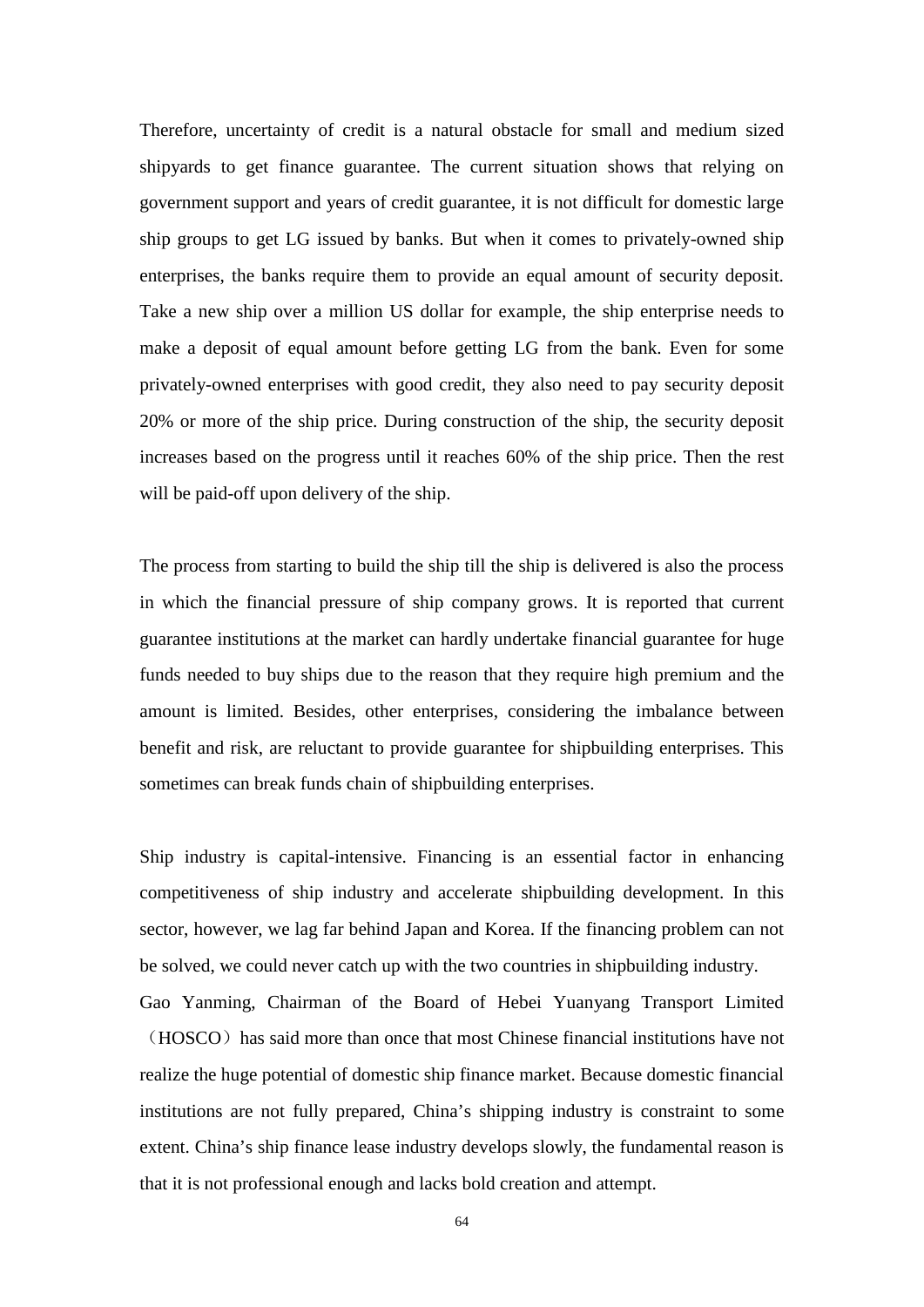2. Countermeasure of ship finance difficulty in shipbuilding industry and risk prevention

The above analysis on shipbuilding finance situation shows that finance problem of small and medium sized shipbuilding enterprises to a large extent depends on whether the enterprises can obtain bank insurance policy. If this key link can not be solved, it will certainly retain development of small and medium sized shipbuilding enterprises, and even retain the development of China's ship industry.

It is shown in investigation and analysis that the reason why banks are reluctant to issue insurance policy for small and medium sized shipbuilding enterprises is that the investment amount is high and risk of underwriting is big. In past time, local small and medium sized shipyards could obtain insurance policy only by holding their assets or let other enterprises to provide guarantee. But now, the cost of a ship is far beyond the whole assets of an enterprise, the old guarantee method surely died out. As a solution, several shipyards in Fujian, Fuan and Wenzhou adopted joint security guarantee. But this still has limitations. It is common to see that the total assets of several enterprises can only guarantee cost of one ship, and other shipyards are excluded from guarantee. So the result was far from satisfactory. On the other hand, bank and other financial institutions have little in-depth knowledge of shipbuilding enterprises. Even if they are willing to issue insurance policy, they never study the subject in-depth. Guarantee companies outside the industry usually guarantee simple-designed small ships, or ships of enterprises that have experience in shipbuilding or export of ships. They never guarantee special ships, new type ships and large ships.

There have been mature professional institutions concerning ship finance guarantee abroad. They treat all shipyards equally, whether they are state-owned or privately-run, big or small, regardless of ship types. therefore, they can ensure that the funds chain of ship export is smooth. Domestic financial institutions, however, treat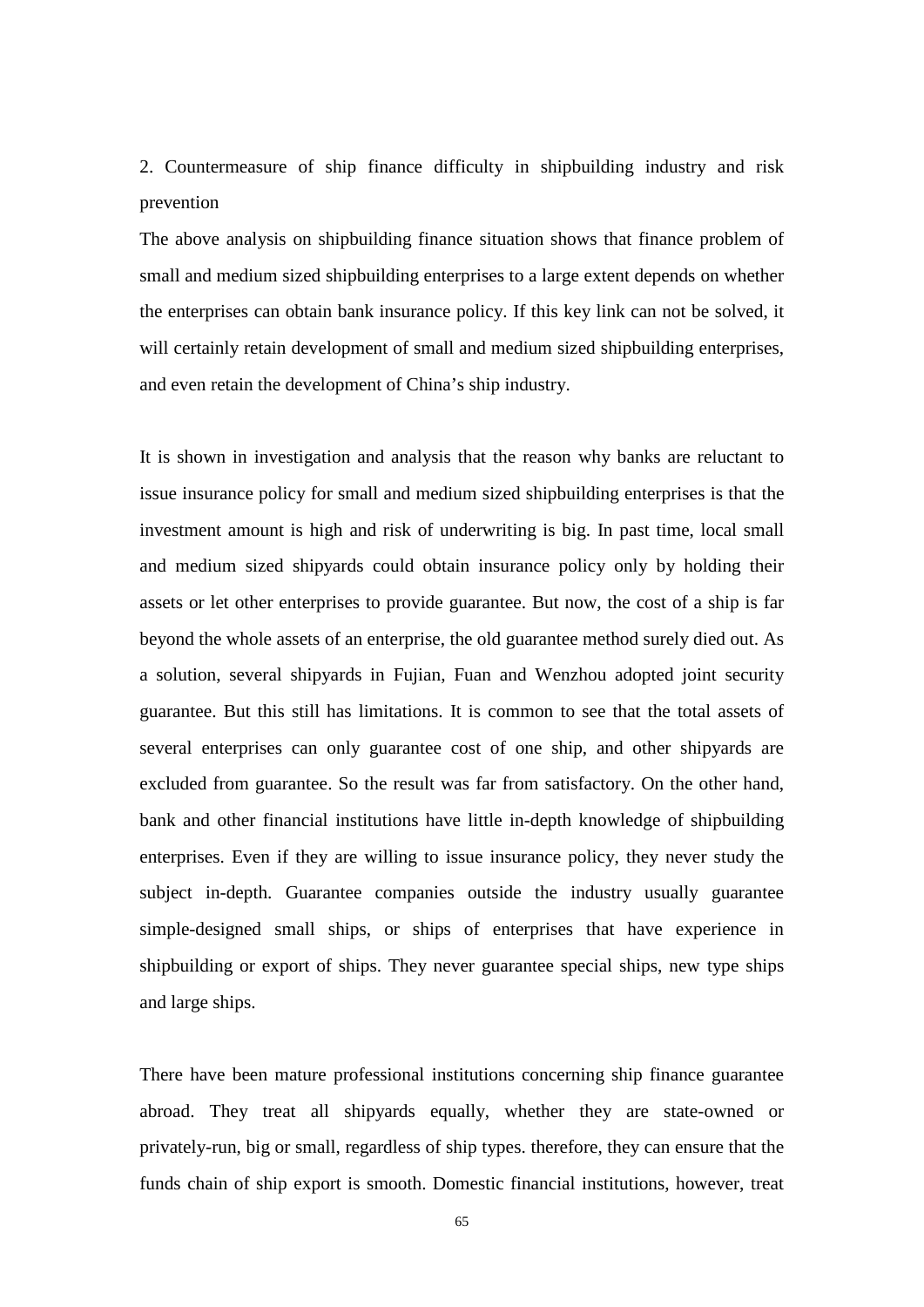state-owned shipyards and privately-run ones differently in financing. They do not cooperate as they should, on the contrary, they compete. Therefore, it is not difficult to understand why privately-run small and medium sized shipyards find it hard to find guarantee.

3. Ship finance mode of the Export-Import Bank of China

(1) Basic conditions and requirements in applying buyer's credit on export Out of consideration for preventing and controlling major risks under buyer's credit on export (mainly include construction and performance risk of shipyard and exporter, credit risk of borrower and ship-owner, political and state risk of borrowing country), applying and using buyer's credit must meet the following requirements:

1) The exporter and shipbuilding enterprise must have good credit and have good performance record in terms of shipbuilding capacity;

2) The ship-owner must have powerful capital strength and sound operation performance, especially, the ship-owner must have favorable credit and reputation among shipping enterprises;

3) As to country risk, the Export-Import Bank of China would usually comprehensively analyze the country risk of the borrowing country, credit of the borrower and repayment guarantee before determining whether to issue 1:3 credit guarantee.

(2) Major credit conditions

In principle, buyer's credit condition of the Export-Import Bank of China complies with general rules in OECD-"gentlemen's agreement"

1) In principle, the amount of the contract supported by buyer's credit shall be no less than 2 million US dollar;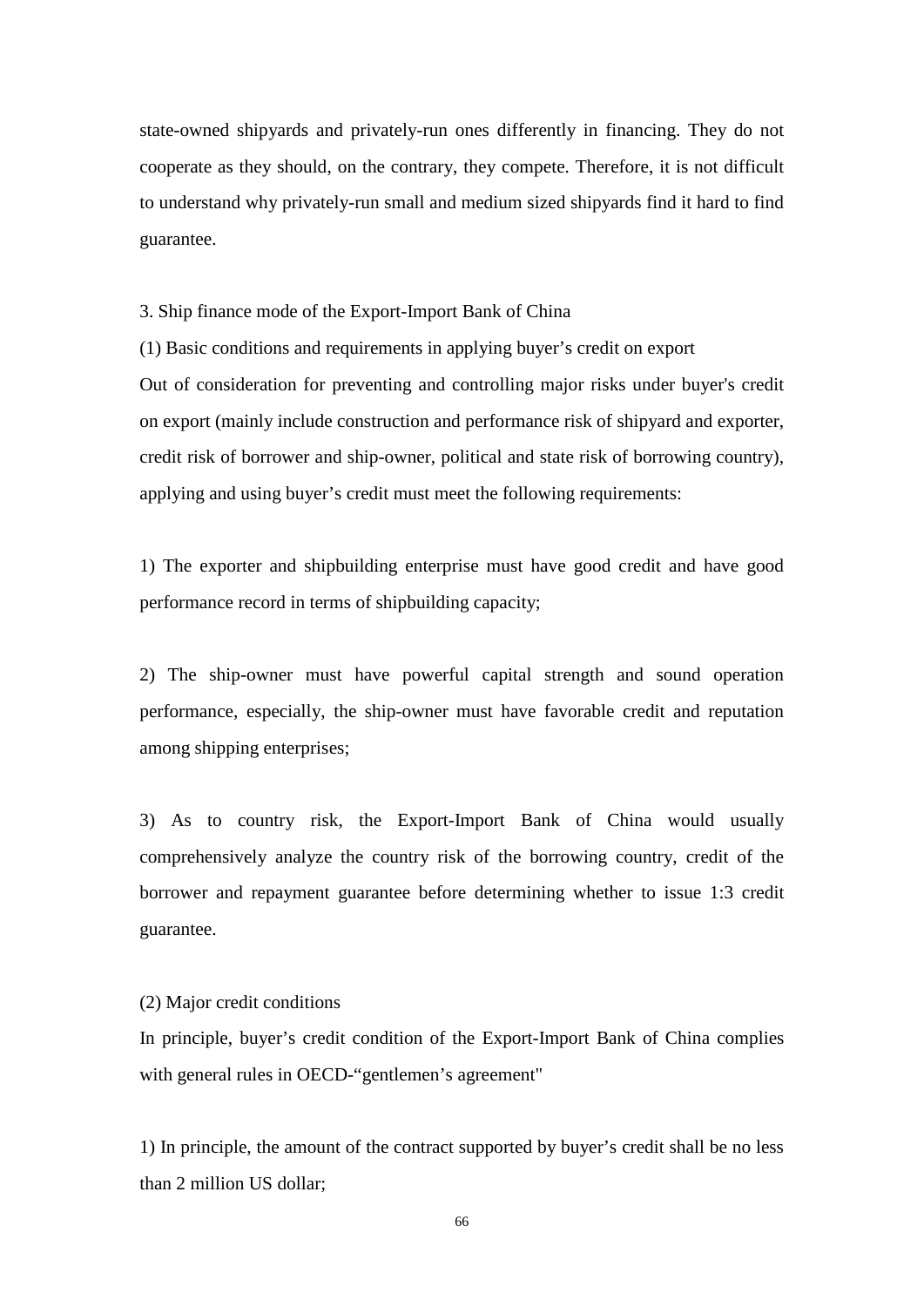2) In principle, the amount of loan shall not exceed 80% of the contract value;

3) Term of a loan shall not exceed 20 years;

4) The capital of the loan shall be repaid equally once every half year, and the interest shall be repaid once every hard year;

5) Percentage of home-made parts of the ship in principle shall be no less than 500/ns;

6) In principle, the lending rate shall be applied with reference to commercial industry reference rate announce by OECD. This rate is announced by OECD once every month and is fixed in the entire term;

7) The borrow have to pay management fee, underwriting fee and bank charges;

8) The currency shall be US dollar or other convertible currencies acceptable to the Export-Import Bank of China.

(3) Procedures

Getting a loan mainly has the following three procedures:

1) The exporter or importer propose credit application;

2) The Export-Import Bank of China shall accept and review the materials provided by the applicant;

3) Upon approval of the loan project review department of the bank, the borrower shall sign a loan agreement with the bank and then the two shall sign guarantee agreement (credit guarantee or mortgage).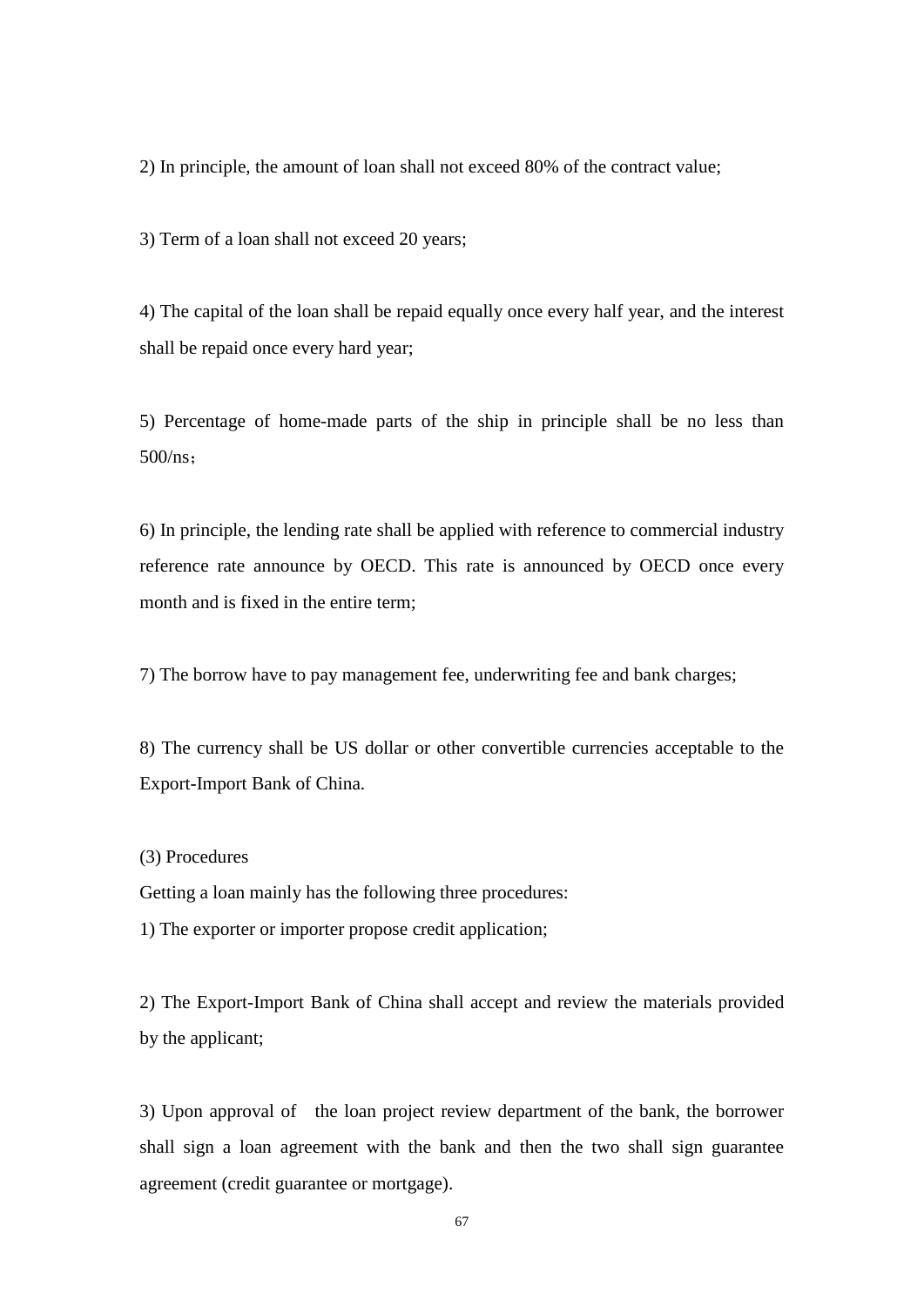## **Chapter6: Conclusion**

This paper introduced ship finance lease mode in details and, based on characteristics of finance lease mode, it analyzed the feasibility for capital-intensive industries, like shipbuilding and shipping industry, to adopt finance lease mode. Current situation of China's shi finance lease, existing problems, risks and countermeasures are all discussed in this paper by combining principle and reality. In-depth comparative analysis is conducted with a method integrating qualitative analysis and quantitative analysis. By drawing on experience from Europe and Korea on ship finance lease mode, this paper proposed several finance lease modes that can be adopted in practice and also preparations need to be done by shipping enterprises in finance lease.

During the research, the writer realized that the composition and operation flow of ship finance lease is quite different from other transaction. Ship finance lease involves both financial service industry and shipping industry; and ship is special movable property, featuring high price and long investment term; rights and obligations of various parties in finance lease are not in good balance; ship finance lease involves many links in flow.

To sum up, China's ship finance lease at present still lag far behind countries with mature financing in terms of experience and professional level. There are such problems as finance plans are limited, financial institutions are not professional enough, lacking well-capitalized ship finance companies, tax relief policy for finance lease is not attractive enough, etc. Because of these problems, China's ship finance lease is retained to the current level. As shipping enterprises, shipbuilding enterprises and financial institutions become more standard, more and more problems are being solved. What's more, domestic ship finance market has huge potential. It is hopeful that in the near future, China's ship investment and finance industry will stand high among international counterparts.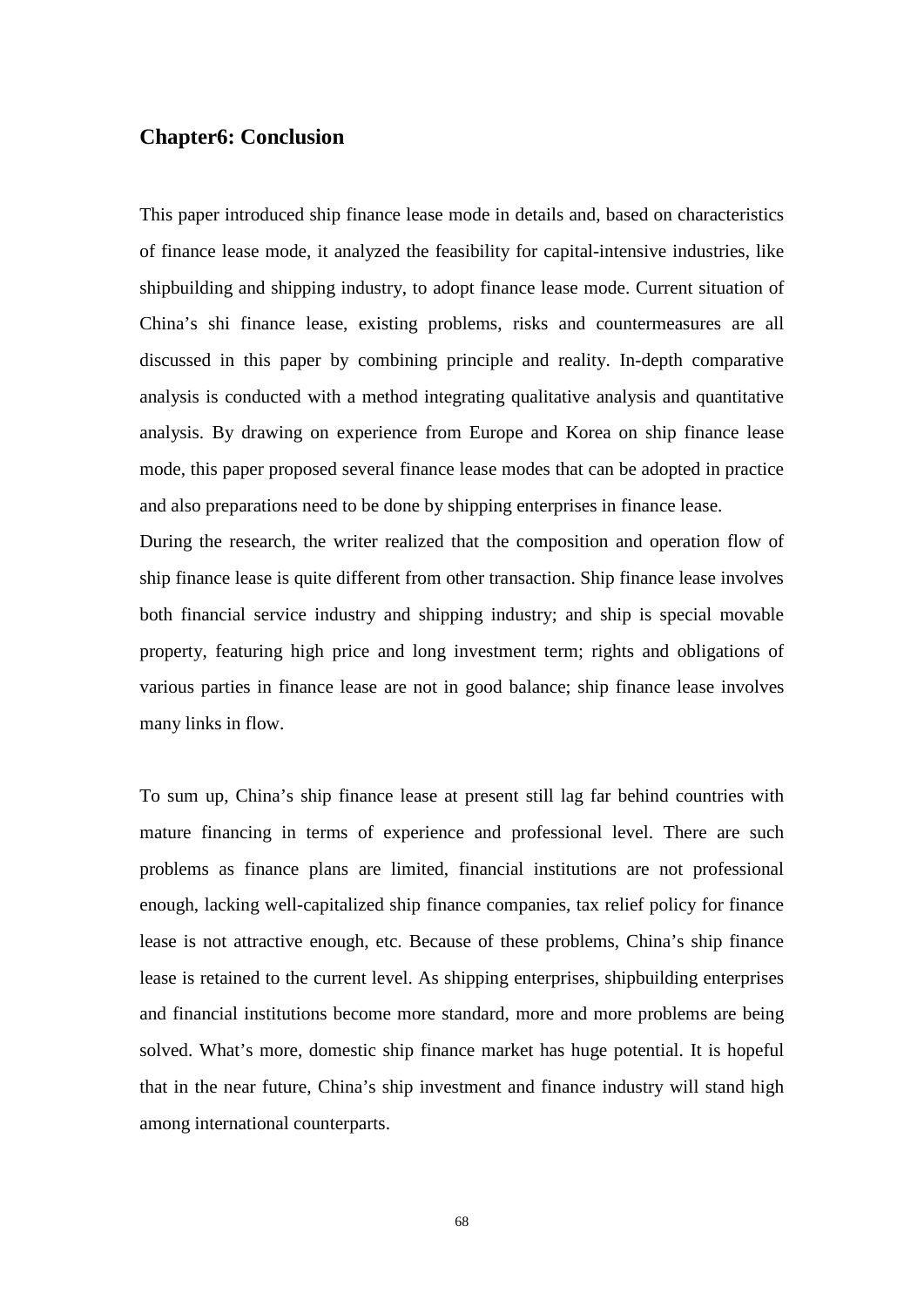## **Reference:**

[1] Denizcilik finansmanindaki son gelismeler, E. Cihan Akca, J.Black. Latest major developments in shipping finance, Sea/Mediterranean Environment Vol. 13:  $181 \sim 189$  (2007).

[2] Bruce G. Paulsen, Paula Odysseos, Kassandra L. Savicki. New Horizons: an Analysis of Public Markets Financing of Shipping Ventures and the Impending Wave of Shipping securities Litigation. Tulane Law Review, 2007(6)

[3] Francis X. Nolan, IIIEquipment Leasing, Vessel Financing Issues, American Law Institute - American Bar Association Continuing Legal Education ALI–ABA Course of Study, March 25, 1993

[4] Peter Measures, Angelo L. Rosa. Outpacing the Tempest the Consequences of Basic II on Institutional Lending in Shipping Finance Transactions. The Tennessee Journal of Business Law, 2004

[5] Daniel C. Rodgers. Banking and Finance Law Client Strategies. Thomson Reuters/Aspatore; Daniel C. Rodgers, 2009(4)

[6] Donglai Yang. A comparative Analysis of Maritime Lien Priority under United States and Chinese Maritime Law. Tulane Maritime Law Journal, 1999

[7] Robert M. Jarvis. Marine Financing. Florida Bar, 1996

[8] Angelo L. Rosa. Contrariety: Divergent Theories of State Involvement in Shipping finance Between the United States and the European Union. Tulane Maritime Law Journal, 2005

[9] Helen B. Bendall. Ship investment under uncertainty: a real option approach [dissertation]. Sydney: University of Technology, 2004

[10] David McI. Williams. Yacht Financing After Public Law 100-710: the Ship Mortgage and State Law Liens. Consumer Finance Law Quarterly Report, 1994

[11] Altman E I. Financial Rations Discriminate Analysis and the Prediction of Corporate Bankruptcy. Journal of Finance, 1968, September: 589--609

[12] Amembal S P. International Leasing: The Complete Guide. Salt Lake City: Amembal & Associates. 2000.

[13] Amembal S P. Operating Leases. Salt Lake City: Amembal&Associates. 2001.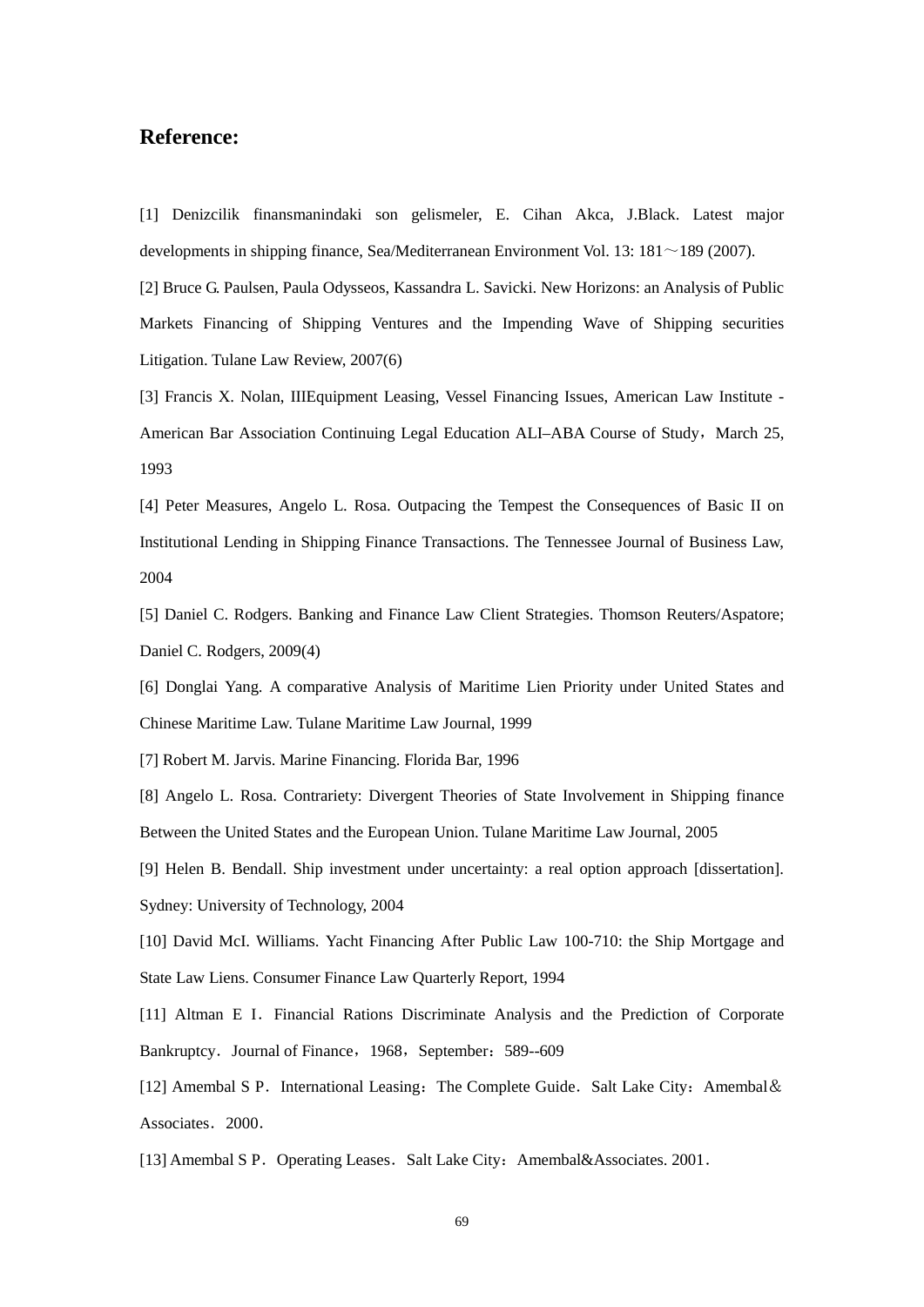[14] BelkaoniAR. Long-term Leasing-Accounting, Evolution, Consequences. New York: Ouornm Books.1998.

[15] Bennie N H, Plath DA, Helene J W. Corporate Lease Analysis. New York: Quorum Books.1991.

[16] Bollerslev T . Generalized autoregressive conditional heteroskedasticity . Journal of Econometrics,1986,31:589.-609

[17] Boudoukh J, Richardson M, Whitelaw R F. Investigation of A Class of Volatility Estimators. The Journal of Derivatives, 1997, Spring: 63-71

[18] Dowd K. Andjusting for Risk: An improved Sharpe Ratio. International Review of Economics and Finance, 2005, July: 209-222

[19] Fabozzi F J, Modigliani F. Capital Markets: Institutions and Instruments. Englewood Cliff. NJ: Prentice Hall. 1992.

[20] Halladay S . A Guide To Equipment Leasing . Chicago : Carpediem Consulting Corporation. 1998.

[21] Hymer S H. The International Operations of National Firms: A Study of Direct Foreign Investment. MIT: MIT Press. 1999.

[22] Jarrow, Robert A. Default Parameter Estimation Using Market Prices. Financial Analysts Journal, 2001, 5: 1-18

[23] Mckinnon, R 1. Money and Capital in Economic Development. Washington D c: Brooking Institution. 1973.

[24] Mishkin F. The Economics of Money. Banking and Financial Markets. New York: Addision Wesley Longman. 2001.

[25] Schallheim J S. Lease or Buy? Principles for Sound Decision Making. Boston: Harvard Business School Press.1994.

[26] Shaw E S. Financial Deeping in Economic Development. New York: Oxford university Press. 1973.

[24] Thomas L. Money, Banking and Financial Markets. Ohio: South—Western College Pub. 2005.

[25] Richard M. Contino, Negotiating Businem Equipment Lease, 2nd Edition (June 11, 1998), American Management Association, U.S.A, 1992.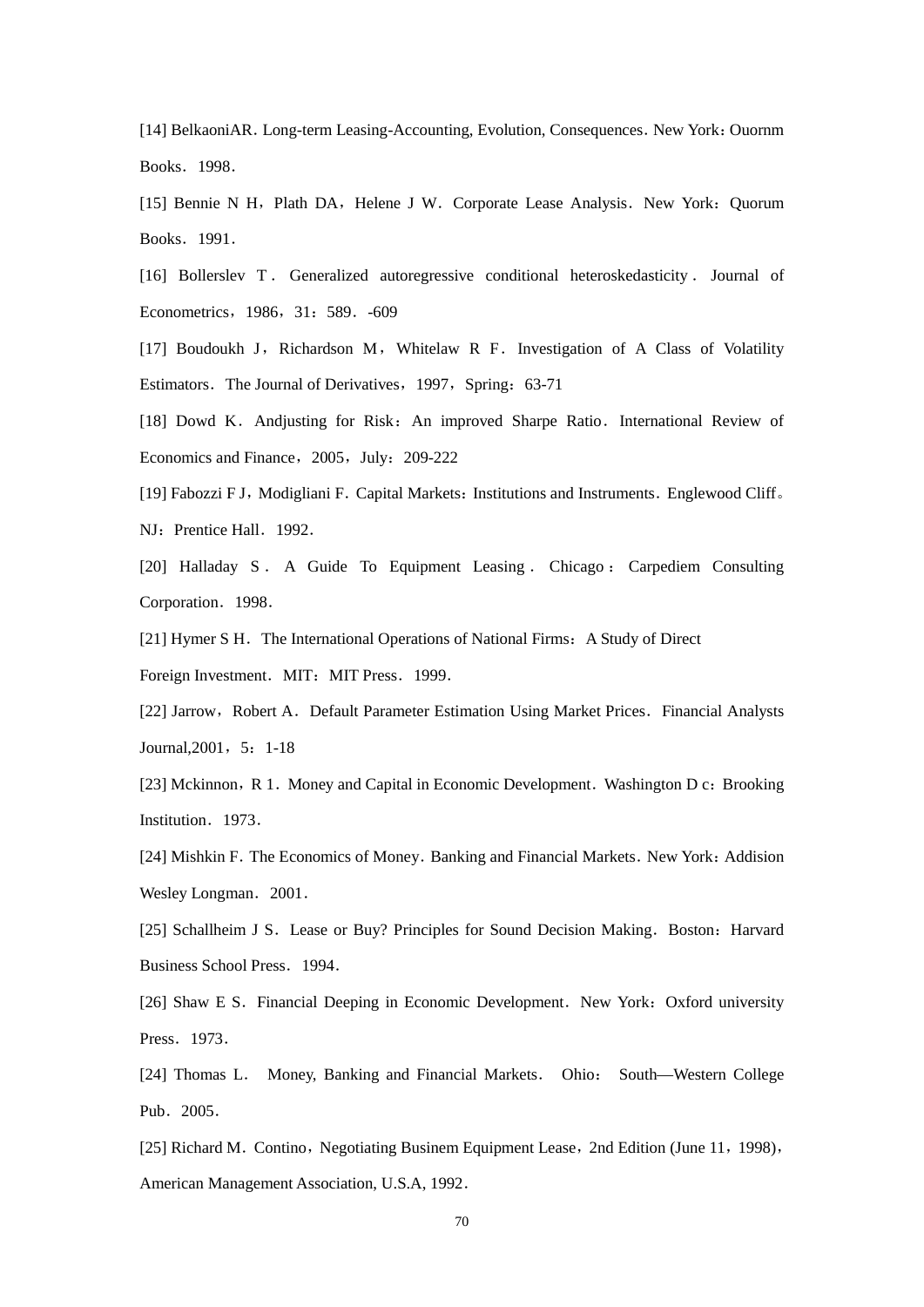[26] Sudhir Amembal, International Leasing: The Complete Guide, volume one,  $(May 1, z)$ 2000)Amembal&Associates, U. SA, 2000.

[27] Claude D. Rohwer & Gordon D.Schaber, Contract.

[28] D. R. Thomas, Maritime Liens, London Steven & Sons, 1980.

[29] Willam Tetley, Brain G Mcdonough , Maritime Liens and Claims, Business Law Communications Ltd., 1985.

[30] Carey, N. (2007). Maritime IPO activity seen thin in 2007, Reuters.

[31] Dourish, A. Robertson, S. (2006). An Introduction to Islamic Finance, In Shipping Finance,

(S. Harwood, ed.), Euromoney Institutional Investor Plc.,

London. pp. 537-546.

[32] French, L. (2006). The international Element, In Shipping Finance, (S.Harwood, ed.), Euromoney Institutional Investor Plc., London, pp. 1-2.

[33] Goulielmos, A.M., Psifia, M. (2006). Shipping Finance: Time to Follow a New Track, Maritime Policy and Management. 33: 301-320.

[34] IMO World Maritime Day (2005). International Shipping Carrier of World Trade, Maritime International Secretariat.

[35] International financial Services, (2005). Maritime Services City Business Series, International Financial Services, London.

[36] James, C. (1929). Financing the Merchant Shipping Industry, J. Business of the University of Chicago. 2: 204-216.

[37] Jensen, F. (2005). Survey of shipping IPOs in the US Market: 2005, Holland & Knight LLP, New York.

[38] Lunde, D. (2005). Ship Financing Developments. J. International Transport. pp. 33-34.

[39] Macqueen, J. (2006). Domestic Bliss, Lloyd's Shipping Economist, Informa Maritime and Transport, London.

[40] Matthews, S. (2006). Bulk Demand, Lloyd's Shipping Economist, Informa Maritime and Transport, London.

[41] McGruarty, R.D. (2006). Waves of Demand, Lloyd's Shipping Economist, Informa Maritime and Transport, London.

[42] Ownership Emissionshaus (2004). Basics of the German KG Finance, Ownership Emissions